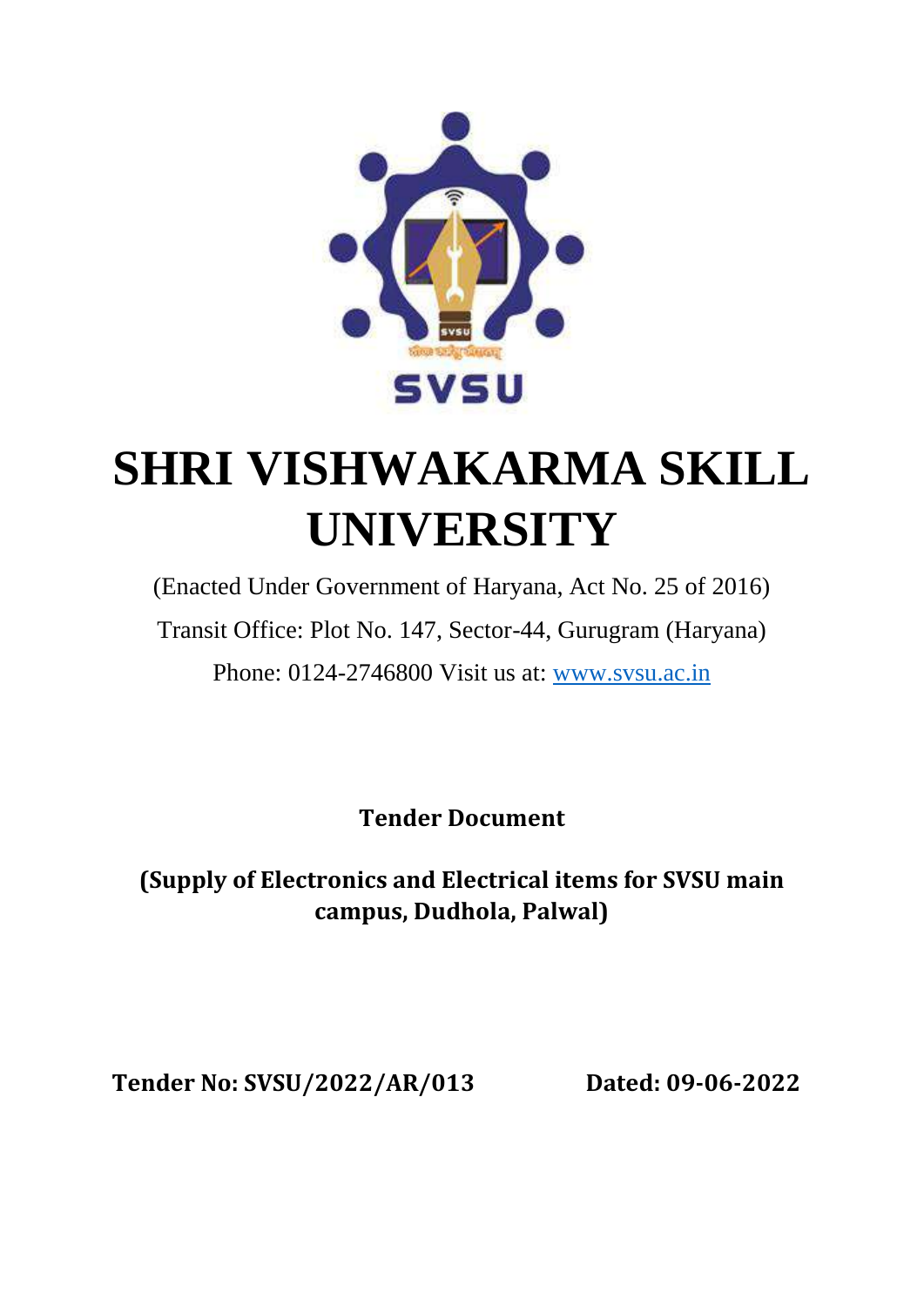

# **1. Notice Inviting Tenders**

Sub: Supply of Electronics and Electrical items for SVSU main campus, Dudhola, Palwal (Tender No: SVSU/2022/AR/013).

Shri Vishwakarma Skill University, Haryana invites online Tender: "Supply of Electronics and Electrical items for SVSU main campus, Dudhola, Palwal through e-procurement on portal [https://etenders.hry.nic.in](https://etenders.hry.nic.in/) from reputed Manufacturers/Authorized Dealers/ Distributors/Agent as per TENDER document. The TENDER documents may also be downloaded from website [\(https://www.svsu.ac.in\)](https://www.svsu.ac.in/) of Shri Vishwakarma Skill University, Haryana for reference only. A minimum eligibility criterion has been given in TENDER document.

Apart from uploading e-tender on website, bidder has to deposit EMD and Tender Fee + E-service fees along with other documents.

#### **1.1. SCHEDULE**

| 1. | <b>Tender No</b>                                                              | SVSU/2022/AR/013                       |
|----|-------------------------------------------------------------------------------|----------------------------------------|
| 2. | <b>E-Service Fee + GST</b>                                                    | $1000/- + 180/- = 1180/-$ (Rupees      |
|    |                                                                               | <b>One Thousand One Hundred Eighty</b> |
|    |                                                                               | Only)                                  |
| 3. | Tender Fee + GST                                                              |                                        |
|    | (1) For Haryana based manufacturing                                           | <b>NIL</b>                             |
|    | Micro and Small Enterprises (MSEs)                                            |                                        |
|    | & Khadi Village Industries Unit                                               |                                        |
|    | eligible as per the "Haryana State                                            |                                        |
|    | <b>Public Procurement Policy for MSME</b>                                     |                                        |
|    | -2016" notified vide G.O. No.                                                 |                                        |
|    | 2/2/2016-4I BII(1) dated20-10-                                                |                                        |
|    | 2016.                                                                         |                                        |
|    | (2) For Haryana based manufacturing <b>NIL</b>                                |                                        |
|    | Startups/First<br>Generation                                                  |                                        |
|    | Entrepreneurs eligible as per State                                           |                                        |
|    | policy "Concession/benefits in Public                                         |                                        |
|    | Procurement<br>to<br>Startups/First                                           |                                        |
|    | Generation Entrepreneurs of State"                                            |                                        |
|    | issued vide G.O No.2/2/2016-4I B-II                                           |                                        |
|    | dated 03.01.2019.                                                             |                                        |
|    | (3) For remaining bidders both from the $2000/- + 360/- = 2360/-$ (Rupees two |                                        |
|    | Haryana and Non Haryana                                                       | Thousand three Hundred sixty Only)     |
| 4. | <b>EMD Amount</b>                                                             |                                        |
|    | (1) For Haryana based manufacturing                                           | <b>NIL</b>                             |
|    | Micro and Small Enterprises (MSEs)                                            |                                        |
|    | Village<br>Industries<br>&Khadi<br>Unit                                       |                                        |
|    | eligible as per the "Haryana State                                            |                                        |
|    | <b>Public Procurement Policy for MSME</b>                                     |                                        |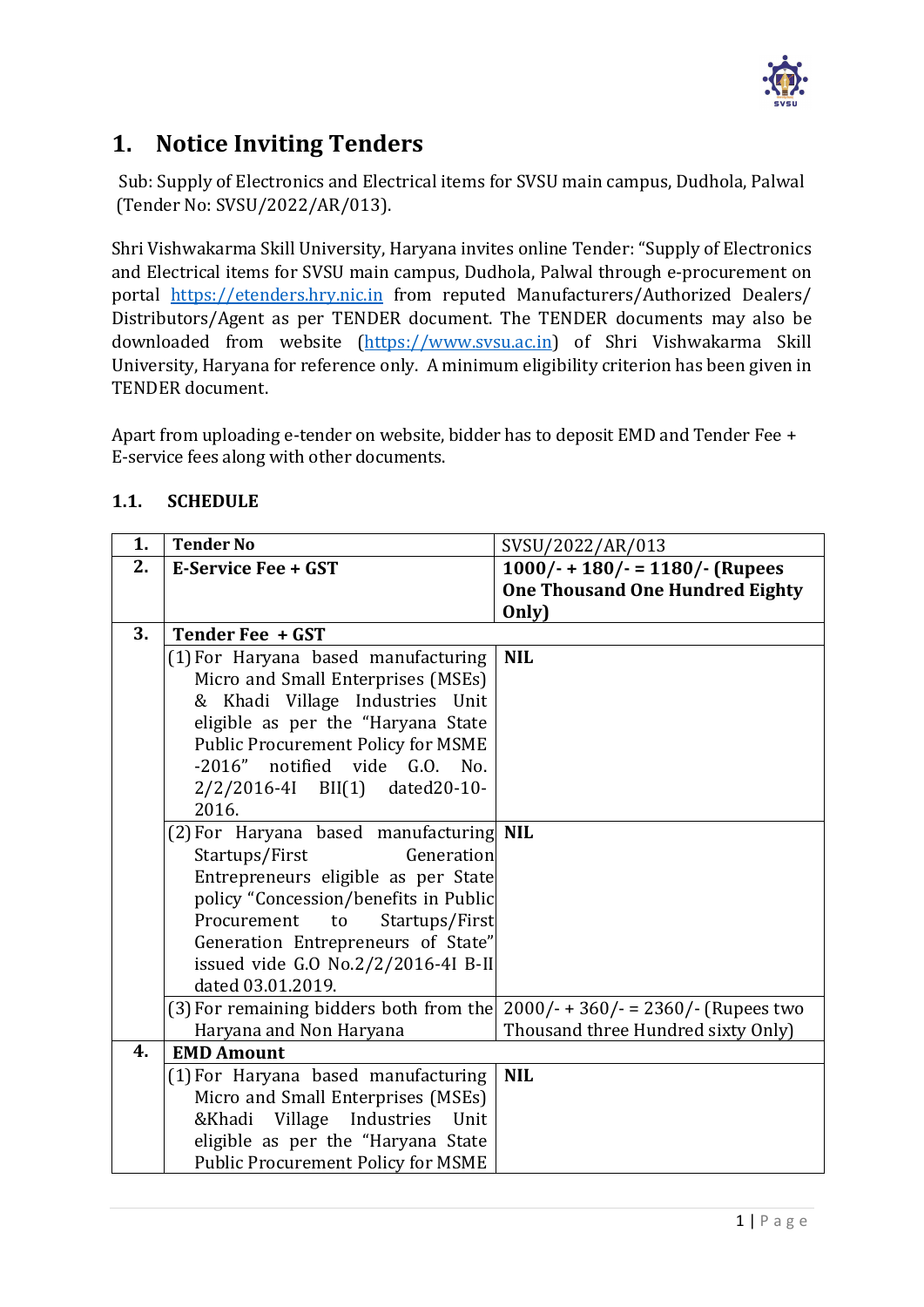

|     | -2016" notified vide G.O.<br>No.                                                |                                                                                |  |
|-----|---------------------------------------------------------------------------------|--------------------------------------------------------------------------------|--|
|     | 2/2/2016-4I BII(1) dated20-10-                                                  |                                                                                |  |
|     | 2016.                                                                           |                                                                                |  |
|     | (2) For Haryana based manufacturing                                             | <b>NIL</b>                                                                     |  |
|     | Startups/First<br>Generation                                                    |                                                                                |  |
|     | Entrepreneurs eligible as per State                                             |                                                                                |  |
|     | policy "Concession/benefits in Public                                           |                                                                                |  |
|     | to<br>Startups/First<br>Procurement                                             |                                                                                |  |
|     | Generation Entrepreneurs of State"                                              |                                                                                |  |
|     | issued vide G.O No.2/2/2016-4I B-II                                             |                                                                                |  |
|     | dated 03.01.2019.                                                               |                                                                                |  |
|     | (3) Central or Haryana Public Sector                                            | <b>NIL</b>                                                                     |  |
|     | Enterprises and "approved sources"                                              |                                                                                |  |
|     | declared<br>by the<br>Industries<br>as                                          |                                                                                |  |
|     | Department, Haryana                                                             |                                                                                |  |
|     | (4) For remaining bidders both from the                                         | 02% of Tender Value                                                            |  |
| 5.  | Haryana and Non Haryana<br><b>Performance Security</b>                          |                                                                                |  |
|     | Haryana Based manufacturing Micro                                               | 0.2% of the Total Order Value or                                               |  |
|     | and Small Enterprises (MSEs)                                                    | estimated value of the rate contract                                           |  |
|     | Haryana Based manufacturing                                                     | 0.2% of the Total Order Value or                                               |  |
|     | <b>Startups/First Generation</b>                                                | estimated value of the rate contract                                           |  |
|     | Entrepreneurs                                                                   |                                                                                |  |
|     | Haryana based other firms/enterprises                                           | 2% of the Total Order Value or                                                 |  |
|     |                                                                                 | estimated value of the rate contract                                           |  |
|     | Other States/UTs based firms                                                    | 5% of the Total Order Value or                                                 |  |
|     |                                                                                 | estimated value of the rate contract                                           |  |
|     | # Haryana based MSEs and Startups/First Generation Entrepreneurs will be        |                                                                                |  |
|     | eligible for performance security deposit $@$ 0.2% who have filed Entrepreneurs |                                                                                |  |
|     | Memorandum (Micro or Small Enterprise category) in the Industries Department    |                                                                                |  |
|     | Haryana and who participate directly in the tendered/quoted items and offering  |                                                                                |  |
|     |                                                                                 | to supply the entire quoted quantity manufactured from their own Haryana based |  |
|     | unit.                                                                           |                                                                                |  |
| 6.  | <b>Product Warranty Period</b>                                                  | 3 Years                                                                        |  |
| 7.  | Issue of Tender Document (Date of                                               | 09/06/2022 at 13:00 Hrs.                                                       |  |
|     | uploading of Tender & other Documents)                                          |                                                                                |  |
|     | (online)                                                                        |                                                                                |  |
| 8.  | Online Tender Download/Purchase                                                 | 09/06/2022 at 13:00 Hrs.                                                       |  |
| 9.  | <b>Start Date</b><br>Last date for receipt of queries through                   | 14/06/2022 Up to 16:00 Hrs.                                                    |  |
|     | Mail                                                                            |                                                                                |  |
| 10. | Date of pre bid meeting                                                         | 16/06/2022 at 11:00AM                                                          |  |
| 11. | <b>Online proposal Submission Start Date</b>                                    | 09/06/2022 at 13:00 Hrs.                                                       |  |
| 12. | Online proposal Submission End Date                                             | 29/06/2022 Up to 16:00 Hrs.                                                    |  |
| 13. | <b>Opening of Technical Bid</b>                                                 | 02/07/2022 at 15:00 Hrs.                                                       |  |
| 14. | <b>Technical Presentation</b>                                                   | To be informed later.                                                          |  |
| 15. | <b>Financial Bid</b>                                                            | Subsequent date to be informed                                                 |  |
|     |                                                                                 | later.                                                                         |  |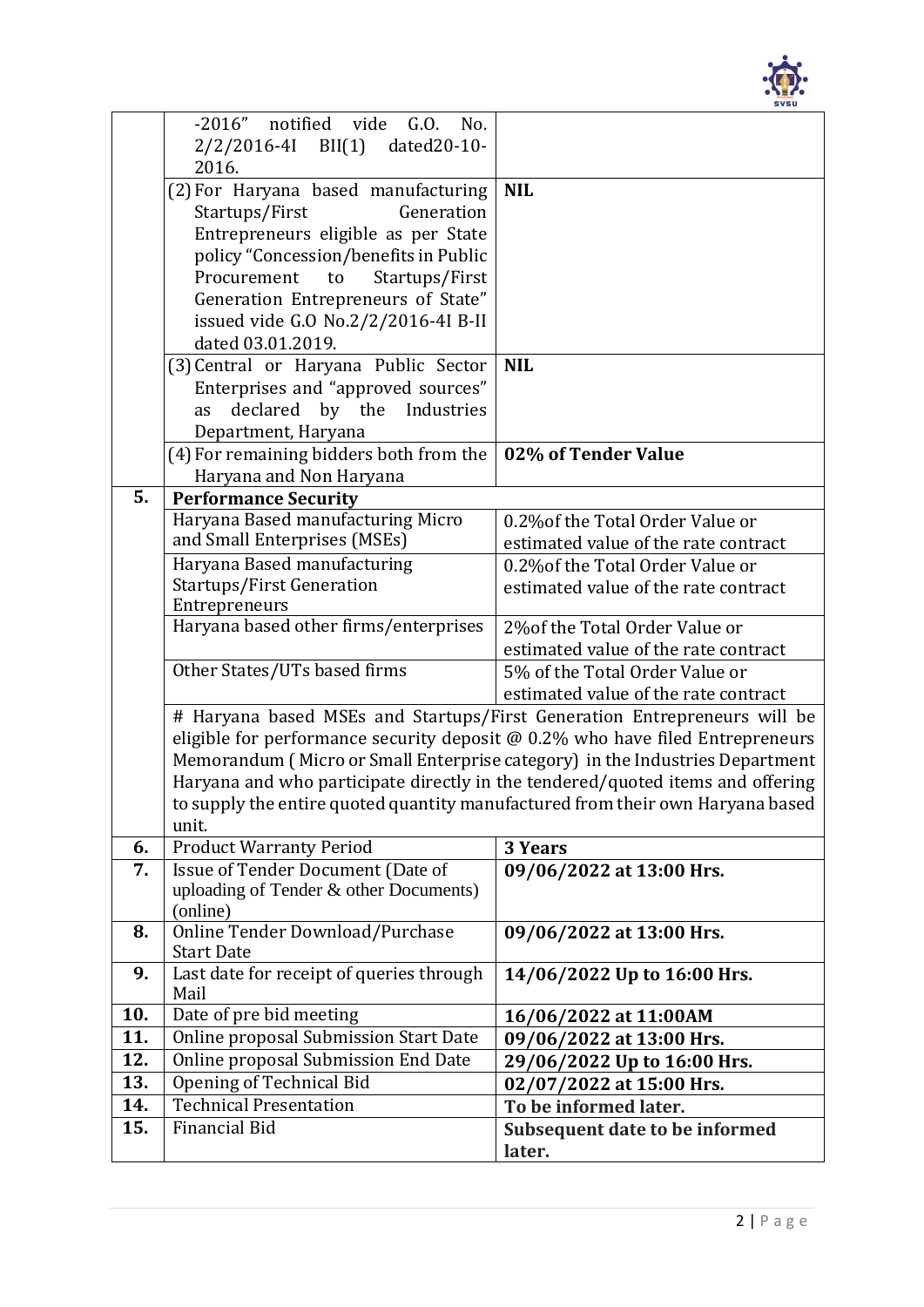

| <b>16.</b> | Validity period of Proposal        | 180 Days from the opening of financial<br>bid. |
|------------|------------------------------------|------------------------------------------------|
|            |                                    |                                                |
| 17.        | <b>Address of Communication</b>    | Registrar                                      |
|            |                                    | Shri Vishwakarma Skill University,             |
|            |                                    | Plot 147, Sector 44, Gurugram Haryana          |
|            |                                    | $-122003$                                      |
| 18.        | Contact Officer Name, Phone Number |                                                |
|            | and Email ID for this tender       |                                                |

#### **Note:**

- Tender document can also be downloaded from University Website [www.svsu.ac.in](http://www.svsu.ac.in/)
- Amendments to TENDER, if any, would be published on e-procurement website [https://etenders.hry.nic.in](https://etenders.hry.nic.in/) only and not in newspaper.
- The concessions/benefits to MSMEs/startup subject to fulfillment/eligible as per Haryana State Public Procurement Policy for MSME -2016 notified vide G.O. No. 2/2/2016-4I BII (1) dated20-10-2016 and turnover criteria as per Haryana Government (or as amended from time to time in this regard).
- Queries will be sent to the Officer appointed for this tender. Each Bidder will send only one e-mail containing the Pre-Bid Queries, as per format mentioned below. In case of more than one e-mail, only the queries provided in the first e-mail will be considered.

| No. | Clause/Section/Reference/<br>Page/Paragraph |  | <b>Existing</b><br>clause/RFP Text | Queries/suggestions |
|-----|---------------------------------------------|--|------------------------------------|---------------------|
|     |                                             |  |                                    |                     |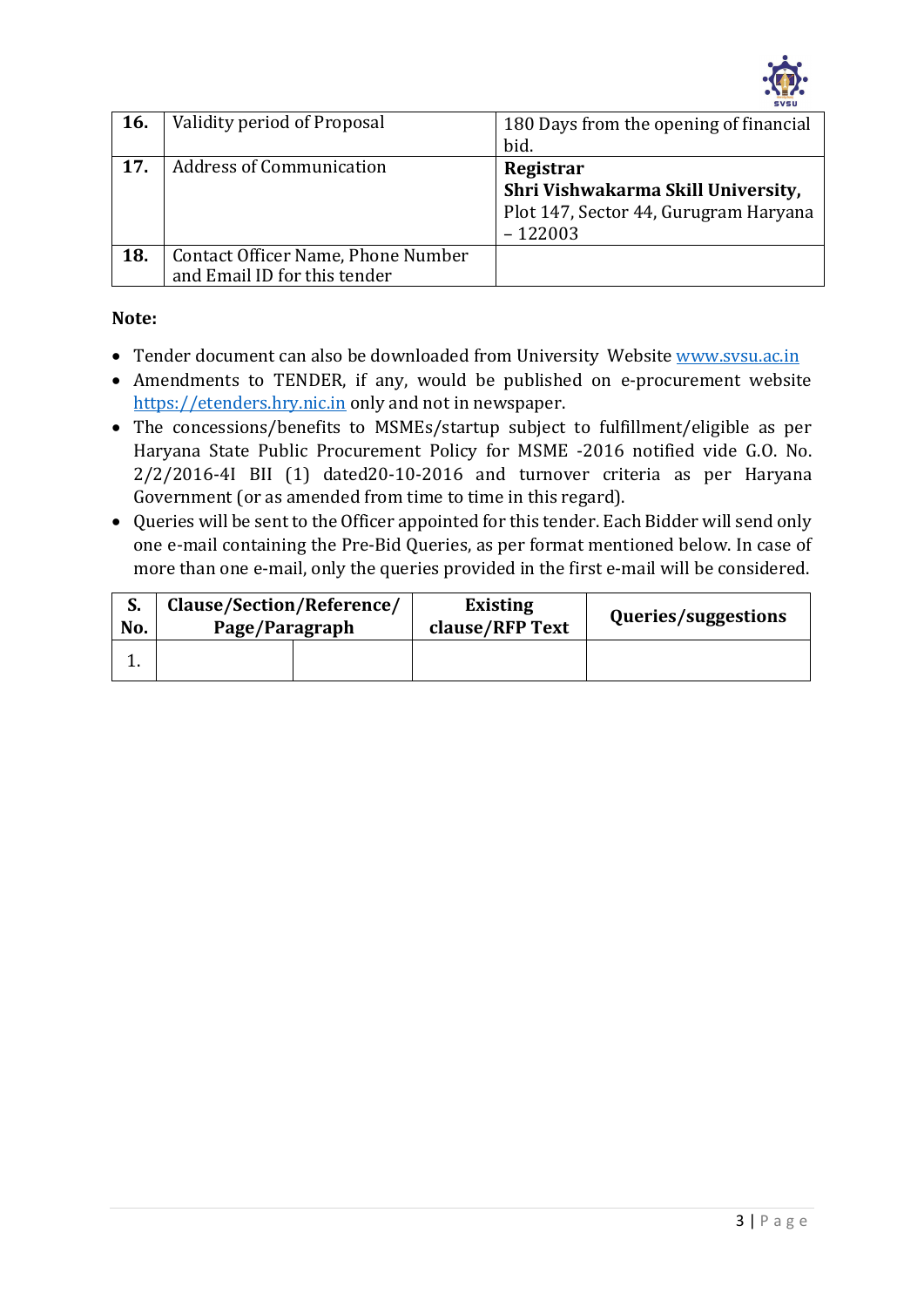

#### **1.2. DISCLAIMER**

The information contained in this Tender document or subsequently provided to the bidders, whether verbally or in documentary or any other form by or on behalf of Shri Vishwakarma Skill University, Haryana is provided to bidder on the terms and conditions set out in this TENDER and such other terms and conditions subject to which such information is provided.

Information provided in this TENDER to the bidders is on a wide range of matters, some of which depends upon interpretation of law. The information given is not an exhaustive account of statutory requirements and should not be regarded as a complete or authoritative statement of law. The Shri Vishwakarma Skill University, Haryana accepts no responsibility for the accuracy or otherwise for any interpretation or opinion on the law expressed herein.

Shri Vishwakarma Skill University, Haryana also accepts no liability of any nature whether resulting from negligence or otherwise however caused arising from reliance or any bidder upon the statements contained in this TENDER.

Shri Vishwakarma Skill University, Haryana may in its absolute discretion, but without being under any obligation to do so, update, amend or supplement the information, assessment or assumption contained in this TENDER.

The issue of this TENDER does not imply that Shri Vishwakarma Skill University, Haryana is bound to select a bidder or to appoint the Selected Bidder, as the case may be, for the Consultancy and Shri Vishwakarma Skill University, Haryana reserves the rights to reject all or any of the Proposals without assigning any reasons whatsoever.

The bidder shall bear all its costs associated with or relating to the preparation and submission of its Proposal including but not limited to preparation, copying, postage, delivery fees, expenses associated with any demonstrations or presentations which may be required by Shri Vishwakarma Skill University, Haryana or any other costs incurred in connection with or relating to its Proposal. All such costs and expenses will remain with the bidder and Shri Vishwakarma Skill University, Haryana shall not be liable in any manner whatsoever for the same or for any other costs or other expenses incurred by a bidder in preparation or submission of the Proposal, regardless of the conduct or outcome of the Selection Process.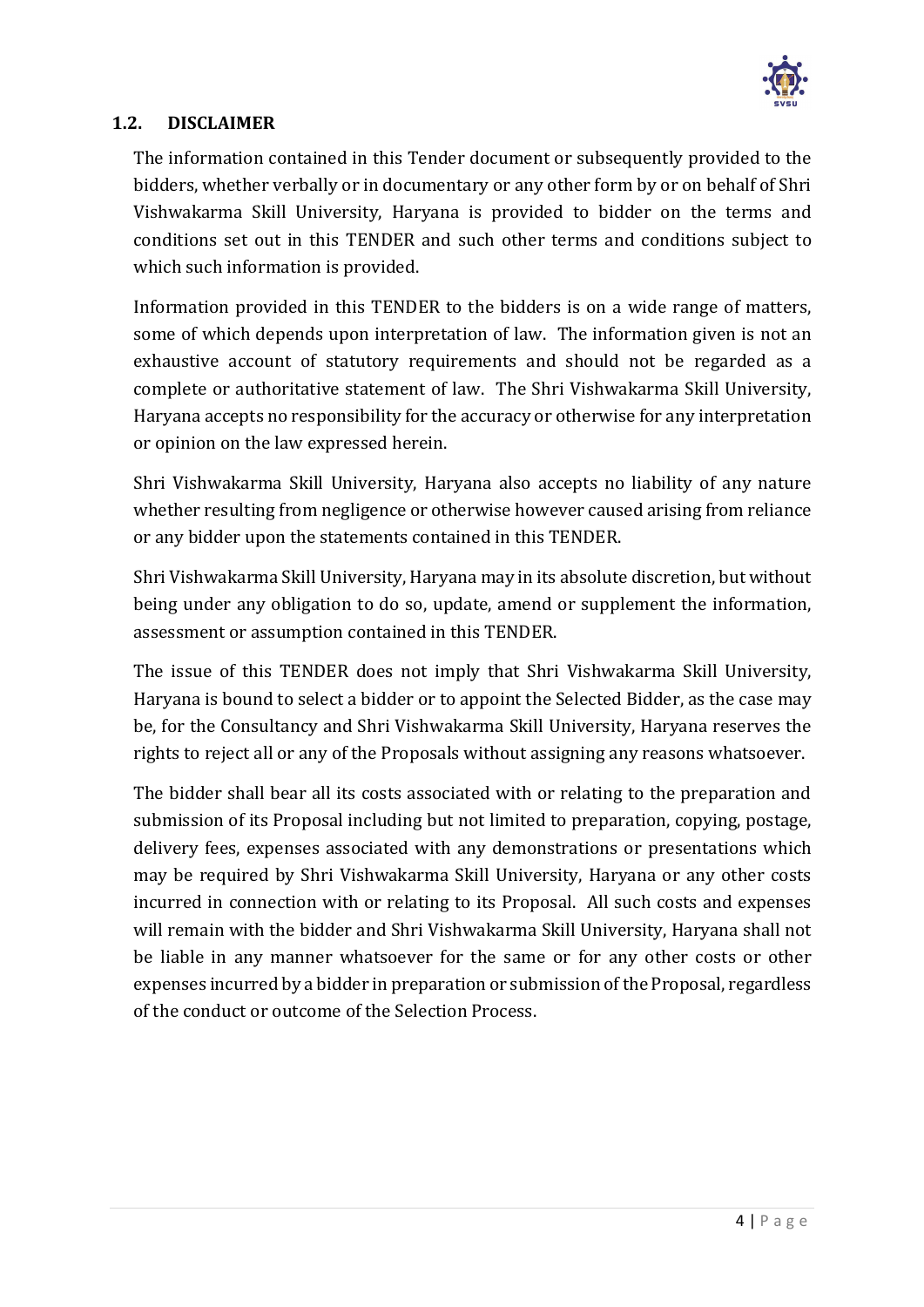

# **2. Instructions to Bidders**

#### **Subject: Supply of Electronics and Electrical items for SVSU main campus, Dudhola, Palwal**

2.1.Shri Vishwakarma Skill University, invites online Bids (Technical bid and Financial bid) from eligible and experienced OEM (Original Appliances Manufacturer) OR OEM Authorized Dealer/Distributors/Agent for **Supply of Electronics and Electrical items for SVSU main campus, Dudhola, Palwal** with warranty period as stated at "Schedule "on site comprehensive warranty from the date of the satisfactory installation/commissioning of the Appliances as per terms & conditions specified in the tender document.

Bidders can access tender documents on the website of the University and fill them with all relevant information and submit the completed tender document with Eservice Fee, Tender Fee and EMD amount online as per the schedule to [https://etenders.hry.nic.in](https://etenders.hry.nic.in/).

#### **2.2. INSTRUCTIONS TO BIDDER FOR E-TENDERING**

**Note:** Following conditions will over-rule the conditions stated in the tender documents, wherever relevant and applicable. Interested bidders can read the instructions related to e-tender system from the website [www.etenders.hry.nic.in.](http://www.etenders.hry.nic.in/)

#### **2.2.1. E-Tendering:**

- **2.2.1.1.** For participation in e-tendering module of Shri Vishwakarma Skill University, Haryana it is mandatory for prospective bidders to get registration on website [https://etenders.hry.nic.in,](https://etenders.hry.nic.in/) Therefore, it is advised to all prospective bidders to get registration by making on line registration fees payment at the earliest.
- **2.2.1.2.** Tender documents can be downloaded from website https://www.svsu.ac.in. However, the bidders have to upload complete tender document online along-with deposit of EMD amount and Tender Document Fee + Eservice fee.
- **2.2.1.3.** E-service/gateway charges shall be borne by the bidders.
- **2.2.1.4.** As per the directions of the Controller of Certifying Authorities, Ministry of Communication and Information Technology, Government of India, a **Class II Digital Certificate** shall be required to bid for all tenders solicited electronically. If the bidder does not have such a certificate, it may be obtained from any of the registering authorities or certification authorities. Kindly note that it may take at least three-five working days for the issue of a digital certificate. Bidders are advised to plan their time accordingly. Shri Vishwakarma Skill University, Haryana shall bear no responsibility/obligation for accepting bids which are delayed due to non-issuance or delay in issuance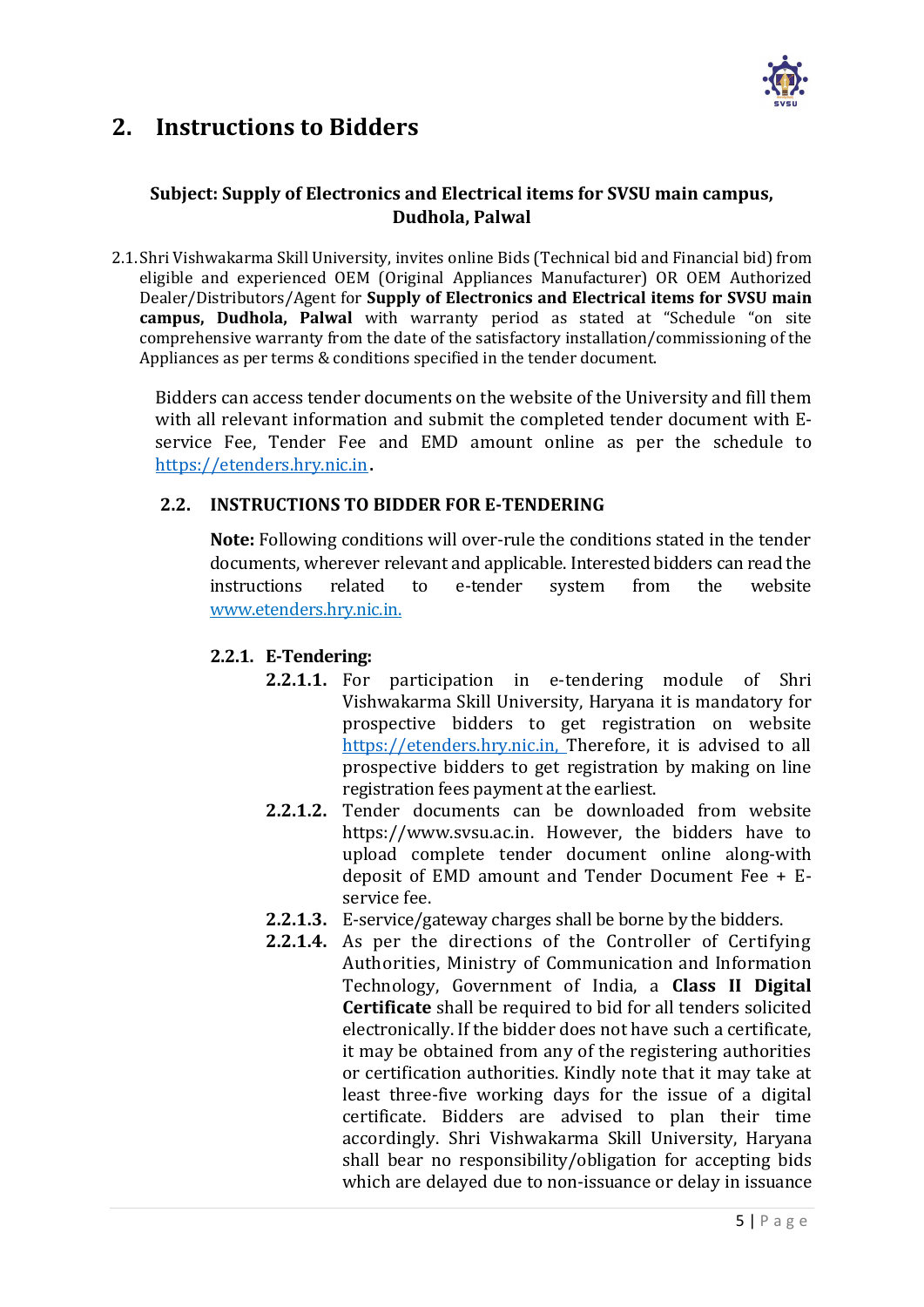

of such digital certificate.

- **2.2.1.5.** If bidder is bidding first time for e-tendering, then it is obligatory on the part of bidder to fulfil all formalities such as registration, obtaining Digital Signature Certificate etc. well in advance.
- **2.2.1.6.** Bidders are requested to visit our e-tendering website regularly for any clarifications and/or due date extension or corrigendum.
- **2.2.1.7.** Bidder must positively complete online e-tendering procedure at [https://etenders.hry.nic.in](https://etenders.hry.nic.in/)
- **2.2.1.8.** Shri Vishwakarma Skill University, Haryana shall not be responsible in any way for delay/difficulties/ inaccessibility of the downloading facility from the website for any reason whatsoever.
- **2.2.1.9.** For any type of clarifications bidders/contractors can visit [https://etenders.hry.nic.ina](https://etenders.hry.nic.in/)n[d https://www.svsu.ac.in.](http://www.svsu.ac.in/)
- **2.2.1.10.** The bidder whosoever is submitting the tender by his Digital Signature Certificate shall invariably upload the scanned copy of the followings.
	- **2.2.1.10.1.** Affidavits.
	- **2.2.1.10.2.** Authority Letter to Sign on behalf of bidder.
	- **2.2.1.10.3.** Authority Letter for use of Digital Signature.
	- **2.2.1.10.4.** Technical Bid with all relevant enclosures.
	- **2.2.1.10.5.** The prospective bidders will upload scanned self-attested copies of technical bid as required in e-tendering process. Unattested documents will not be entertained.
- **2.2.1.11.** The Tender document cost+ E-Service Fee and EMD amount is to be deposited online by bidder.
- **2.2.1.12.** The tenders uploaded without/incomplete/partial EMD amount and tender fee + E-service fees shall be disqualified and Proposal will not be accepted.
- **2.2.1.13.** Any change/modifications/alteration in the TENDER by the Bidder shall not be allowed and such tender shall be liable for rejection.

#### **2.2.2. Technical bid: -**

Bidders must positively complete online e-tendering procedure at [https://etenders.hry.nic.in.](https://etenders.hry.nic.in/)They shall have to submit the documents as prescribed in the TENDER online in the website. The bidders may submit their complete bids (with all the requisite documents) in multiple files.

#### **2.2.3. Financial bid: -**

Bidder must submit the Price/Financial bid document (BOQ) as per the format given in TENDER/available online and uploaded as per instructions therein. **Physical submission of price bid shall not be**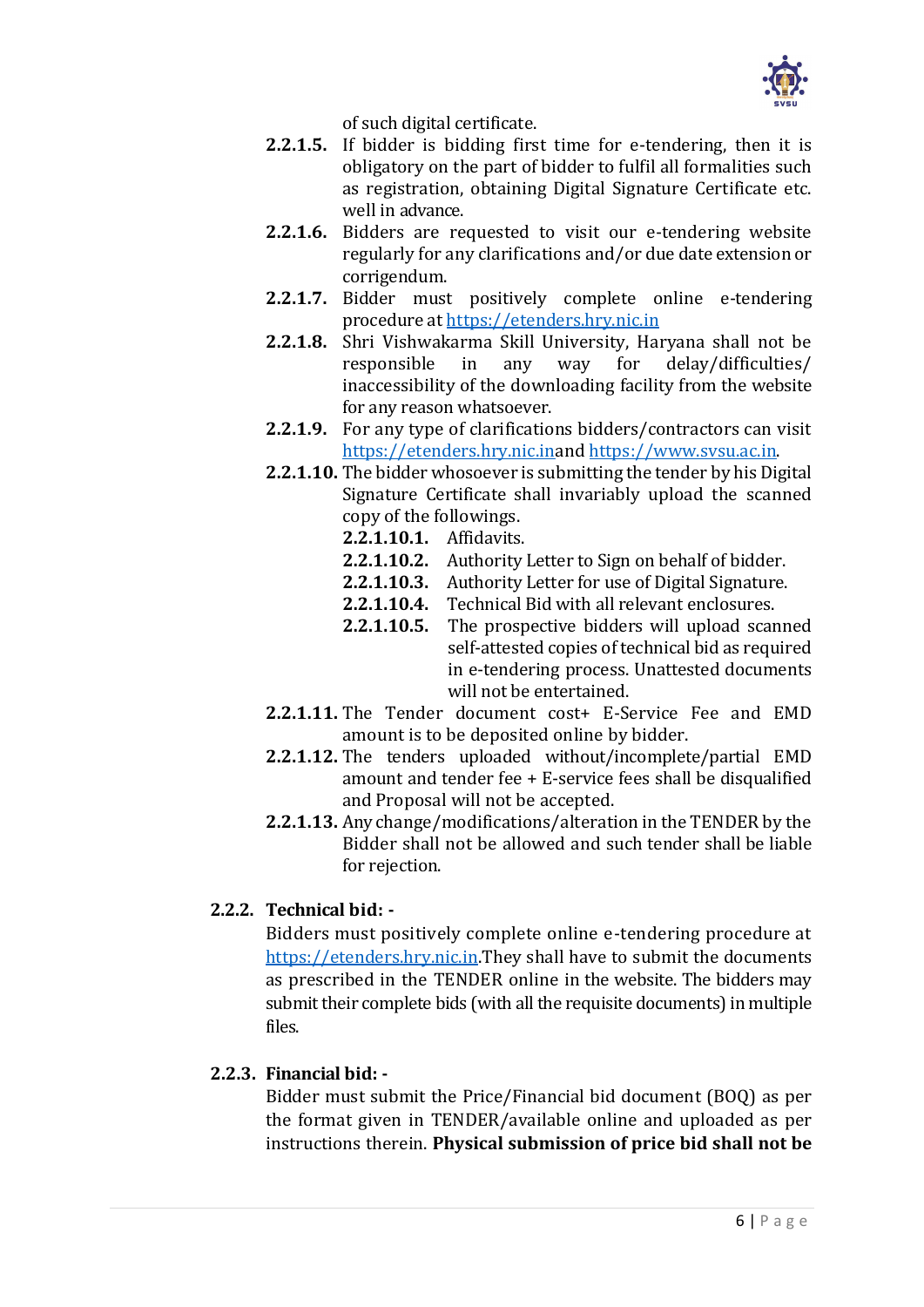

**considered.** The financial bids of technically qualified bidders shall be opened online at the notified date.

**2.2.4.** For amendment, if any, please visit [https://etenders.hry.nic.in](https://etenders.hry.nic.in/) web site regularly. In case of any bid addendum/amendment/ corrigendum/Notice/clarification, the responsibility lies with the bidders to note the same from web site. The **Shri Vishwakarma Skill University, Haryana** shall have no responsibility for any delay/omission on part of the bidder.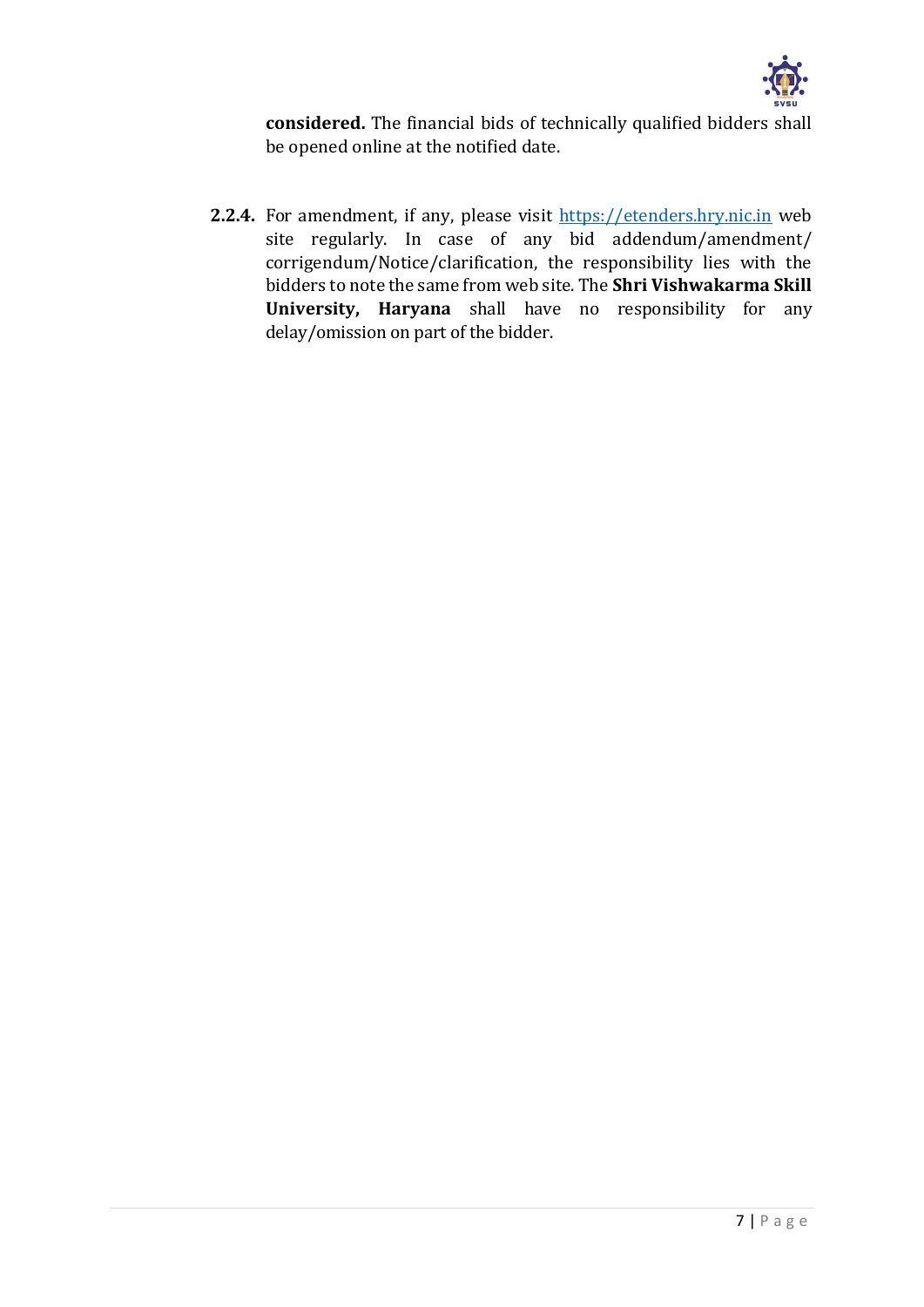

# **<< Organization Letter Head >>**

# **3. TERMS and CONDITIONS**

- **3.1 Due date**: The tender has to be submitted online on or before the due date. No application will be received through post/e-mail/fax. The University would not be responsible for any delay.
- **3.2 Tender Fee and E-Service Fee (Non-Refundable):** The Bidder should submit a non-refundable tender fee and e-service fee online. The Technical Bid without Tender fee would be considered as UNRESPONSIVE and will not be accepted. The tender fee will not be returned/refunded to any Bidder under any circumstances. If the tender is cancelled or recalled on any grounds, the Tender Document Fee and e-Service Fee will not be refunded to the bidder.
- **3.3 Preparation of Bids**: The Technical and financial offer/bid should be submitted online. The technical bid should consist of all technical details along with commercial terms and conditions. Financial bid should indicate the price for the items mentioned in the technical bid. All pages of the technical bid have been signed with seal of firm by bidder/authorized signatory. Unattested documents will not be entertained.

Revision in the technical bid and financial bid quoted in the offer will not be entertained after the last date and time fixed for receipt of tenders.

- **3.4 Earnest Money Deposit (EMD) (if applicable):** While submitting bid, the BIDDER shall deposit an amount mentioned in tender document as Earnest Money, with the Institute through the following instruments:
	- **3.4.1** The Bidder should submit an EMD amount online. The Technical Bid without EMD would be considered as UNRESPONSIVE and will not be accepted. The Earnest Money Deposit (EMD) in other form viz., Pay Order/Cheque etc. shall not be accepted.
	- **3.4.2** No interest shall be payable by the BUYER to the BIDDER on Earnest Money for the period of its currency.
- **3.5 Refund of EMD:** The EMD will be returned without any interest to unsuccessful Bidders only after the award of Purchase Order. In case of successful Bidder, EMD will be returned without any interest after the submission of Performance Bank Guarantee.

EMD will not be refunded, if the work order/purchase order is not accepted by the successful Bidder. In case, the offer is accepted, but not honoured by the successful Bidder, the EMD will be forfeited.

The EMD will also be forfeited, if wrong information is furnished or any vital information is concealed in the tender document. Apart from it, he will be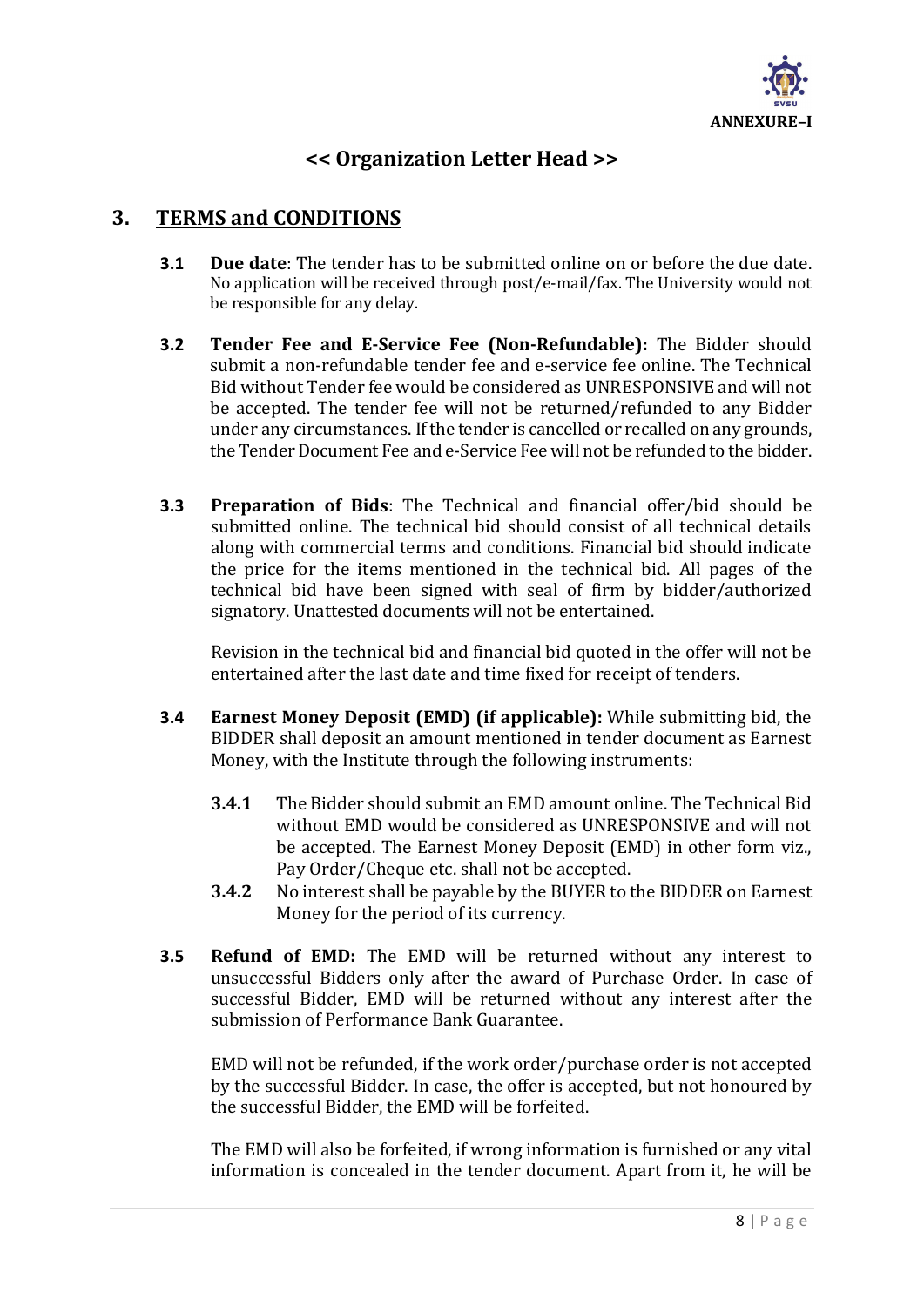

liable for any other action against him, as may be considered necessary by the Vice-Chancellor.

If the tender is cancelled or recalled on any grounds, the EMD will be returned to the bidder.

#### **3.6 Opening of the tender:**

- **3.6.1** On the due date of e-tender opening, the technical bids of bidders will be opened online. Shri Vishwakarma Skill University, Haryana reserves the right for extension of due date of opening of technical bid.
- **3.6.2** The bid will be opened by a committee duly constituted for this purpose in presence of Bidder's representative if available. Only one representative will be allowed to participate in the tender technical bid opening. The Bidder if interested may participate on the tender opening Date and Time.
- **3.6.3** Bid received without or incomplete Tender Fee or EMD will be rejected outrightly.
- **3.6.4** Tenders which do not fulfil any or all of the terms & conditions or incomplete, are liable to be rejected.
- **3.6.5** Incomplete bidding will not be accepted; in such case the bid will not be considered.
- **3.6.6** The technical bid will be opened first and it will be examined by a technical committee (as per specification and requirement).
- **3.6.7** The financial offer/bid will be opened only of those bidders who qualify on the basis of their Technical Bid and will be opened in the presence of the bidder/bidder's representatives subsequently for further evaluation. Only one representative will be allowed to participate in the Financial bid opening. The date & time of opening of the Financial bids will be intimated in the due course.
- **3.6.8** The Bidder should produce authorization letter from their company to participate in the technical bid opening, Technical Presentation and Financial bid opening.
- **3.6.9** The University may call bidders for demonstration and presentation of the Appliances during technical evaluation. The cost for the demonstration will be borne by the supplier and University will not pay any TA/DA for presentation/ demonstration. If any firm fails to successfully demonstrate the system quoted by them, the Bid of that firm will not be considered.
- **3.6.10** Sample for offered items may be asked from tender during technical evaluation.
- **3.6.11** In case, due date for opening of tender happens to be a holiday, the due date shall be shifted to the next working day for which no prior intimation will be given.

#### **3.7 Acceptance/ Rejection of bids: The Committee reserves the right to reject any bid not fulfilling the eligibility criteria.**

#### **Eligibility Criteria:**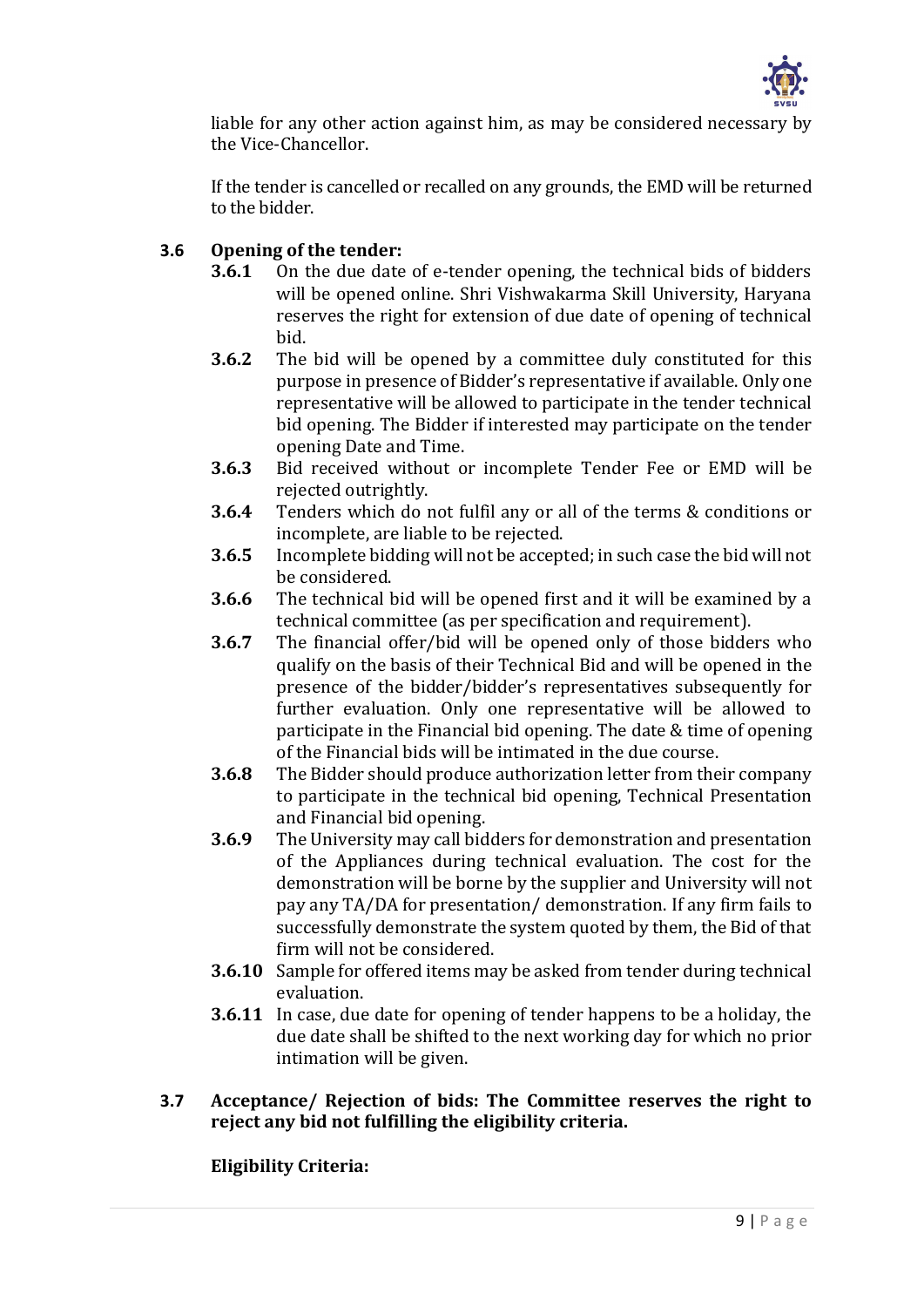

- **3.7.1** Bidder should be the manufacturer/authorized dealer/ distributors/agent. Letter of Authorization from original Appliances manufacturer (OEM) specific to the tender should be enclosed (Annexure – VIII).
- **3.7.2** An undertaking from the bidder is required stating that they would facilitate the Bidder on a regular basis with technology/product updates and extend support for the warranty as well. (Annexure-IV)
- **3.7.3** Bidder should be registered Company, should have GST number and supporting documents to be submitted.
- **3.7.4** Non-compliance of tender terms, non-submission of required documents, lack of clarity of the specifications, contradiction between Bidder specification and supporting documents etc. may lead to rejection of the bid.
- **3.7.5** Incomplete Tender such as unsigned Tender, late submitted Tender, conditional Tender, not confirming to the eligibility criteria and nonsubmitting Technical specification & compliance sheet with supporting documents or with any vaguer term such as 'Extra as applicable', will be considered as rejected.
- **3.7.6** In the tender, either the bidder on behalf of the Principal/OEM or on behalf of Principal/OEM itself can bid but both cannot bid simultaneously for the same item/product in the same tender.
- **3.7.7** If an agent submits bid on behalf of the Principal/OEM, the same agent shall not submit a bid on behalf of another Principal/OEM in the same tender for the same item/product.
- **3.7.8** The Agency should not have incurred any loss for the last 3 financial years which is mandatory. Bidders should submit audited Balance Sheet, Profit and Loss statement, Turnover Sheet and Income Tax Return Acknowledgement Copy for last three financial years.
- **3.7.9** The bidder should submit Minimum 2 satisfactory/good performance reports for the items supplied/under-taken such work in India during last 3 years along with their work order/purchase order copy duly self-attested by bidder/authorized signatory, out of which one should be from government organization.

#### **3.8 Performance Security:**

- **3.8.1** Performance Bank Guarantee is mandatory.
- **3.8.2** The Successful Bidder shall require to submit the performance security/Guarantee for an amount (as stated at "Schedule "of this tender) in the form of irrevocable bank guarantee issued by any Indian Nationalized Bank for an amount which is stated at the "Schedule" of the tender document within 21 days from the date of receipt of work order/purchase order and should be kept valid for a period of 180 days beyond the date of completion of warranty period. The Performance security in other form viz., FD/Term Deposit Receipt etc. shall not be accepted.
- **3.8.3** The Successful Bidder should submit performance security/Guarantee as prescribed above to be received in the office of procurement department.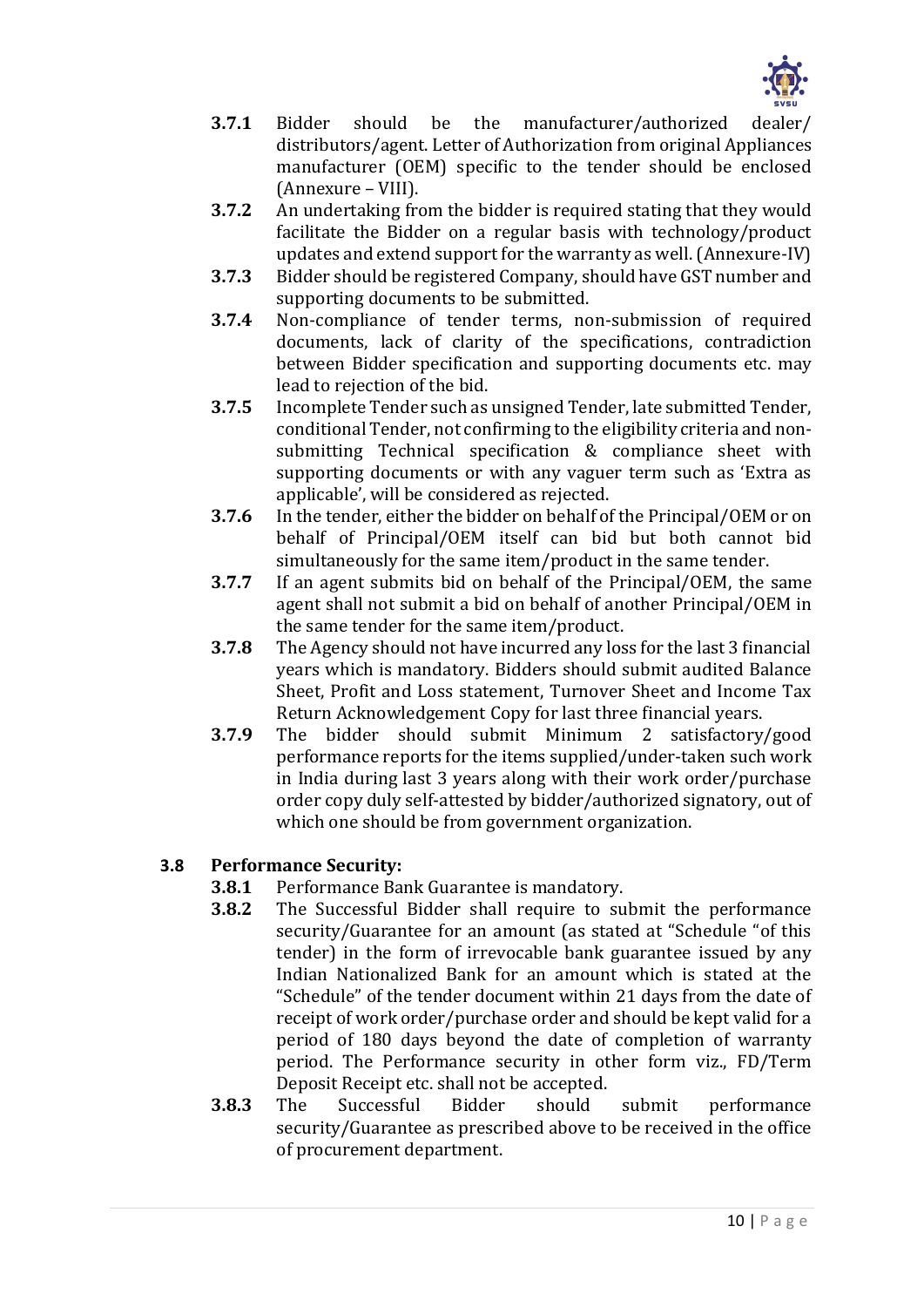

- **3.8.4** The Performance Bank Guarantee should be established in favour of Shri Vishwakarma Skill University," through any Bank situated at Gurugram or outstation with a clause to enforced the same on their local branch at Gurugram. Performance Bank Guarantee shall be for the due and faithfully performance of the contract and shall remain binding, notwithstanding such variations, alterations for extensions of time as may be made, given, conceded or agreed to between the successful Bidder and the purchaser under the terms and conditions of acceptance to tender.
- **3.8.5** If the supplier shall not submit the performance security within 21 days from the date of receipt of work order/purchase order and if there is delay in submission of performance security, purchase order may be cancelled. The competent authority may accept the performance security after the above mentioned deadline of 21 days subject to submission of justification by the Bidder, however the decision of the competent authority is final in this regard.
- **3.8.6** The successful Bidder is entirely responsible for due performance of the contract in all respects according to the speed, intent and meaning of the terms and conditions and specification and all other documents referred to in the acceptance of tender.
- **3.8.7** The performance bank guarantee shall be kept valid during the period of contract.
- **3.9 Force Majeure:** The Supplier shall not be liable for forfeiture of its performance security, liquidated damages or termination for default, if and to the extent that, it's delay in performance or other failure to perform its obligations under the Contract is the result of an event of Force Majeure.
	- **3.9.1** For purposes of this Clause, "Force Majeure" means an event beyond the control of the Supplier and not involving the Supplier's fault or negligence and not foreseeable. Such events may include, but are not limited to, acts of the Purchaser either in its sovereign or contractual capacity, wars or revolutions, fires, floods, epidemics, quarantine restrictions and freight embargoes.
	- **3.9.2** If a Force Majeure situation arises, the Supplier shall promptly notify the Purchaser in writing of such conditions and the cause thereof. Unless otherwise directed by the Purchaser in writing, the Supplier shall continue to perform its obligations under the Contract as far as is reasonably practical, and shall seek all reasonable alternative means for performance not prevented by the Force Majeure event.
- **3.10 Risk Purchase Clause:** In event of failure of supply of the item/Appliances within the stipulated delivery schedule, the purchaser has all the right to purchase the item/Appliances from the other source on the total risk of the supplier under risk purchase clause.
- **3.11 Delivery and Documents:** Delivery of the goods should be made within a maximum of 06 weeks from the date of receipt of purchase order/work order at Shri Vishwakarma Skill University, Dudhola, Palwal – 121102, Haryana or at that place to be informed by the SVSU. The material should be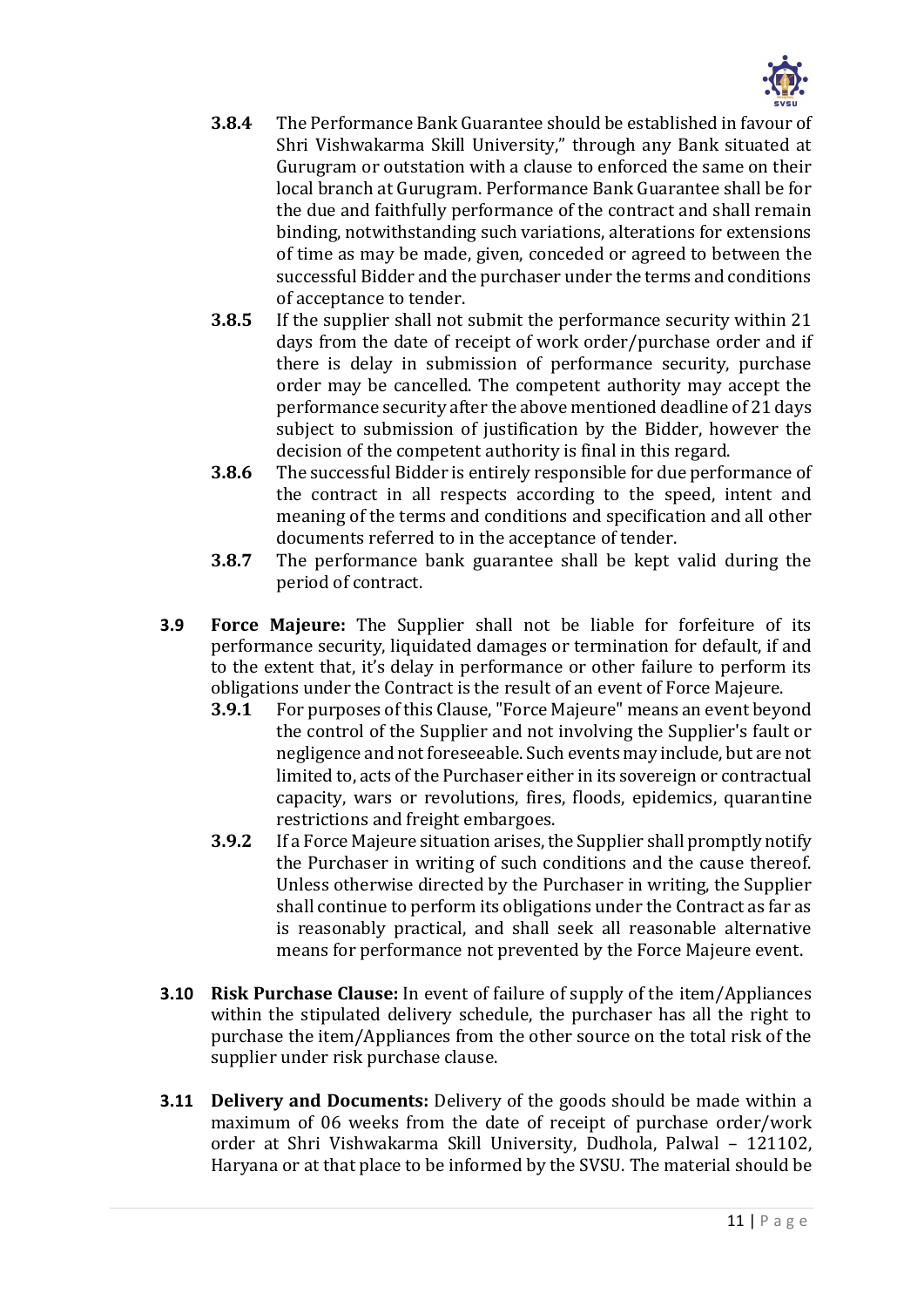

packed in a strong case so as to avoid any damage, theft or pilferage in the transit. In case of any damage, theft or pilferage, the responsibility shall be that of the supplier. The supplier shall mail the following documents to the purchaser:

- **3.11.1** 4 Copies of the Supplier invoice showing invoice number, goods description, quantity, unit price, total amount
- **3.11.2** Manufacturer's/Supplier's warranty certificate
- **3.12 Liquidated Damages (L.D)/Penalty for Non-execution of Order:** If a supplier fails to execute the order in time as per the terms and conditions stipulated therein, it will be open to the purchaser to recover liquidated damages for delay in delivery from the supplier at the rate 1% (one percent) of the total cost of the material/contract per week or such other amount as the Registrar, SVSU, Gurugram may decide till the supply/work remains incomplete, provide that the total amount of the compensation shall not exceed 10% (ten percent) of the total cost of the material/contract.

The installation and demonstration will be completed within one month from the delivery/supply of the material, if the bidder fails to install and demonstrate the material on time then the Registrar will be competent to impose penalty  $\omega$  1% per week of the purchase order or such other amount as the Registrar may decide till the supply/work remains incomplete, provided that the entire amount of penalty shall not exceed 10% of the total amount of Purchase order.

After the lapse of 15 days beyond the stipulated/extended period, it will be the discretion of the University to cancel the supply/work execution order at the risk and the cost of the Supplier/contractor. Besides, forfeiture of the Earnest Money/Performance Security, the University shall be at liberty to take such action as recovery of compensation to the extent of 10% of the amount of the supply/contract order, blacklisting, etc. An appeal against this penalty shall, however, lie with the Hon'ble Vice-Chancellor (VC), Shri Vishwakarma Skill University, Gurugram, whose decision shall be final.

Note: It is mentioned that both, delivery penalty and installation penalty can also be imposed simultaneously.

If the Liquidated Damage exceeds 10% of the order value, SVSU reserves the right to terminate the contract and SVSU will get the job completed by any other competent party. The difference of cost incurred by SVSU will be recovered from the Earnest Money Deposited/Performance Security submitted by the bidder.

**3.13 Prices:** The price should be quoted in net per unit (after breakup) and must include all packing, forwarding, freight, insurance charges, loading, unloading, delivery charges, Excise duty/custom duty, Installation, commissioning, demonstration and training etc. may be quantified in terms of amount. The offer/bid should be exclusive of GST, which will be paid by the purchaser as applicable. However, the percentage of GST shall be clearly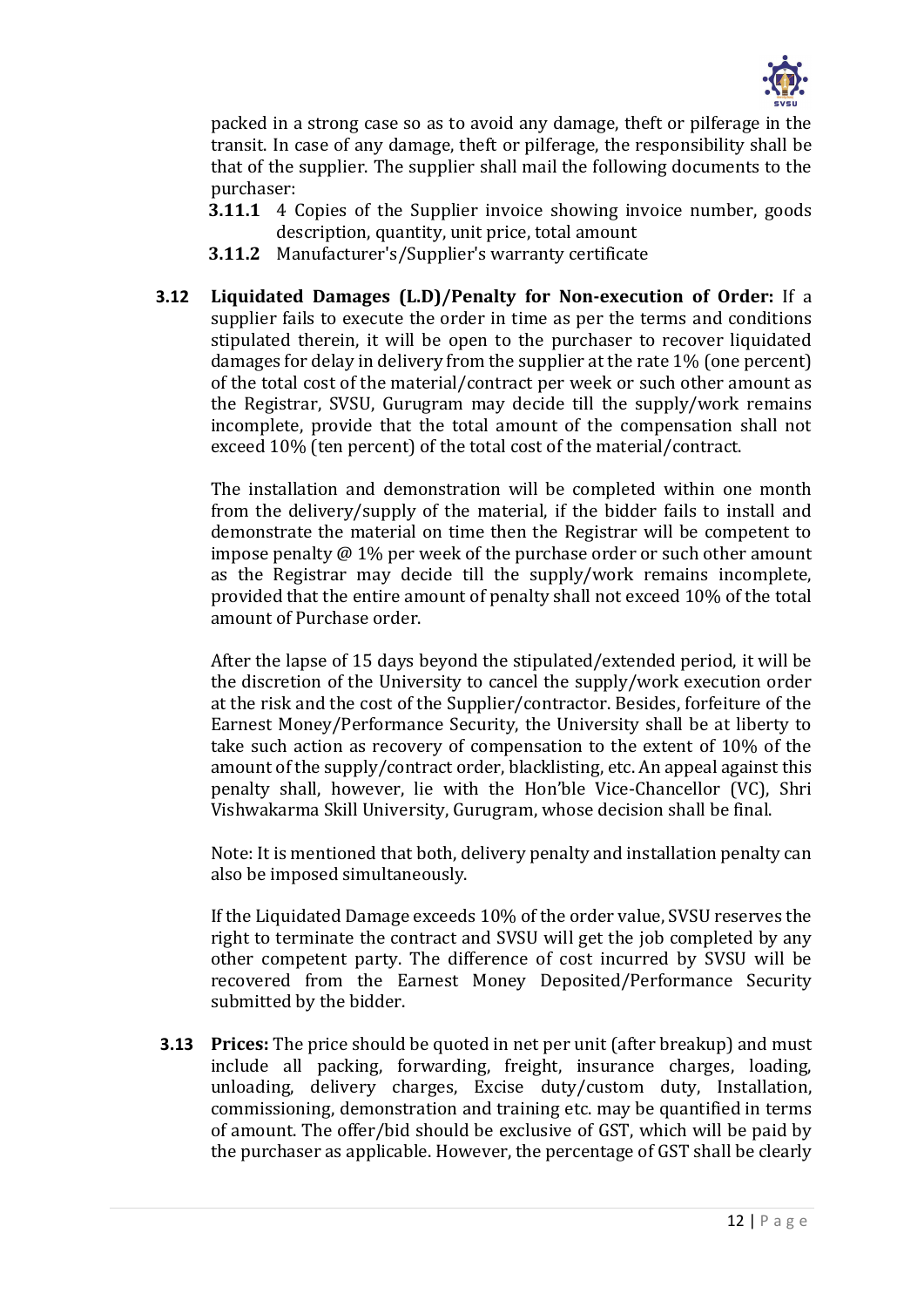

indicated. **Charges not mentioned in the quotation/tender shall not be paid.**

- **3.14 Rate contract with GEM or DS&D (Haryana):** If the bidder or their Principals are on rate contract with **GEM or DS&D (Haryana)**, this shall be mentioned specifically in the offer and a photocopy of the same, duly attested, may be appended.
- **3.15 Resolution of Disputes:** The dispute resolution mechanism would be as follows:
	- **3.15.1** In case of Dispute or difference arising between the Purchaser and a domestic supplier relating to any matter arising out of or connected with this agreement, such disputes or difference shall be settled in accordance with the Indian Arbitration & Conciliation Act, 1996, the rules there under and any statutory modifications or re-enactments thereof shall apply to the arbitration proceedings. The dispute shall be referred to the Vice Chancellor, Shri Vishwakarma Skill University and if he is unable or unwilling to act, the sole arbitration of some other person appointed by him willing to act as such Arbitrator. The award of the arbitrator so appointed shall be final, conclusive and binding on all parties to this order.
	- **3.15.2** In the case of a dispute between the purchaser and a Foreign Supplier, the dispute shall be settled by arbitration in accordance with provision of sub-clause (i) above. But if this is not acceptable to the supplier then the dispute shall be settled in accordance with provisions of UNCITRAL (United Nations Commission on International Trade Law) Arbitration Rules.
	- **3.15.3** The venue of the arbitration shall be the place from where the order is issued.
- **3.16 Applicable Law:** The place of jurisdiction would be Gurugram/Palwal Haryana.
- **3.17 Right to Use Defective Goods:** If after delivery, acceptance and installation and within the guarantee and warranty period, the operation or use of the goods proves to be unsatisfactory, the Purchaser shall have the right to continue to operate or use such goods until rectifications of defects, errors or omissions by repair or by partial or complete replacement is made without interfering with the Purchaser's operation.
- **3.18 Transfer and Subletting:** The supplier shall not sublet, transfer, assign or otherwise part with the acceptance to the tender or any part thereof, either directly or indirectly, without the prior written permission of the Purchaser.
- **3.19 Supplier Integrity:** The Supplier is responsible for and obliged to conduct all contracted activities in accordance with the Contract using state of the art methods and economic principles and exercising all means available to achieve the performance specified in the contract.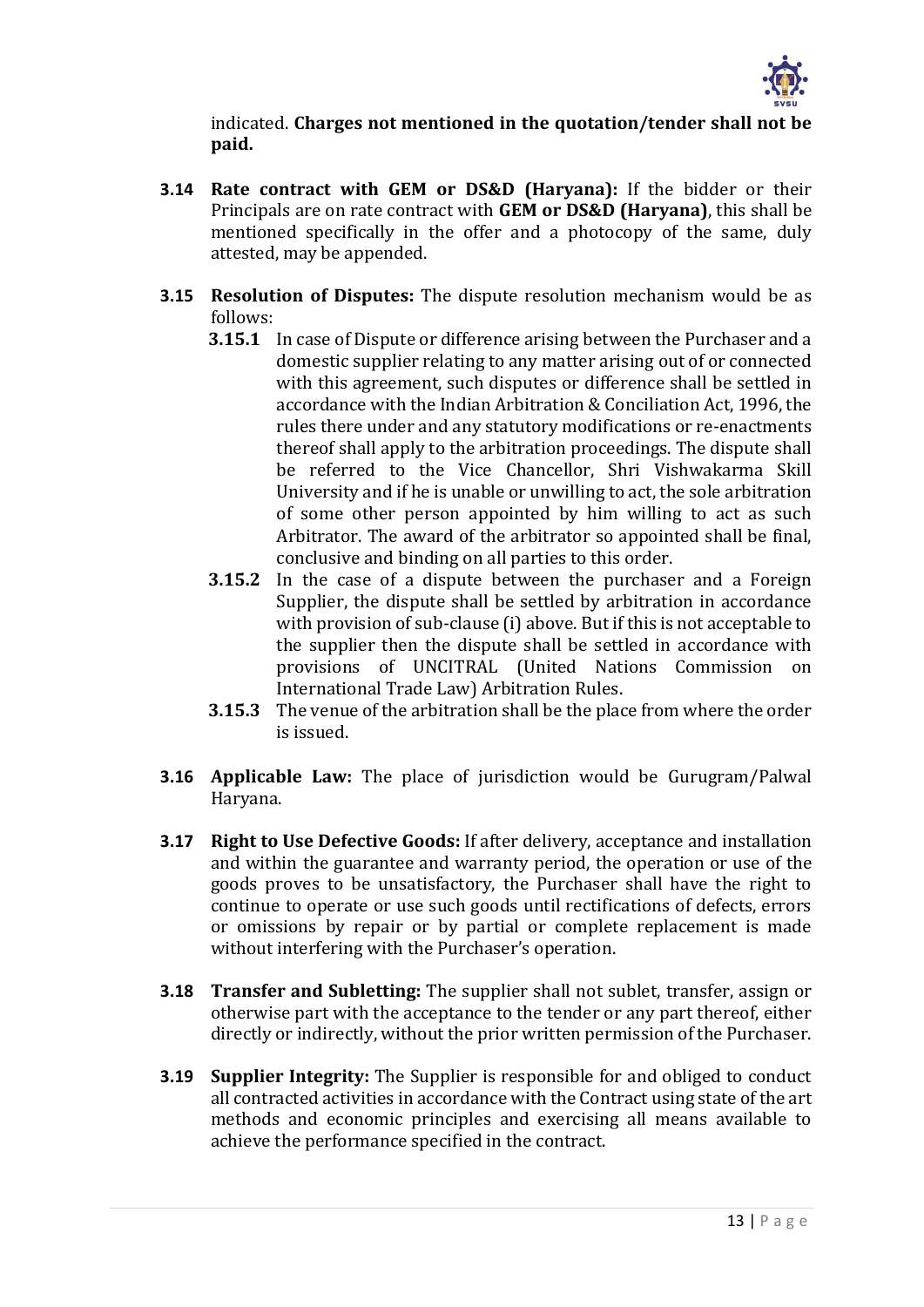

**3.20 Installation & Demonstration:** The supplier is required to do the installation and demonstration of the Appliances within one month of the arrival of materials at the Shri Vishwakarma Skill University, Dudhola, Palwal – 121102, Haryana or at that place to be informed by the SVSU, site of installation, otherwise the penalty clause defined in Clause "Liquidated Damages (L.D)/Penalty for Non-execution of Order". In case of any damage to Appliances and supplies during the carriage of supplies from the origin of Appliances to the installation site, the supplier has to replace it with new Appliances/supplies immediately at his own risk. SVSU will not be liable to any type of losses in any form.

#### **3.21 Warranty:**

- **3.21.1** Warranty period shall be (as stated at "Schedule "of this tender) from date of successful/satisfactory inspection report and acceptance of the Appliances/material/goods by the SVSU for each item/system on comprehensive basis.
- **3.21.2** The Supplier shall, in addition, comply with the performance and/or consumption guarantees specified under the contract. If for reasons attributable to the Supplier, these guarantees are not attained in whole or in part, the Supplier shall at its discretion make such changes, modifications, and/or additions to the Goods or any part thereof as may be necessary in order to attain the contractual guarantees specified in the Contract at its own cost and expense and to carry out further performance tests. The warranty should be comprehensive on site.
- **3.21.3** The Purchaser shall promptly notify the Supplier in writing of any claims arising under this warranty. Upon receipt of such notice, the Supplier shall arrange to repair or replace the defective goods or parts within 10 days free of cost in Shri Vishwakarma Skill University, Dudhola, Palwal – 121102, Haryana or at that place to be informed by the SVSU. The Supplier shall take over the replaced parts/goods at the time of their replacement. No claim whatsoever shall lie on the Purchaser for the replaced parts/goods thereafter. The period for correction of defects in the warranty period is 10 days. If the supplier having been notified fails to remedy the defects within 10 days, the purchaser may proceed to take such remedial action as may be necessary, at the supplier's risk and expenses and without prejudice to any other rights, which the purchaser may have against the supplier under the contract.
- **3.21.4** The comprehensive warranty will commence from the date of the satisfactory installation/commissioning of the Appliances against the defect of any manufacturing, workmanship and poor quality of the components.
- **3.22 Governing Language:** The contract shall be written in English language. English language version of the Contract shall govern its interpretation. All correspondence and other documents pertaining to the Contract, which are exchanged by the parties, shall be written in the same language.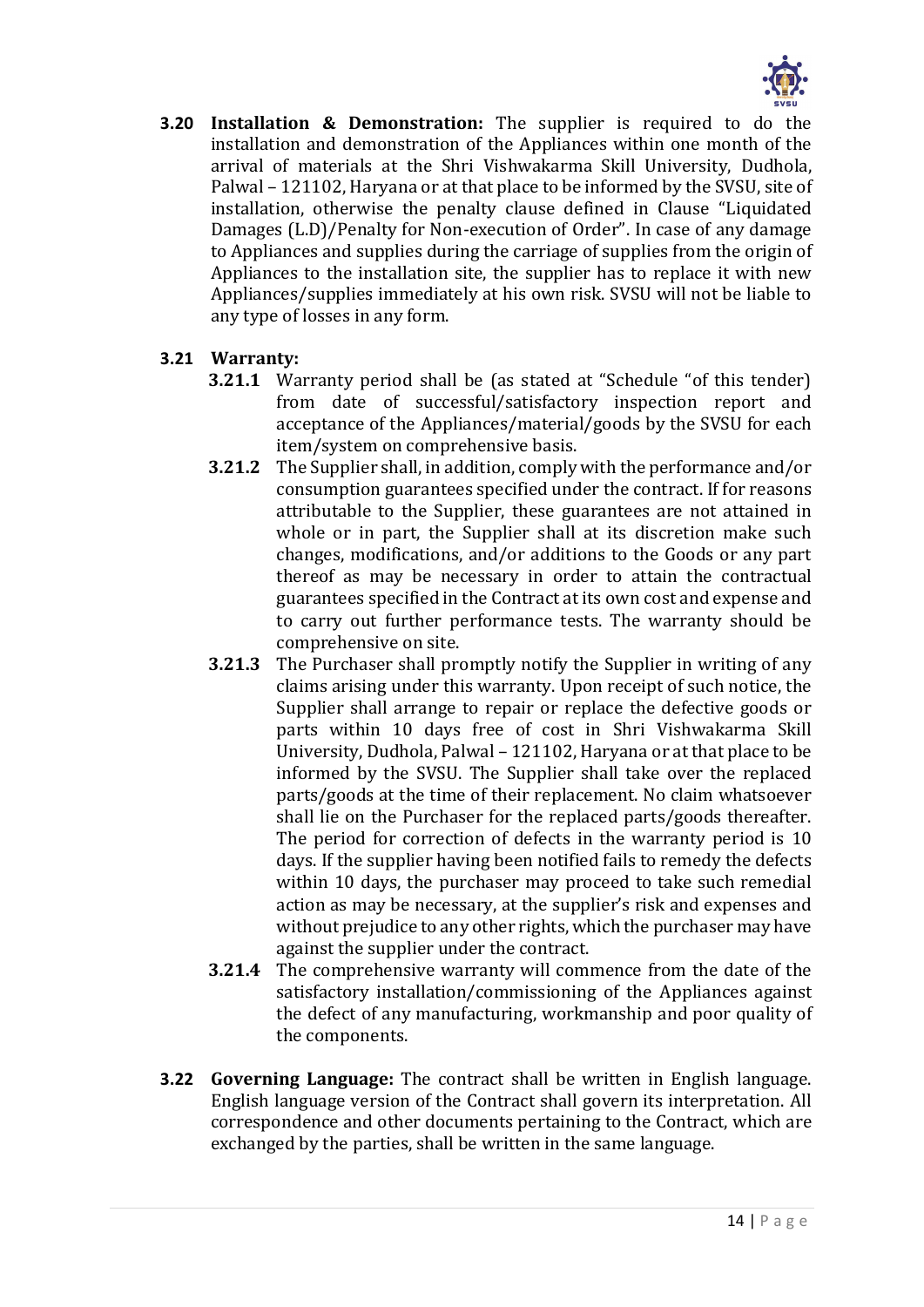

**3.23 Applicable Law:** The Contract shall be interpreted in accordance with the laws of the Union of India and all disputes shall be subject to place of jurisdiction.

#### **3.24 Notices:**

- **3.24.1** Any notice given by one party to the other pursuant to this contract/order shall be sent to the other party in writing or by cable, telex, FAX or e mail and confirmed in writing to the other party's address.
- **3.24.2** A notice shall be effective when delivered or on the notice's effective date, whichever is later.
- **3.25 Bid Currencies:** Prices shall be quoted in Indian National Rupee (INR).
- **3.26 Taxes:** Suppliers shall be entirely responsible for all taxes, duties, license fees, octroi, road permits, etc., incurred until delivery of the contracted Goods to the Purchaser. However, GST in respect of the transaction between the Purchaser and the Supplier shall be payable extra, if so stipulated in the order.
- **3.27 Payment:** For Indigenous supplies, 100% payment shall be made by the Purchaser against successful/satisfactory delivery, inspection, installation, commissioning, demonstration, training, inspection report and acceptance of the Appliances/material/goods at Shri Vishwakarma Skill University, Dudhola, Palwal – 121102, Haryana or at that place to be informed by the SVSU in good condition and to the entire satisfaction of the Purchaser and on production of unconditional performance bank guarantee as specified in Clause of tender terms and conditions. Payment shall be released on receipt of the valid original bills in triplicate complete in all respect.
- **3.28 User list:** The List of Government Organizations/Department/PSU, List of Private Organizations and List of Performance Report for whom the Bidder has undertaken such work during last Three years must be provided. (Annexure-V).

**Note:** The bidder(s) are required to submit proper proof (Purchase Order/Work Order) duly self-attested by bidder/authorized signatory in support of the claim. Without Purchase Order/Work Order, experience and performance report shall not be considered.

#### **3.29 Manuals, Literature and Drawings:**

- **3.29.1** Bidder shall submit the Standard Size, Space requirement and lab drawing/design layout in the Technical Bid, if required.
- **3.29.2** The detailed literature/catalogue of the quoted instrument and its accessories should also be attached with the Technical Bid. The specifications claimed by the firm should be clearly mentioned in the literature/catalogue also.
- **3.29.3** Before the goods and Appliances are taken over by the Purchaser, the Supplier shall supply operation manuals and maintenance manuals.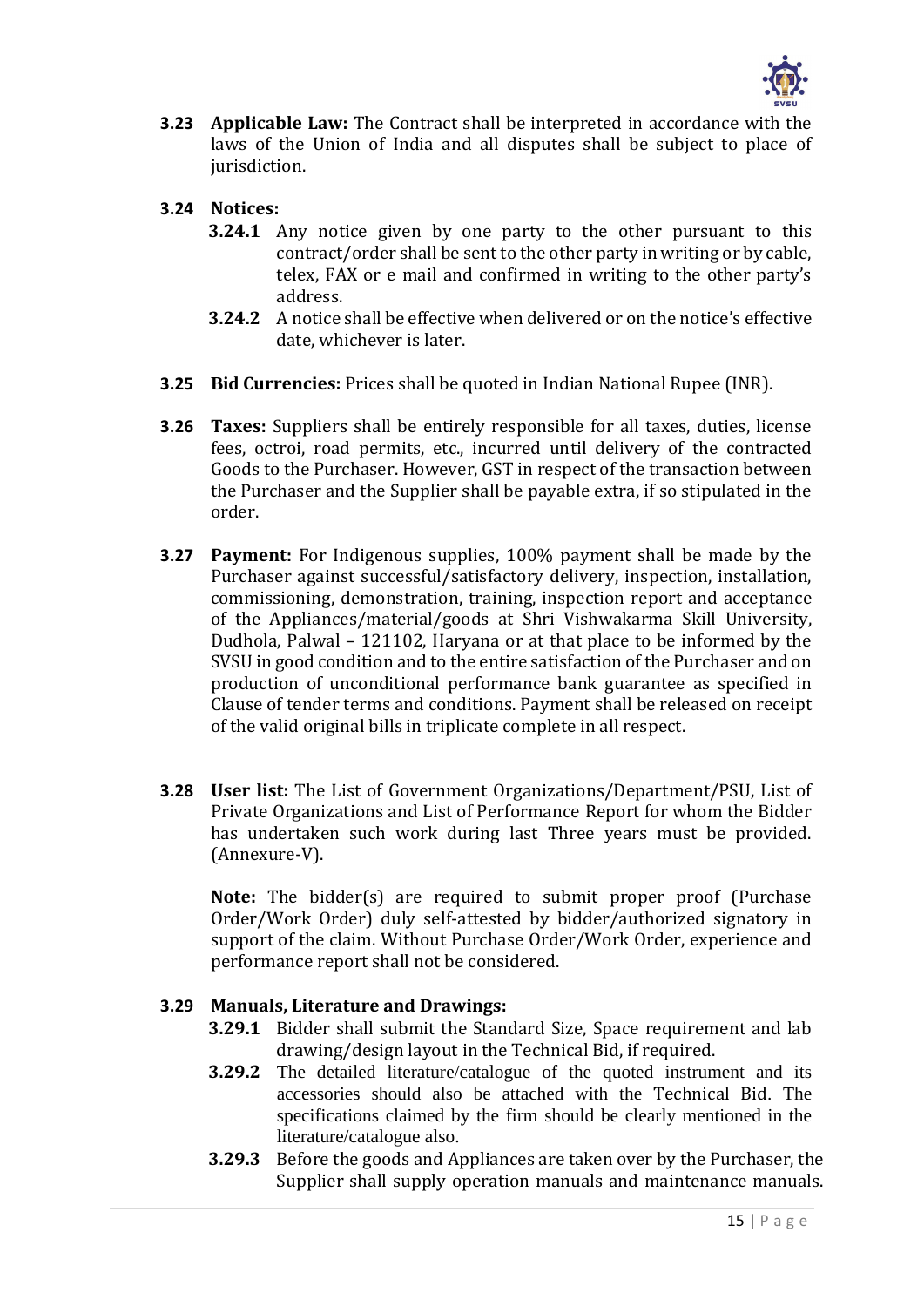

These shall be in such details as will enable the Purchaser to operate, maintain, adjust and repair all parts of the works as stated in the specifications.

- **3.29.4** The Bidder should provide Instruction Manuals, Safety Manuals, Training Modules, Relevant manuals, Problems with solutions, Study material for students prospective, literature and standard Programme tutorials both hard and soft copy and also provide the display boards.
- **3.29.5** The Manuals shall be in the ruling language (English) in such form and numbers as stated in the contract.
- **3.29.6** Unless and otherwise agreed, the goods Appliances shall not be considered to be completed for the purposes of taking over until such manuals and drawing have been supplied to the Purchaser.
- **3.30 Application Specialist:** The Bidder should mention names of Application Specialist and Service Engineers in the nearest regional office in the Technical Bid. (Ref. to Annexure-VI)
- **3.31 Site Preparation:** The supplier shall inform to the Institute about the site preparation, if any, needed for the installation of Appliances, immediately after the receipt of the purchase order. The supplier must provide complete details regarding space and all the other infrastructural requirements needed for the Appliances, which the Institute should arrange before the arrival of the Appliances to ensure its timely installation and smooth operation thereafter.

The supplier may visit the Institute and see the site where the Appliances is to be installed and may offer his advice and render assistance to the Institute in the preparation of the site and other pre-installation requirements.

- **3.32 Spare Parts:** The Supplier may be required to provide any or all of the following materials, notifications, and information pertaining to spare parts manufactured or distributed by the Supplier. Such spare parts as the Purchaser may elect to purchase from the Supplier, providing that this election shall not relieve the Supplier of any warranty obligations under the Contract; and In the event of termination of production of the spare parts; Advance notification to the Purchaser of the pending termination, in sufficient time to permit the Purchaser to procure needed requirements; and following such termination, furnishing at no cost to the Purchaser, the blueprints, drawings and specifications of the spare parts, if requested. Supplier shall carry sufficient inventories to assure ex-stock supply of consumable spares. Other spare parts and components shall be supplied as promptly as possible but in any case within six months of placement of order.
- **3.33 Defective Appliances:** If any of the Appliances supplied by the Supplier is found to be substandard, refurbished, un-merchantable or not in accordance with the description/specification or otherwise faulty, the faculty/expert committee (committee constituted by The Registrar/Dean Academic/Dean Faculty) will have the right to reject the Appliances or its part. The prices of such Appliances shall be refunded by the Supplier with 18% interest if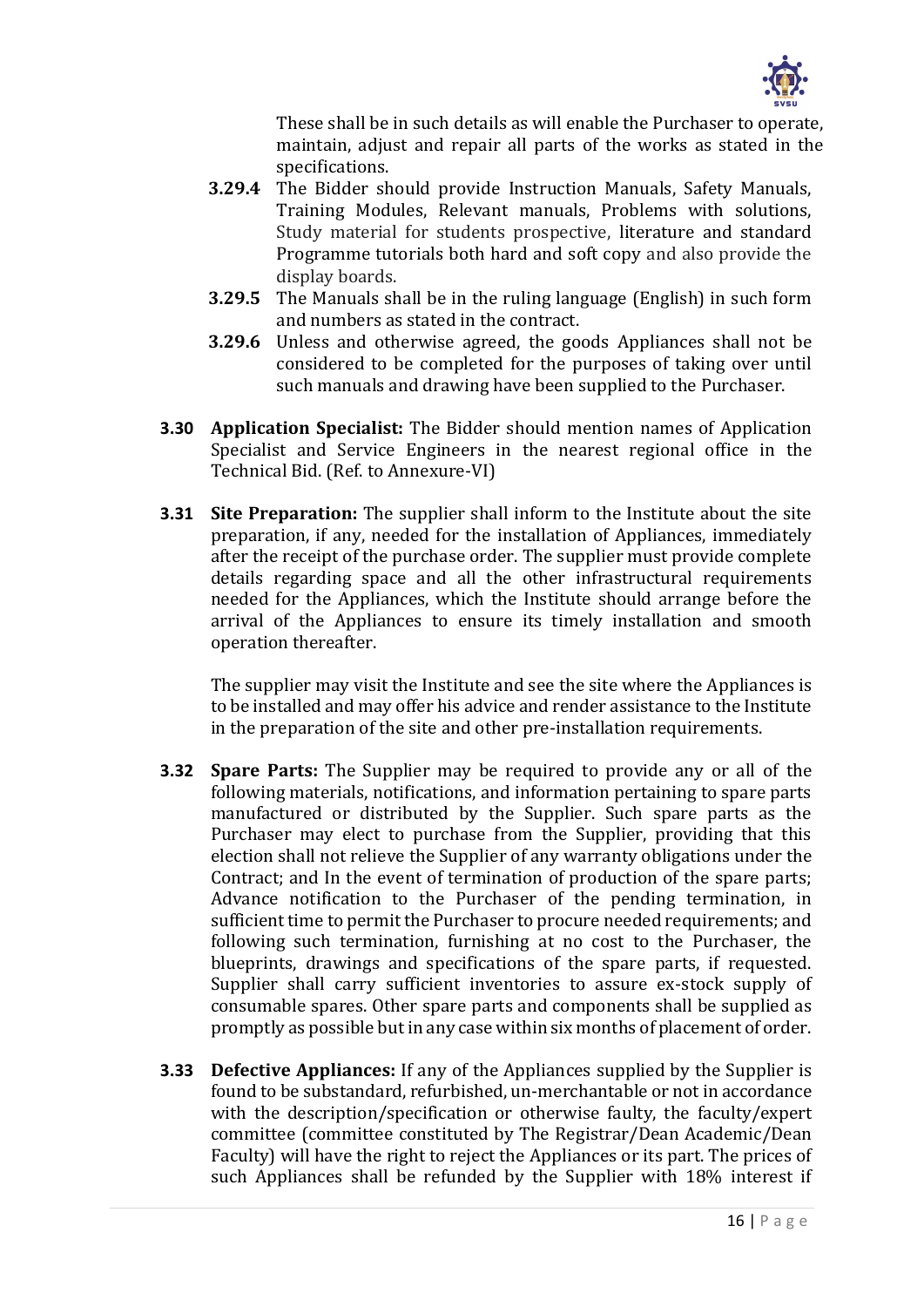

payments for such Appliances have already been made. All damaged or unapproved goods shall be returned at suppliers cost and risk and the incidental expenses incurred thereon shall be recovered from the supplier. Defective part in Appliances, if found before installation and/or during warranty period, shall be replaced within 7 days on receipt of the intimation from this office at the cost and risk of supplier including all other charges. In case supplier fails to replace defective item as per above terms & conditions, SVSU may consider "Banning" the supplier and the Earnest Money Deposit (in pre-contract stage) and/or Security Deposit/ Performance Bank Guarantee (after the contract is signed) shall stand forfeited either fully or partially, as decided by the university competent authority and the authority shall not be required to assign any reason therefore.

No payment shall be made for rejected material nor would the Supplier be entitled to claim for such items. Rejected items would be removed by the Supplier from the site within two weeks of the date of rejection at his own cost. In case they are not removed they will be auctioned at the risk and responsibilities of the Supplier without any further notice.

#### **3.34 Termination for Default:**

- **3.34.1** The Purchaser may, without prejudice to any other remedy for breach of contract, by written notice of default sent to the Supplier, terminate the Contract in whole or part:
	- **3.34.1.1.** If the Supplier fails to deliver any or all of the Goods within the period(s) specified in the order, or within any extension thereof granted by the Purchaser.
	- **3.34.1.2.** If the Supplier fails to perform any other obligation(s) under the Contract.
	- **3.34.1.3.** If the Supplier, in the judgment of the Purchaser has engaged in corrupt or fraudulent practices in competing for or in executing the Contract.
- **3.34.2 For the purpose of this Clause:**
	- **3.34.2.1. "Corrupt practice"** means the offering, giving, receiving or soliciting of anything of value to influence the action of a public official in the procurement process or in contract execution.
	- **3.34.2.2. "Fraudulent practice"** means a misrepresentation of facts in order to influence a procurement process or the execution of a contract to the detriment of the Borrower, and includes collusive practice among Bidder (prior to or after bid submission) designed to establish bid prices at artificial non-competitive levels and to deprive the Borrower of the benefits of free and open competition.
- **3.34.3** In the event the Purchaser terminates the Contract in whole or in part, the Purchaser may procure, upon such terms and in such manner, as it deems appropriate, Goods or Services similar to those undelivered, and the Supplier shall be liable to the Purchaser for any excess costs for such similar Goods or Services. However, the Supplier shall continue the performance of the Contract to the extent not terminated.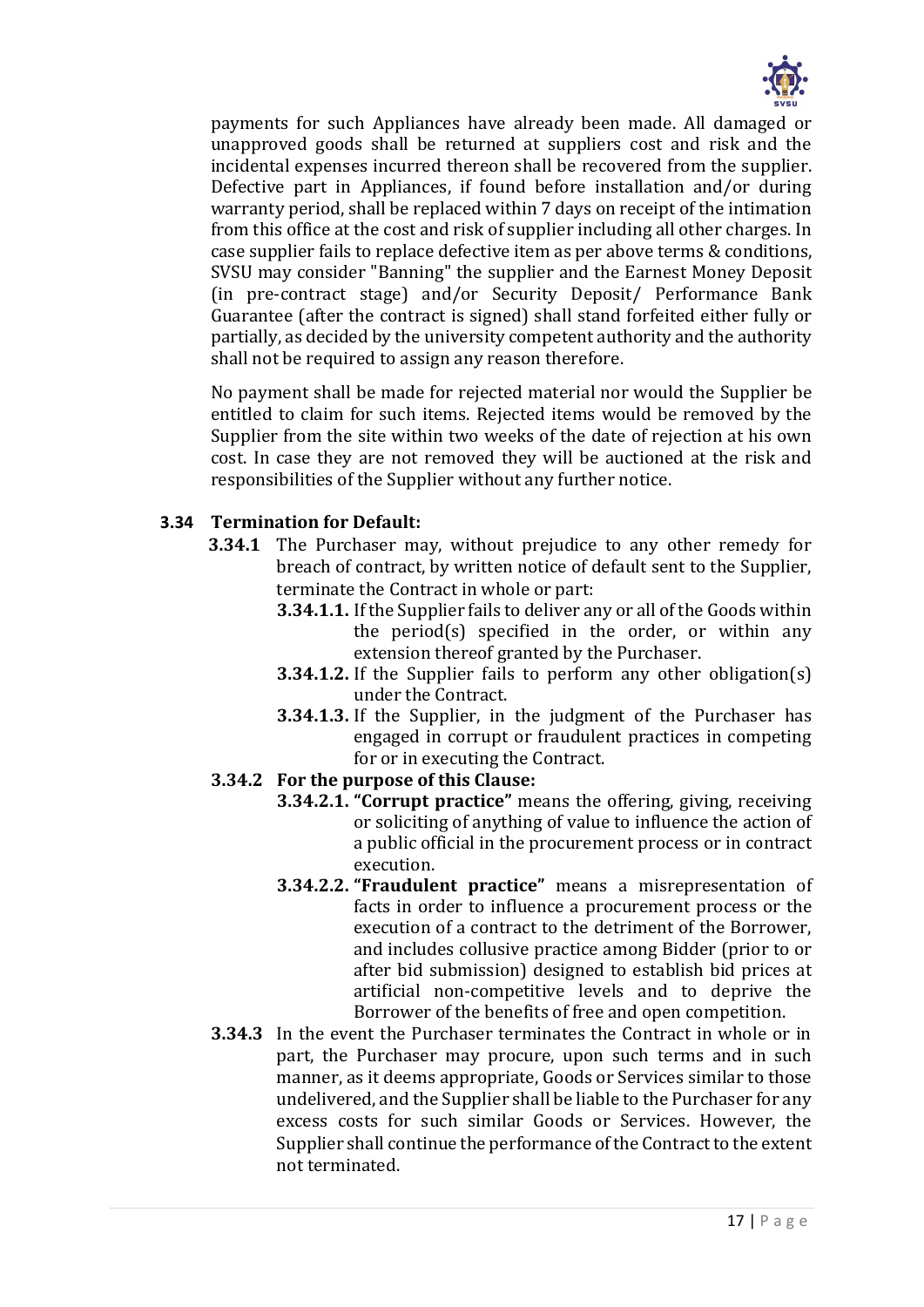

#### **3.35 Reservation of Rights:**

- **3.35.1** The University reserved all the right to enhance or mitigate the quantity without any notice.
- **3.35.2** The University reserves all the right to accept or reject any or all tenders without assigning any reason what so ever at any stage and no further correspondence will be entertained in this regards.
- **3.35.3** The University reserved all the right to change any Date, Time and condition of Tendering without assigning any reasons.
- **3.35.4** The acceptance or rejection of the technical bid/tender will be the sole decision of the university.
- **3.35.5** The university is not bound to accept any Proposal, and reserves the right to annul the selection process at any time prior to award of Contract without thereby incurring any liability to the Consultant.
- **3.35.6** The University reserved all the right to call/demand any document from the bidder as and when required or to reject the bid.
- **3.36 Training of Personnel:** The supplier shall be required to undertake to provide the technical training to the personnel involved in the use of the Appliances at the Institute premises, immediately after completing the installation of the Appliances as per Annexure-IX
- **3.37 Technical compliance:** The technical compliance report must be provided to indicating conformity to the technical specifications and agree to comply with the requirements and intent of specification. (Annexure-II)

#### **3.38 Evaluation of Offer:**

- **3.38.1** L1 will be decided on the basis of the policy guidelines issued by Government of Haryana vide G.O. No. 2/2/2010-4I-BIII of dated 19/12/2011 (or as amended from time to time in this regard).
- **3.38.2** If in the event of a tie in L1 in the Financial bid, the university will negotiate with all the eligible bidders and the bidder whose quotes are lower than other bidders will be declared as L1.
- **3.38.3** Offer which deviates from the vital conditions (as illustrated below) of the tender shall be rejected:
	- **3.38.3.1.** Non submission of complete offers.
	- **3.38.3.2.** Receipt of offers after due date and time and/or by post/email / fax (unless specified other-wise).
- **3.39 Negotiation of Rates:** Regarding negotiations of rates, policy issued by the State Government vide G.O. No.2/2/2010-4-IB-II dated 18.06.2013, G.O. No.2/2/2010-4-IB-II dated 16.06.2014, G.O. No.2/2/2010-4-IB-II dated 09.02.2015 will be applicable. The policy guidelines are available at [https://haryanaeprocurement.gov.in](https://haryanaeprocurement.gov.in/) on home page under section as Tender Forms."
- **3.40 Sanctions for Violations:** Any breach of the aforesaid terms & Conditions and Technical Specification, requirements & conditions by the bidder or any one employed by it or acting on its behalf (whether with or without the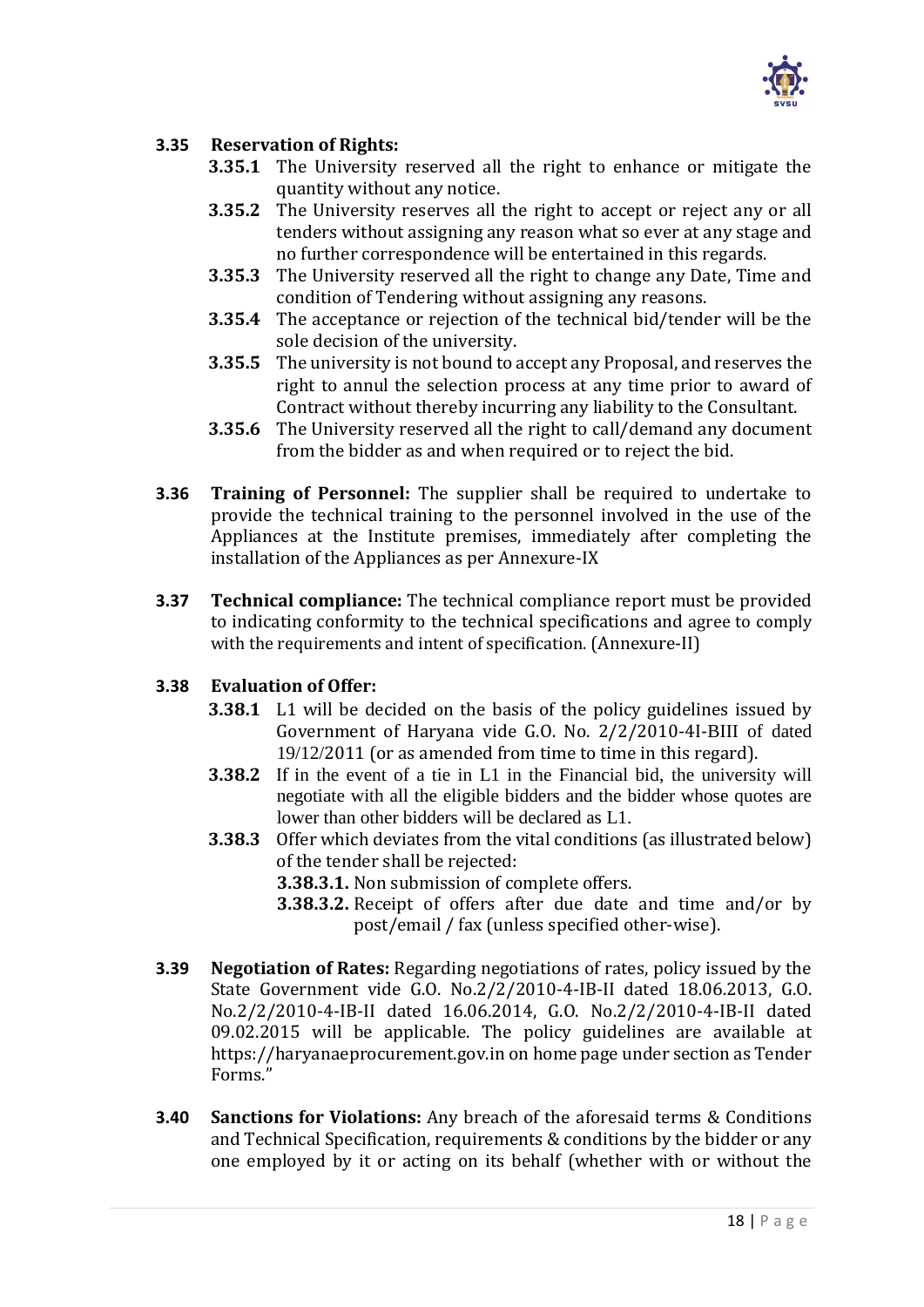

knowledge of the bidder) shall entitle the buyer to take all or any one of the following actions, wherever required:

- **3.40.1** To immediately call the pre-contract negotiations with other bidders without assigning any reason or giving any compensation to the bidder. However, the proceedings with the other bidder(s) would continue.
- **3.40.2** The Earnest Money Deposit (in pre-contract stage) and/or Security Deposit/Performance Bank Guarantee (after the contract is signed) shall stand forfeited either fully or partially, as decided by the buyer and the buyer shall not be required to assign any reason therefore.
- **3.40.3** To immediately cancel the contract, if already signed without giving any compensation to the bidder.
- **3.40.4** To recover all sums already paid by the buyer, and in case of an Indian bidder with interest thereon at 2% higher than the prevailing Prime Lending Rate of State Bank of India, while in case of a bidder from a country other than India with interest thereon at 2% higher than the LIBOR. If any outstanding payment is due to the bidder from the buyer in connection with any other contract for any other stores, such outstanding payment could also be utilized to recover the aforesaid sum and interest.
- **3.40.5** To encash the advance bank guarantee and performance guarantee/warranty bond, if furnished by the bidder, in order to recover the payments, already made by the buyer, along with interest.
- **3.40.6** To cancel all or any other contracts with the bidder. The bidder shall be liable to pay compensation for any loss or damage to the buyer resulting from such cancellation/rescission and the buyer shall be entitled to deduct the amount so payable from the money(s) due to the bidder.
- **3.40.7** To debar the bidder from participating in future bidding processes of the University for a minimum period of two years, which may be further extended at the discretion of the buyer.
- **3.40.8** Forfeiture of Performance Bank Guarantee in case of a decision by the buyer to forfeit the same without assigning any reason for imposing sanction for violation.
- **3.40.9** Legal action may be initiated against such Bidder in case any of the information submitted by the Bidder is found to be false at any stage of the contract.
- **3.41 BID SIGNING:** The Tender must be signed by authorized signatory of the bidding firm/company on each page of the bid, along with seal of the firm/company.
- **3.42 Conditional Bid:** Conditional Bid is not acceptable. Hence, the supplier is advised neither to alter the specification nor to mention anything on the Tender form, except cost, signature with seal, otherwise his Tender will not be considered. Conditional tenders will not be entertained at all and are liable to be rejected summarily.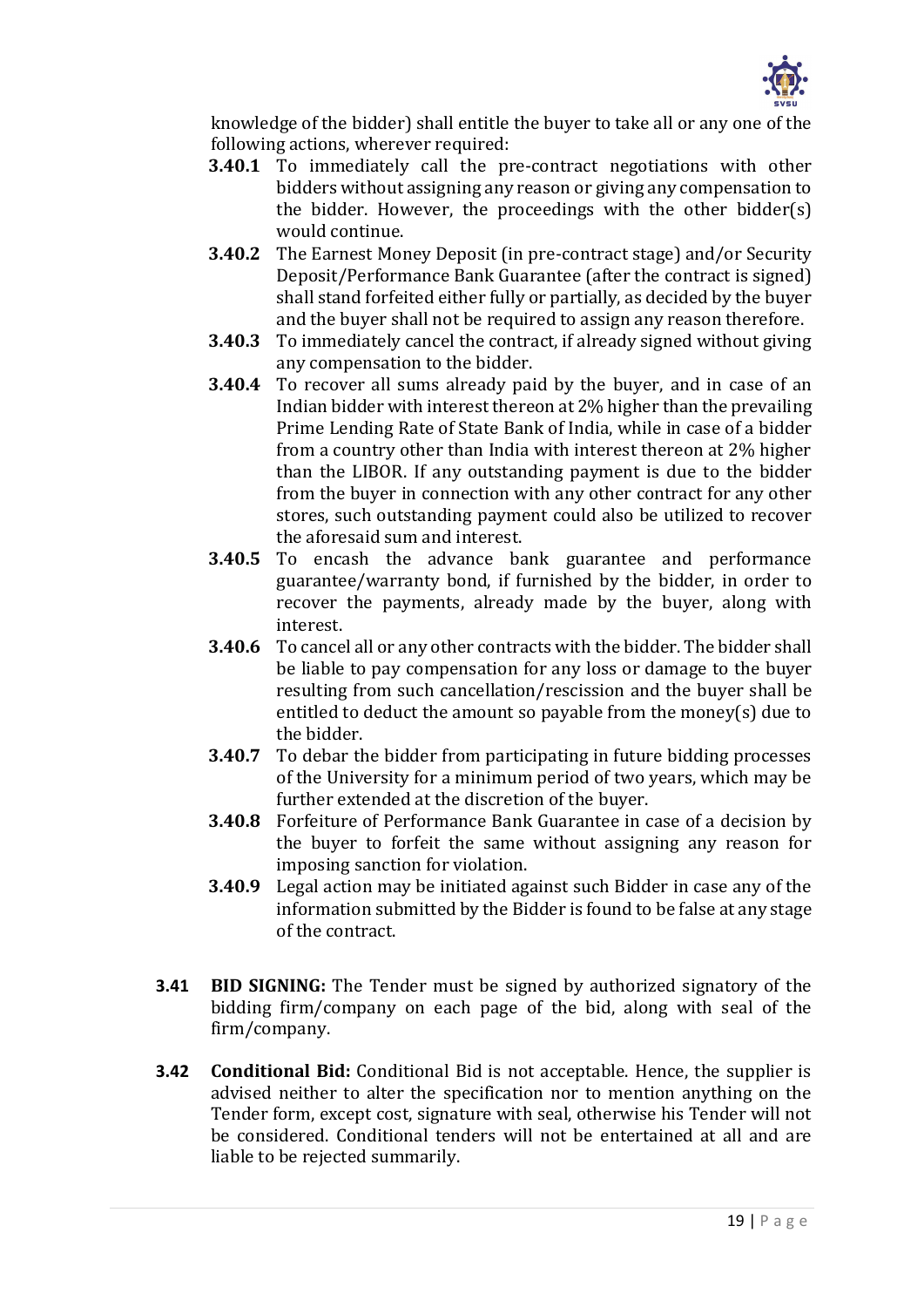

There should not be any alterations in the bidding documents. In case any alteration is found at any stage, the tender shall be liable for rejection summarily without further appeal.

**3.43 Delivery Period and Installation Period Extension:** The supply order(s) shall be executed within the time specified in this regard. However, in case of Force Majeure / reasons beyond control of the supplier/ explaining circumstances due to which delivery period could not be adhere to, he may make a written request to the Registrar for grant of extension for delivery period and/or installation period. The written request in this regard should clearly spelling out such reasons.

The Registrar, if he is satisfied of such reasons and further that the requested extension will not be detrimental to the interests of the university, may grant extension for a reasonable period for delivery and installation of the goods. The supplier would be required to indemnify the university against any loss on account of downfall of the price during the extended period.

- **3.44 Contacting to SVSU Officers:** Bidder shall not approach SVSU officers beyond office hours and/or outside SVSU office premises from the time of the Bid opening to the time of finalization of successful bidder. Any effort by bidder to influence SVSU office in the decision on Bid evaluation, bid comparison or finalization may result in rejection of the Bidder's offer. If the bidder wishes to bring additional information to the notice of SVSU, it should be in writing.
- **3.45 Forfeiture of EMD/ BG/Performance Security:** EMD/ BG/Performance Security made by bidder may be forfeited under the following conditions:
	- **3.45.1** During the evaluation process, if a bidder indulges in any such activity as would jeopardize the process, the decision of SVSU regarding forfeiture of EMD shall be final and shall not be called upon question under any circumstances.
	- **3.45.2** If bidder violates any of the provisions of the terms and conditions of the proposal.
	- **3.45.3** In case supplier fails to fulfil the all terms & conditions and Technical Specification, requirements & conditions, SVSU may consider "Banning" the supplier and the Earnest Money Deposit (in precontract stage) and/or Security Deposit/Performance Bank Guarantee (after the contract is signed) shall stand forfeited either fully or partially, as decided by the SVSU and the SVSU shall not be required to assign any reason therefore.
	- **3.45.4** In the case of a successful bidder, if bidder fails to:
		- **3.45.4.1.** Accept the work order along with the terms and conditions.
		- **3.45.4.2.** Furnish performance security.
		- **3.45.4.3.** Violates any of the work conditions of this proposal or indulges in any such activities as would jeopardize the work.
		- **3.45.4.4.** Submitting false/misleading information/ declaration/ documents/ proof/etc.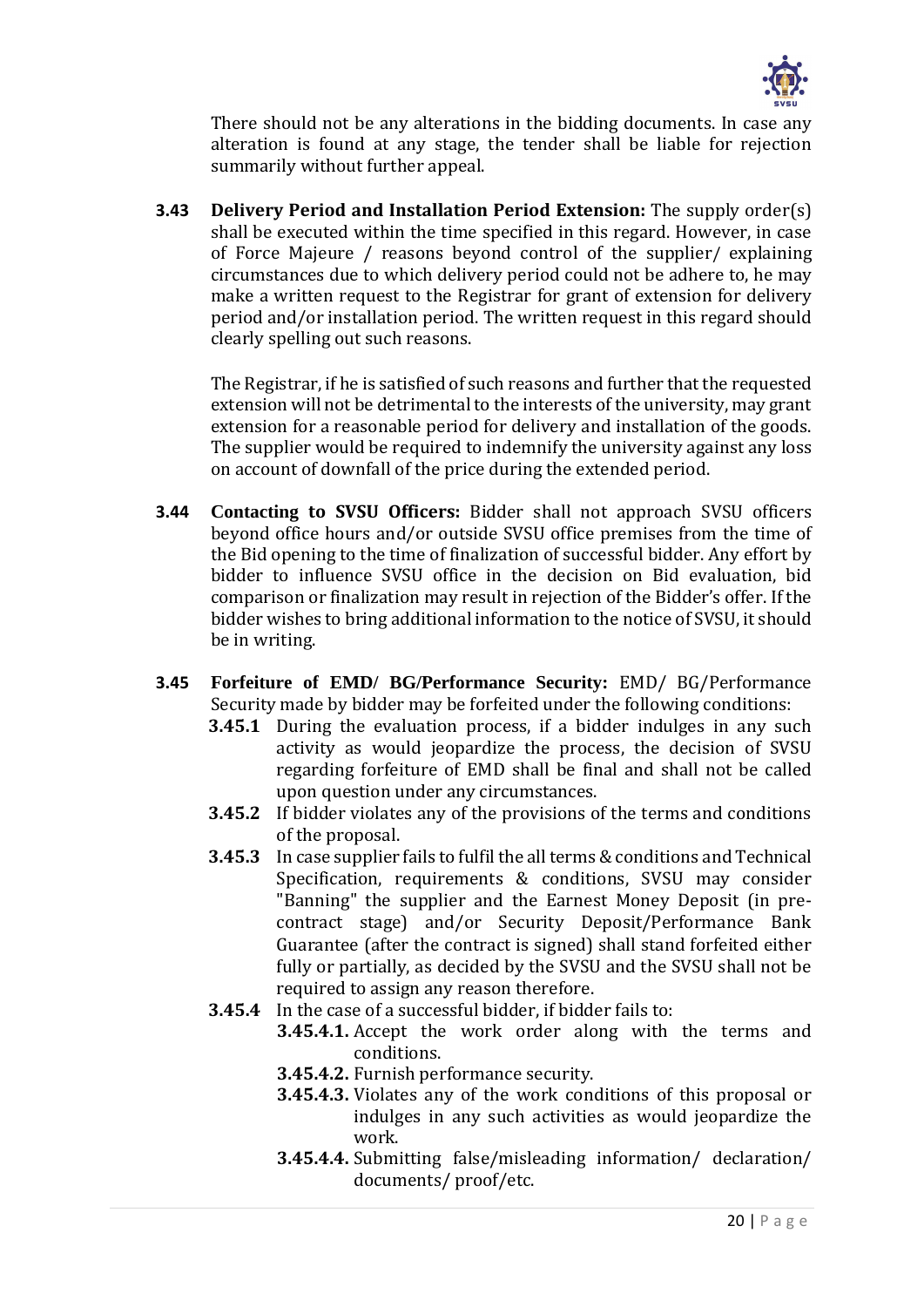

- **3.45.5** The decision of SVSU regarding forfeiture of EMD/ BG shall be final and shall not be called upon to question under any circumstances, besides, forfeiture of EMD/ BG even the bidder will be deferred from participating in any job for a period of two years.
- **3.46 Amendment of Tender Document:** At any time before the deadline for submission of tender, SVSU may, for any reason, whether at its own initiative or in response to a clarification requested by a prospective firm, modify the Tender document by amending, modifying and/or supplementing the same. All prospective firms shall be notified of any amendments on e-tender website and/or SVSU web site and all such amendments shall be binding on them without any further act or deed on SVSU's part. The prospective firms are advised to periodically browse e- tender website and/or university website [www.svsu.ac.in t](http://www.svsu.ac.in/)o find out any further addendum/amendment/corrigendum/Notice/clarification published with respect to this tender. In case of any bid addendum/ amendment/corrigendum/Notice/clarification, the responsibility lies with the bidders to note the same from web site. The **Shri Vishwakarma Skill University, Haryana** shall have no responsibility for any delay/omission on part of the bidder. In the event of any amendment, SVSU reserves the right to extend the deadline for the submission of the bids, in order to allow prospective Bidders reasonable time in which to take the amendment into account while preparing their bids.
- **3.47 Model Clause for Land Border Sharing Countries with India:** As per the Order of Ministry of Finance, Department of Expenditure, Public Procurement Division. F.No. 6-18-2019-PPD Date 23/07/2020, any bidder from such countries sharing a land border with India will be eligible to bid in any procurement whether of goods, services (including consultancy services and non-consultancy services) or works (including turnkey projects) **only if the bidder is registered with the Competent Authority**, Specified in Model Clause and Certificate Annex –XVI.

The Competent Authority for the purpose of Registration under this order shall be the Registration Committee constituted by the Department for Promotion of Industry and Internal Trade (DPIIT).

Bidders can read the clause regarding restrictions on procurement from a bidder of a country which shares a land border with India as per the Order of Ministry of Finance, Department of Expenditure, Public Procurement Division. F.No. 6-18-2019-PPD Date 23/07/2020.

A certificate for the same shall be submit by the bidder as Specified in Model Clause and Certificate Annex –XVI.

#### **3.48 Special Terms and Conditions:**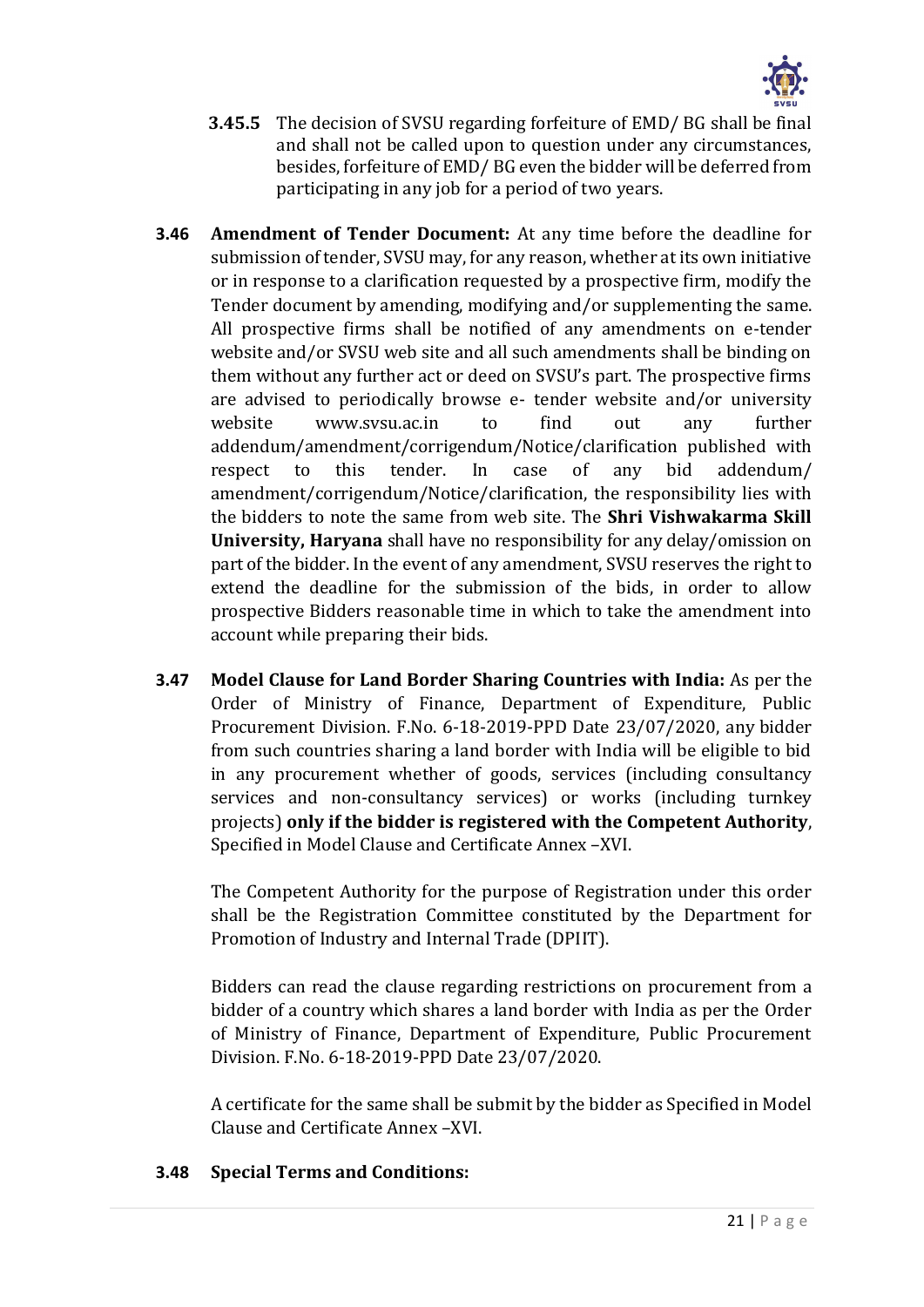

- **3.48.1** The offer without complete or partial prescribed earnest Money, tender Fee & E-Service fee is liable to be summarily rejected.
- **3.48.2** The deficiency in the documents and tender requirement can be made subject to the decision made by procurement department/all the tender committees individually has a right to call/demand any document from the bidder as and when required or to reject the bid. Procurement department/all the tender committees individually are empowered to take any action/decision /requirement of documents at any stage.
- **3.48.3** Any company/firm/dealer/manufacturer black listed by Central/State Government/Autonomous organization are not entitled to submit the tender. If it is submitted, it will be rejected and Earnest Money Depositor/and Performance security will be seized and legal action will be taken against them.
- **3.48.4** The firm/agency/bidder should not be black-listed/delisted/debarred/demobilized for poor or unsatisfactory performance from any project by Govt. of India/Any other State Govt./Haryana Govt. or its Departments/agencies etc. for which he has to submit the affidavit.
- **3.48.5** Bidder should abide to all terms and conditions and Technical Specification stipulated in tender document and supply and installation & commissioning of Machine/Lab Appliances etc. in running condition within stipulated time frame for which he has to submit the affidavit.
- **3.48.6** Bidder should submit affidavit for Authenticity and correctness of information/documents stipulated in tender document.
- **3.48.7** Bidder should submit the Affidavit and relevant certificate/document regarding seeking benefits/ concessions by Haryana based manufacturing Micro, Small and Medium Enterprises (MSEs) and Startups/First Generation Entrepreneurs (If Applicable)
- **3.48.8** The foreign manufacturer or their Indian representative will ensure a proper service after sale as per requirement from time to time, against the guarantee/warrantee clause as per the terms and conditions agreed. Any negligence on this account shall be the sole responsibility of foreign bidder and liability for compensation will be fixed up by the Department.
- **3.48.9** Reference, information and certificates from the respective clients certifying technical and execution capability should be signed and the contact numbers of all such clients should be mentioned. The University may also independently seek information regarding the performance from the clients and visit referred customers' consortium partner in India/Abroad at bidder cost.
- **3.48.10** In case any BIDDER is silent on any clauses mentioned in this tender document, the Institute shall construe that the BIDDER had accepted the clauses as per the invitation to tender.
- **3.48.11** The concessions/benefits to MSMEs/startup subject to fulfillment/eligible as per Haryana State Public Procurement Policy for MSME -2016 notified vide G.O. No. 2/2/2016-4I BII (1) dated20-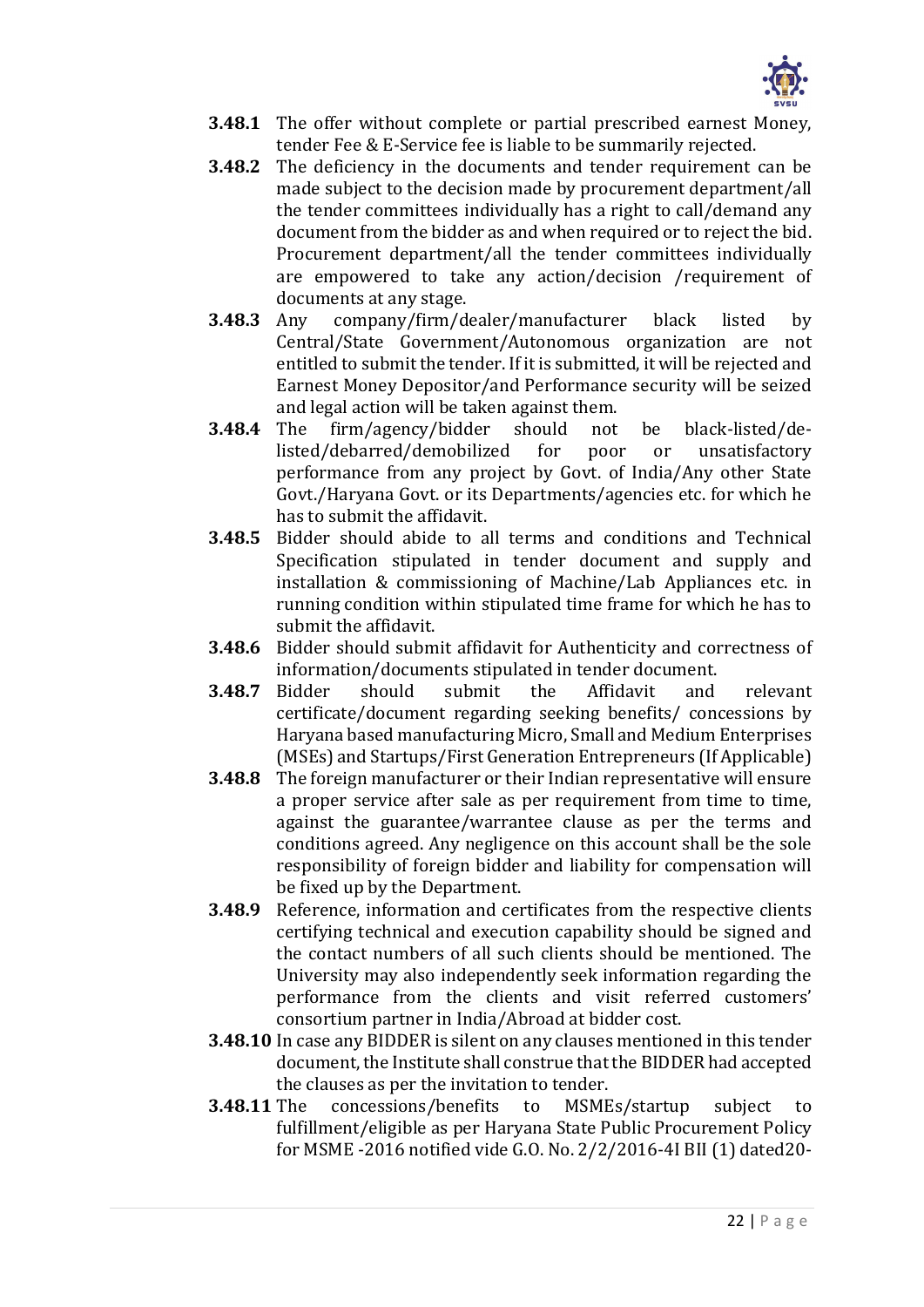

10-2016 and turnover criteria as per Haryana Government (or as amended from time to time in this regard).

- **3.48.12** All the terms and conditions and Technical specifications contained in the Tender document shall be the part of this agreement.
- **3.48.13** Supplier should supply all the Appliances mentioned in the tender document on turnkey/Partial basis. Incomplete or partial bidding will not be accepted; in such case the bid will not be considered. Supplier should supply all the Appliances mentioned in the tender document.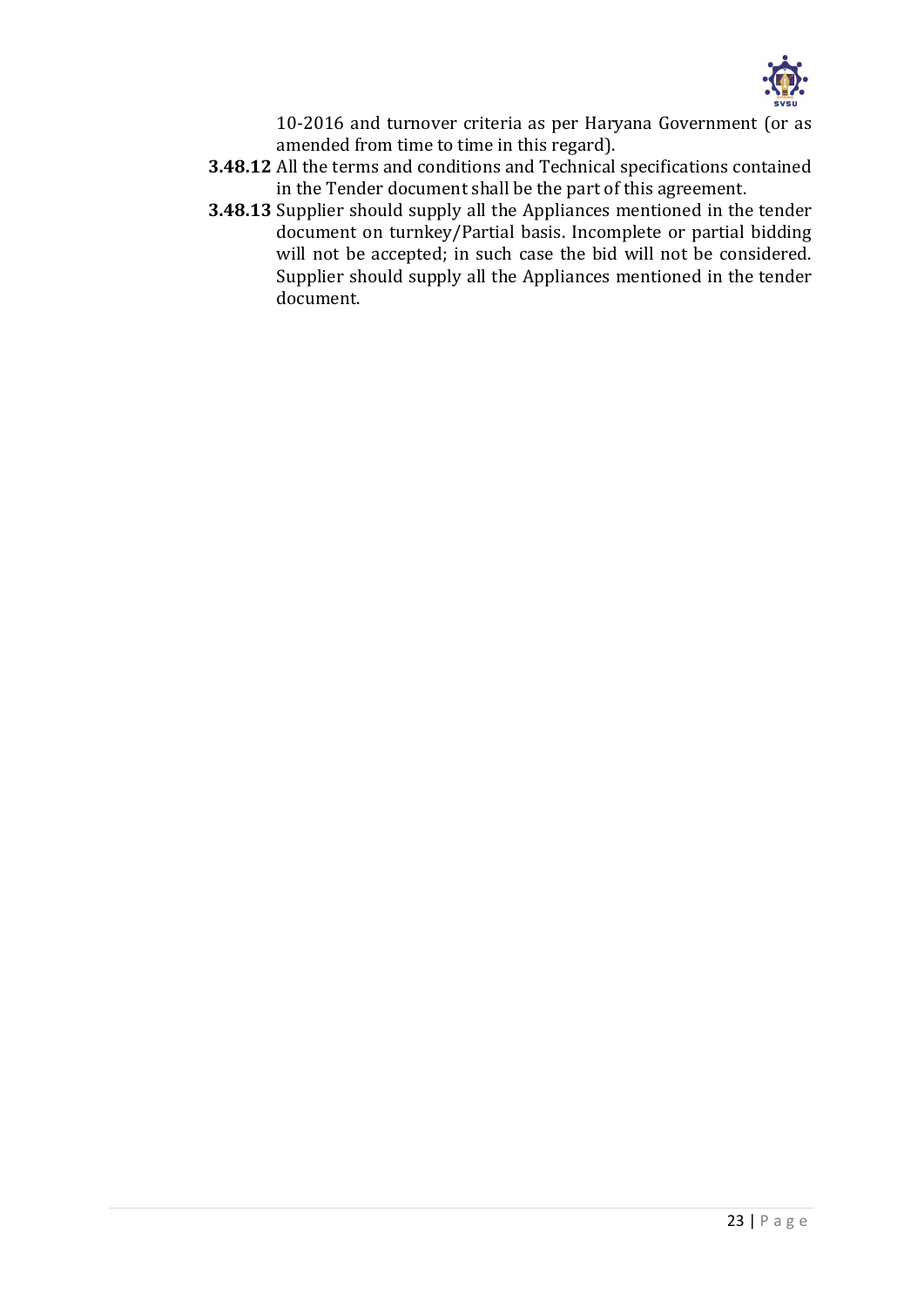

# **<< Organization Letter Head >>**

# **4. Technical Specification and Compliance Sheet**

**Tender Criterion:** The purpose of buying the Appliances is for official uses. Hence the Appliances availability & reliability should be in high order. To ensure flawless service back up and 100% Appliances availability.

- 1. The Bidder should have Experience in installation, Service of appliances in Indian Environment.
- 2. OEM should have service branch in the nearest possible locations to the University; and the OEM should also have spares etc. stored in India
- 3. The Bidder should be able to provide service/support for hardware components (spares, accessories and consumables).
- 4. The bidder should provide free updates for the software installed time to time, if required.
- 5. The Bidder should provide Instruction Manuals, Operation Manuals, Safety Manuals, Training Modules, Relevant manuals etc, as applicable.
- 6. Bidder should provide full warranty/Guarantee of the items for at least for Three Years.
- 7. All accessories (Connecting pipes/tubes/ electrical cables, etc.) will be supplied by the vendor for each unit for smooth functioning of the items.
- 8. The offered Model of OEM must be working in India, without any Problems.
- 9. The warranty period shall be (as stated at "Schedule "of this tender) from date of successful/satisfactory inspection report and acceptance of the Appliances/material/goods by the SVSU for each item/system on comprehensive basis.
- 10. Bidder should supply all the Appliances mentioned in the tender document on turnkey/Partial basis. Incomplete or partial bidding will not be accepted; in such case the bid will not be considered. Supplier should supply all the Appliances mentioned in the tender document.

**Specification and Requirements: -**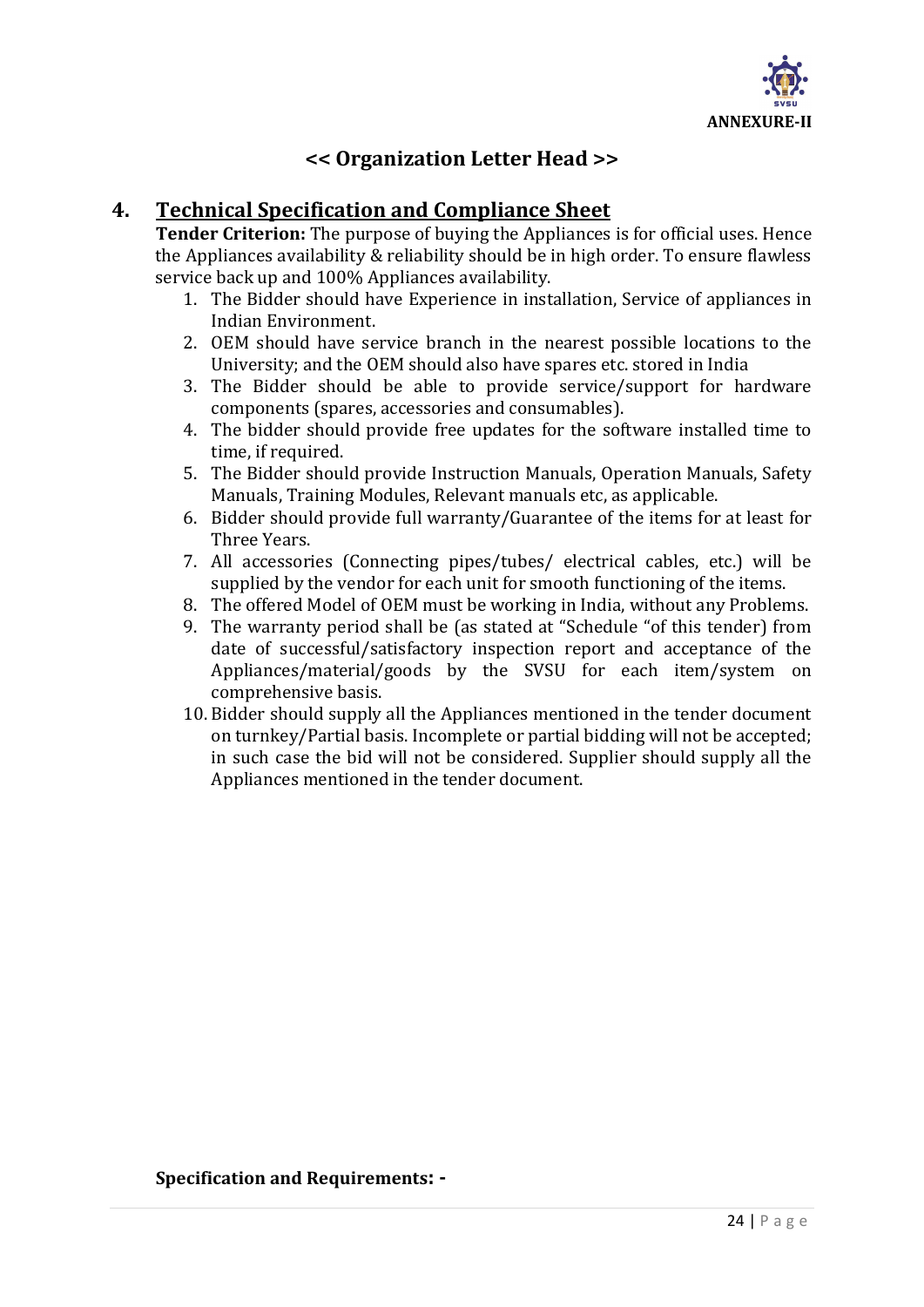

| Sr. No.      | Items                               | Name of Items (Full Specifications are given above)                                                                                                                                                                                                                         | Quantity | Compliance<br>(Y/N) |
|--------------|-------------------------------------|-----------------------------------------------------------------------------------------------------------------------------------------------------------------------------------------------------------------------------------------------------------------------------|----------|---------------------|
| $\mathbf{1}$ | Air Purifier                        | Capture particles as small as 0.0024<br>micron with 99.99% single pass<br>efficiency from the air passing through<br>its filter.                                                                                                                                            |          |                     |
|              |                                     | Reduces more than 300 pathogens and<br>particulates such as pollen, bacteria,<br>virus, molds, house mites, pet allergens,<br>dust & smoke4.                                                                                                                                |          |                     |
|              |                                     | Captures more than 15 different gaseous<br>contaminants such as TVOCs, Benzene,<br>Formaldehyde, Ozone, Nitrogen di-oxide,<br>Sulphur di-oxide and more.                                                                                                                    |          |                     |
|              |                                     | Reduces common household odors such<br>as that of cigarette smoke, cleaning<br>products, pet & cooking.                                                                                                                                                                     |          |                     |
|              |                                     | With its C.A.D.R (Clean air delivery rate)<br>of 220m3/hour.                                                                                                                                                                                                                |          |                     |
|              |                                     | AHAM testing standards (AHAM AC-1-<br>2015)                                                                                                                                                                                                                                 |          |                     |
| 2            | Automatic<br>Sanitizer<br>Dispenser | Capacity: -5 to 10 L<br>Suitable For: Liquid<br>Sensor Equipped<br><b>Wall Mountable</b>                                                                                                                                                                                    |          |                     |
| 3            | coffee<br>maker                     | <b>Operation Type: Fully Automatic</b><br><b>Installation Type: Counter Top</b><br>Water Tank Capacity: 0.6 Litres<br>Power: 750 Watts                                                                                                                                      |          |                     |
| 4            | Dish TV                             | Model Name -Android Set top box<br>Display Resolution -HD<br><b>Remote Features - Bluetooth Remote</b><br>with Google Assistance Voice Search<br>Technology - Android TV 9.0<br>Connectivity - HDMI AV Cable<br><b>Aspect Ratio-16:9</b><br><b>Recording Features - Yes</b> |          |                     |
| 5            | Electric<br>Kettle                  | 2 Litre<br>Design for Hot, Water, Tea, Coffee, Milk,                                                                                                                                                                                                                        |          |                     |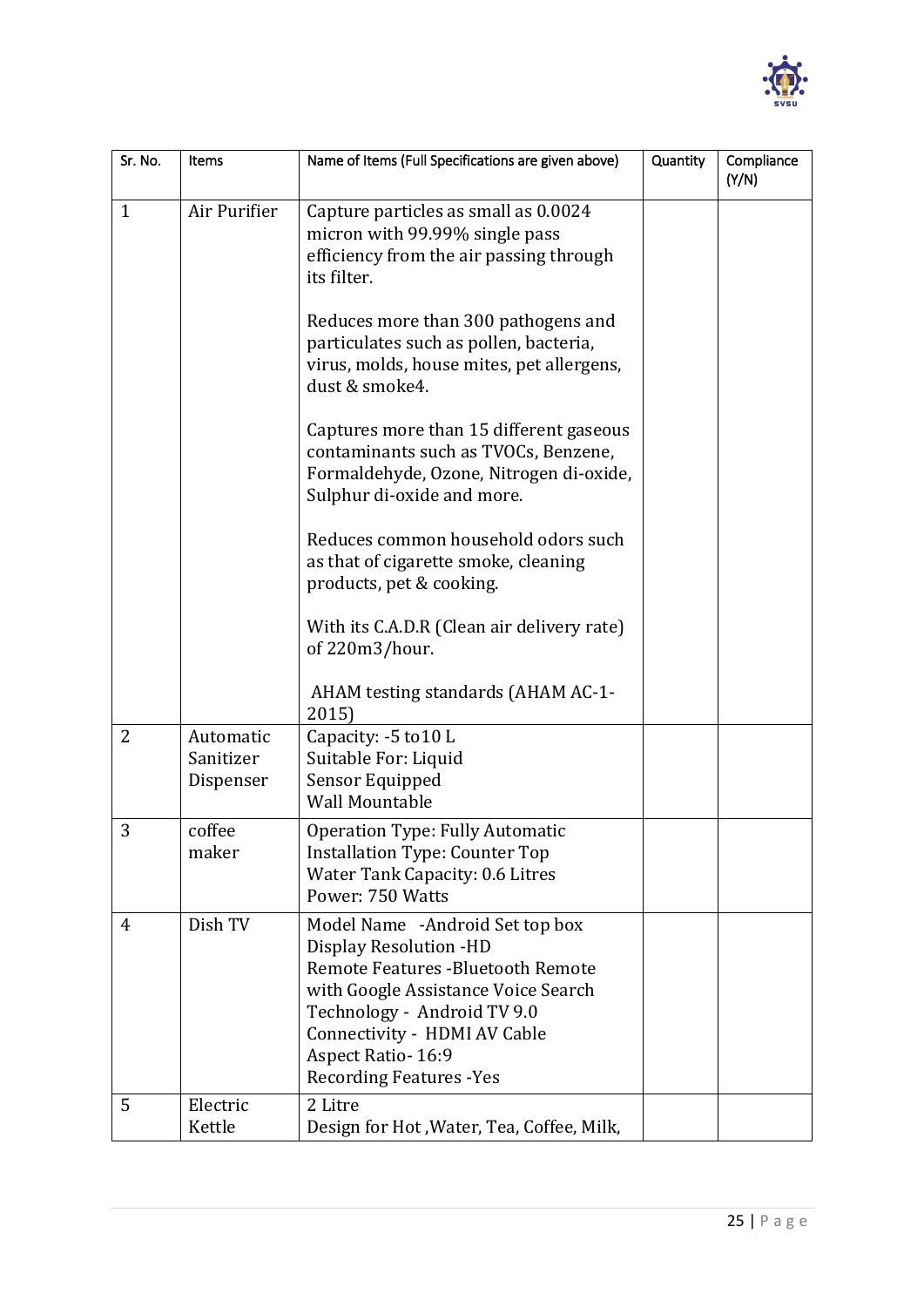

| 6 | Hand Dryer                            | Type - Automatic<br>Color - White<br>Material - Plastic<br>Power Requirement -200, 240<br>Rated Power -1800 W<br>Maximum Sensor Range-12 cm<br>Blowing Volume - 250 cubic m/hr<br>Blowing Rate -103 m/s                                                                                                                                                                                                                                                                                                                                                     |  |
|---|---------------------------------------|-------------------------------------------------------------------------------------------------------------------------------------------------------------------------------------------------------------------------------------------------------------------------------------------------------------------------------------------------------------------------------------------------------------------------------------------------------------------------------------------------------------------------------------------------------------|--|
| 7 | Induction<br>Heater                   | Device Type - Induction Cooktop No. of<br>Cooktops - 1<br>Type of Ignition - Manual/Auto<br><b>Heat Source - Electricity</b><br>Temperature Control - Yes<br>Keep-warm Function - Yes<br>Timer - Yes<br>Voltage: 230 V<br>wattage: 1200 watts                                                                                                                                                                                                                                                                                                               |  |
| 8 | LED TV 55-<br>65 inch<br>smart TV 4 k | Resolution - Ultra HD (4K) 3840 x 2160<br>Pixels<br>Sound Output - 20 W or above<br>Refresh Rate - 60 Hz<br>Screen Type - LED<br><b>Smart Tv - Yes</b><br><b>Motion Sensor -No</b><br>Built In Wi-Fi - Yes<br>Number of Speakers - 2<br>Speaker Output RMS - 20 - 40 W<br>Processor - Quad-Core or more<br>Graphic Processor - Mali-G51 MP3<br>Ram Capacity - 1.5 GB - 4 GB<br>Storage Memory - 4 GB - 16 GB<br>Supported App - Netflix - Yes<br>Supported App - Youtube - Yes<br>Supported App - Disney+Hotstar - Yes<br>Supported App - Prime Video - Yes |  |
|   |                                       | <b>Screen Mirroring - Yes</b><br>Ethernet $(RI45) - 1$<br>Power Requirement - AC 100 - 240 V,<br>50/60 Hz                                                                                                                                                                                                                                                                                                                                                                                                                                                   |  |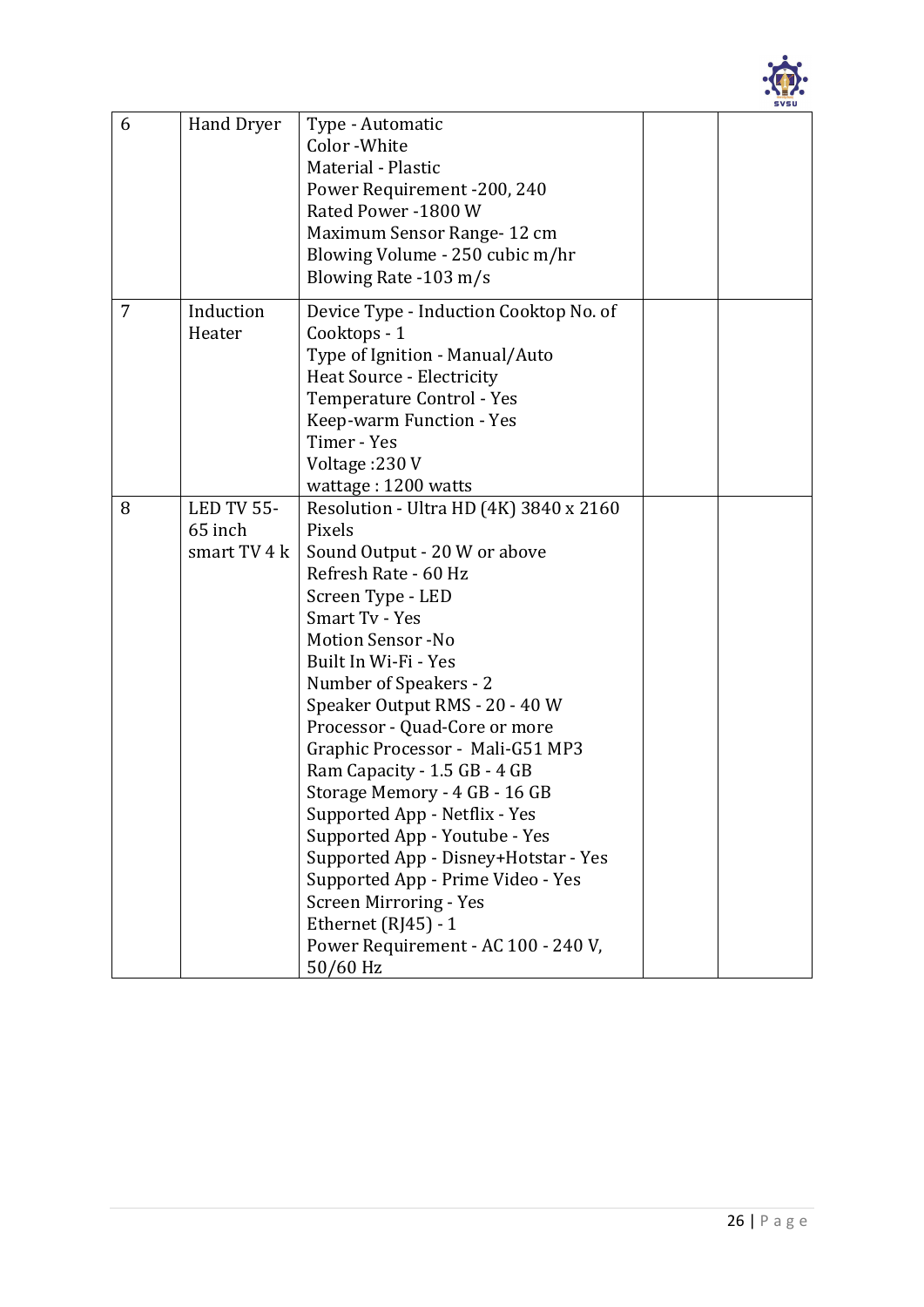

| 9  | Microwave         | Capacity -23 L                                 |  |  |
|----|-------------------|------------------------------------------------|--|--|
|    | 0ven              | Control Type-Touch Key Pad                     |  |  |
|    |                   | (Membrane)                                     |  |  |
|    |                   | Display-Type LED                               |  |  |
|    |                   | Preheat-Yes                                    |  |  |
|    |                   | Timer-Yes                                      |  |  |
|    |                   | Defrost-Yes                                    |  |  |
|    |                   | Power Levels-10                                |  |  |
|    |                   | Reheat -Yes                                    |  |  |
|    |                   | Temperature Range- 110 - 200 degree C          |  |  |
|    |                   | Temperature Range Levels-10                    |  |  |
|    |                   | <b>Cooking Completion Indicator- Yes</b>       |  |  |
|    |                   | Cooking Modes - Convection, Grill,             |  |  |
|    |                   | Microwave                                      |  |  |
|    |                   | <b>Cavity Material -Stainless Steel Cavity</b> |  |  |
|    |                   | Door Type -Handle                              |  |  |
|    |                   | Door Opening Mechanism - Side Opening          |  |  |
|    |                   | Turntable -Yes                                 |  |  |
|    |                   | Turntable Material- Glass                      |  |  |
|    |                   | Interior Light-Yes                             |  |  |
|    |                   | Alarm -Yes                                     |  |  |
|    |                   | Deodorizer-Yes                                 |  |  |
|    |                   | <b>Certification -BIS Certified</b>            |  |  |
| 10 | Mini Mixer        | Powerful 550W motor: for faster                |  |  |
|    | & juicer          | grinding and juicing                           |  |  |
|    |                   | Auto Switch Off - Yes                          |  |  |
|    |                   | Locking System - Yes                           |  |  |
|    |                   | Juicer Type - Centrifugal Juicer               |  |  |
|    |                   | Non-slip Feet - Yes                            |  |  |
|    |                   | Seed Collector - Yes                           |  |  |
|    |                   | Dry Grinding - Yes                             |  |  |
|    |                   | <b>Blending - Yes</b>                          |  |  |
|    |                   | Versatile (3jars): 1.5l blender jar, 0.7l      |  |  |
| 11 |                   | grinding jar, 0.4l chutney jar                 |  |  |
|    | Paper<br>Shredder | Conformity to Standards ISO/DIN66399-<br>- Yes |  |  |
|    |                   | Material of waste bin ---ABS Plastic           |  |  |
|    |                   | Capacity of Waste Bin in litres ---24          |  |  |
|    |                   | Material of the Body --Plastic Body            |  |  |
|    |                   | Noise Level at one meter distance in dB        |  |  |
|    |                   | at the time of shredding ---55                 |  |  |
|    |                   | <b>Cutting Style: Cross Cut</b>                |  |  |
|    |                   | Type of Product: Cross Cut Shredders           |  |  |
|    |                   | Power Consumption: 230 W                       |  |  |
|    |                   | Speed of Shredding in mm/min -- 2600           |  |  |
|    |                   | Mode of Paper Shredding --- Automatic          |  |  |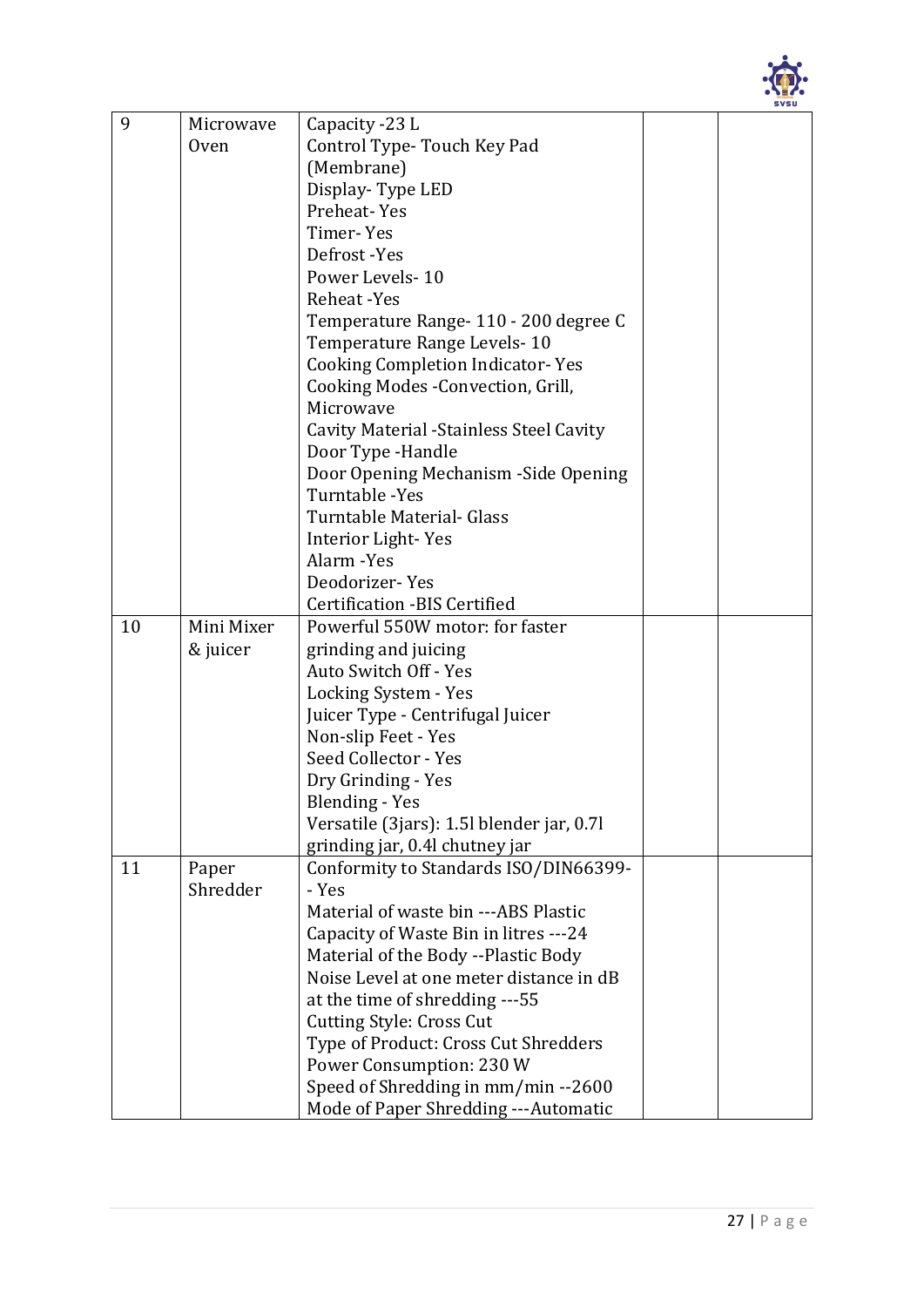

| 12 | Refrigerator<br>190L                                                                                                     | Type - Single Door<br>Refrigerator Type - Top Freezer<br>Refrigerator<br>Defrosting Type - Manual<br>Cooling Technology - Direct Cool<br>Capacity - 190 L<br>Number of Doors - 1<br>Star Rating - 2 - 5<br>Built-in Stabilizer - Yes<br>Refrigerator Shelf Type: - Toughened<br>Glass                                                                                                                                                                                                                                                                                                                                                                      |  |
|----|--------------------------------------------------------------------------------------------------------------------------|------------------------------------------------------------------------------------------------------------------------------------------------------------------------------------------------------------------------------------------------------------------------------------------------------------------------------------------------------------------------------------------------------------------------------------------------------------------------------------------------------------------------------------------------------------------------------------------------------------------------------------------------------------|--|
| 13 | R <sub>O</sub>                                                                                                           | Capacity - 8 - 15 liters<br><b>Included Components RO</b><br>Is Assembly Required-false<br>Item Weight -8.50 kilograms<br>Material -Plastic<br>Maximum Input Voltage -250 volts<br>Minimum Input Voltage-100 volts<br>Pattern - Water Purifier<br>Power Source Type- Corded Electric<br>Purification Method-Alkaline,<br>Ultraviolet<br>Special Features-RO+, RO<br>Style-Supreme Extra<br>(RO+UF+UV+UV_LED+Alkaline)<br>Voltage-250<br>Wattage -60 watts                                                                                                                                                                                                  |  |
| 14 | Stand<br>Digital<br>Signage LCD<br>Advertising<br>Display<br>Screen/LED<br>TV 55-65<br>inch smart<br>TV 4 k + Dish<br>TV | Resolution - Ultra HD (4K) 3840 x 2160<br>Pixels<br>Sound Output - 20 W or above<br>Refresh Rate - 60 Hz<br>Screen Type - LED<br>Smart Tv - Yes<br><b>Motion Sensor -No</b><br>Built In Wi-Fi - Yes<br>Number of Speakers - 2<br>Speaker Output RMS - 20 - 40 W<br>Processor - Quad-Core or more<br>Graphic Processor - Mali-G51 MP3<br>Ram Capacity - 1.5 GB - 4 GB<br>Storage Memory - 4 GB - 16 GB<br>Supported App - Netflix - Yes<br>Supported App - Youtube - Yes<br>Supported App - Disney+Hotstar - Yes<br>Supported App - Prime Video - Yes<br>Screen Mirroring - Yes<br>Ethernet $(RJ45) - 1$<br>Power Requirement - AC 100 - 240 V,<br>50/60 Hz |  |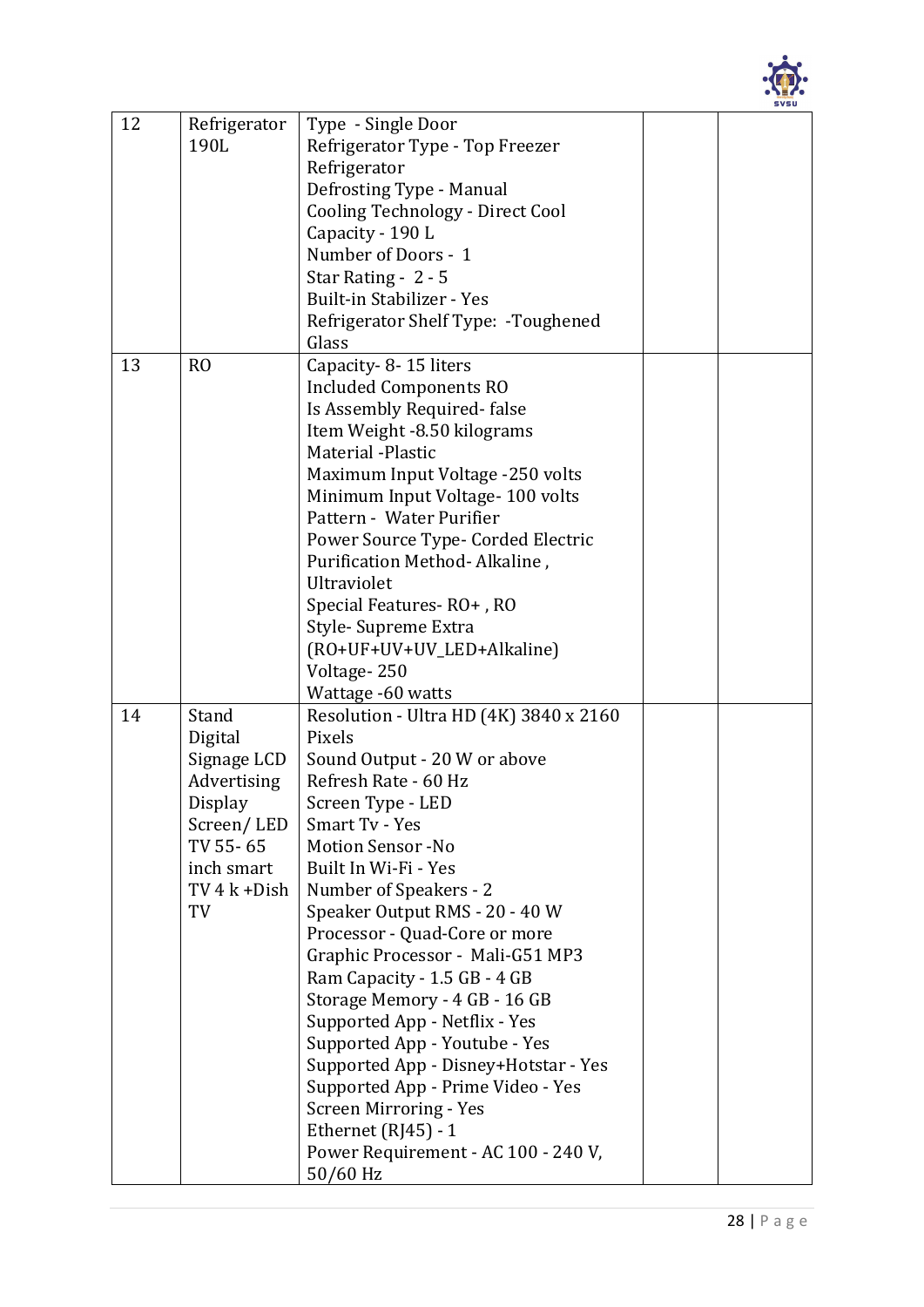

| 15 | Water      | Cold Water Storage Capacity: 3.2 L.    |  |
|----|------------|----------------------------------------|--|
|    | Dispenser  | <b>Cooling Capacity - 5 LPH</b>        |  |
|    | (Hot/Cold) | Hot Water Storage Capacity: 1 L.       |  |
|    |            | Heating Capacity - 2 LPH               |  |
|    |            | Refrigerant :- Non CFC (R134a).        |  |
|    |            | Cabinet Type: Cooling.                 |  |
|    |            | Cabinet Type: Cooling Cabinet.         |  |
|    |            | <b>Additional Features: Compressor</b> |  |
|    |            | cooling.                               |  |

| S. No.       | Name of Items (Full Specifications are given above)                                               | <b>Quantity Required</b> |
|--------------|---------------------------------------------------------------------------------------------------|--------------------------|
| $\mathbf{1}$ | Air Purifier                                                                                      | 4                        |
| 2            | <b>Automatic Sanitizer Dispenser</b>                                                              | 25                       |
| 3            | coffee maker                                                                                      | $\overline{2}$           |
| 4            | Dish TV                                                                                           | 8                        |
| 5            | Electric Kettle                                                                                   | 15                       |
| 6            | <b>Hand Dryer</b>                                                                                 | 101                      |
| 7            | <b>Induction Heater</b>                                                                           | 15                       |
| 8            | LED TV 55-65 inch smart TV $4k$                                                                   | 8                        |
| 9            | Microwaye Oven                                                                                    | 15                       |
| 10           | Mini Mixer & juicer                                                                               | $\mathbf{1}$             |
| 11           | Paper Shredder                                                                                    | 4                        |
| 12           | Refrigerator 190L                                                                                 | 15                       |
| 13           | R <sub>O</sub>                                                                                    | 3                        |
| 14           | Stand Digital Signage LCD Advertising Display Screen/<br>LED TV 55-65 inch smart TV 4 k + Dish TV | 4                        |
| 15           | Water Dispenser (Hot/Cold)                                                                        | 8                        |

University reserved the right to enhance or mitigate the quantity without any notice.

**Note:** All the accessories (in all respect) which shall be required to run the appliances have to be supplied along with the machine.

**OTHER REQUIREMENTS:** The bidders will have to fulfil the following general requirements:

1. Bidder should ensure that the routine work should not hamper during installation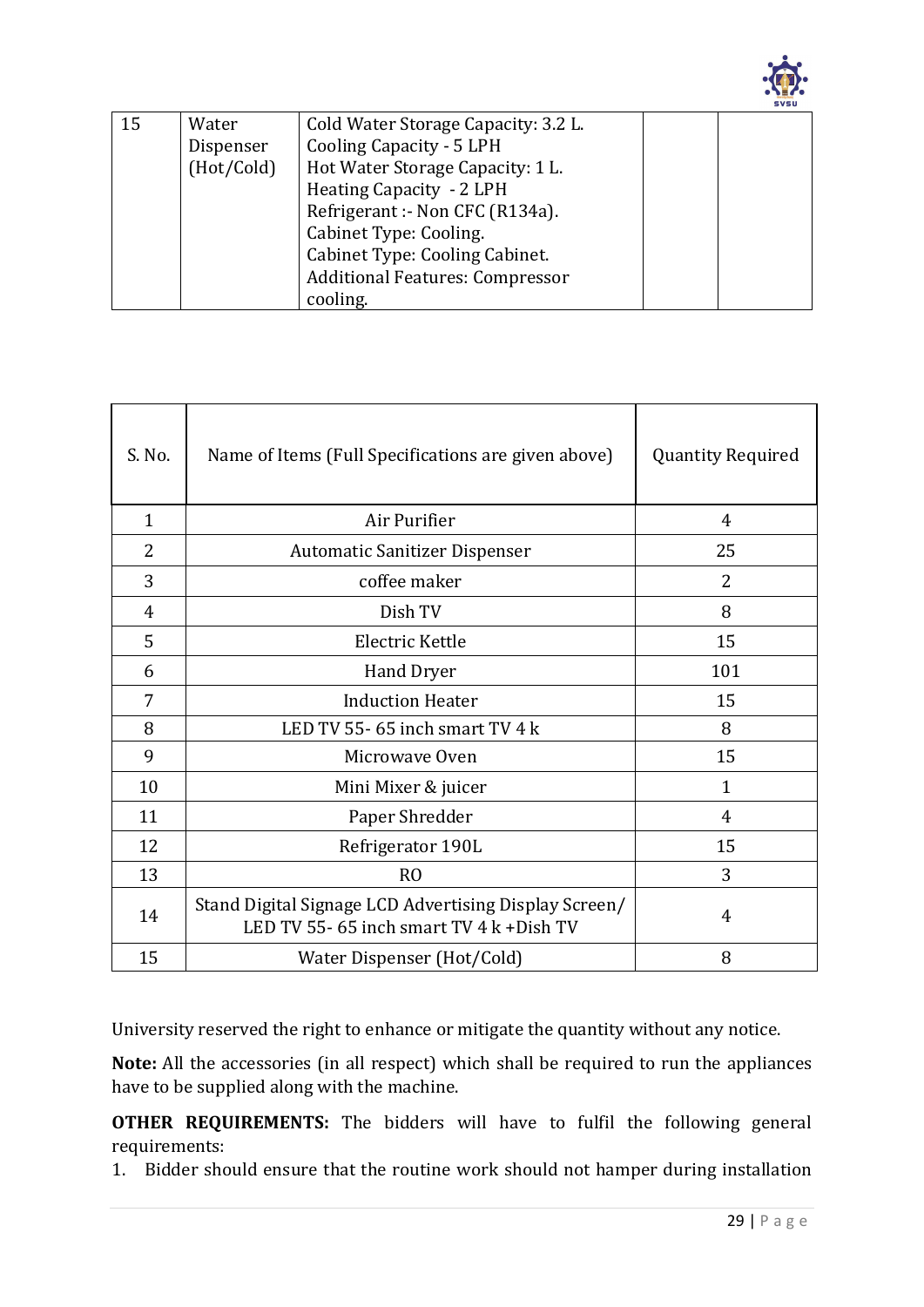

and commissioning.

- 2. Monitoring and inspection: Monitoring and inspection shall be done by Representative of SVSU at site.
- 3. Bidder should ensure that all the safety measures has to be installed as per the existing statutory compliances while designing the lab.

I have also enclosed all relevant documents in support of my claims, (as above) in the following pages.

#### **Signature of Bidder**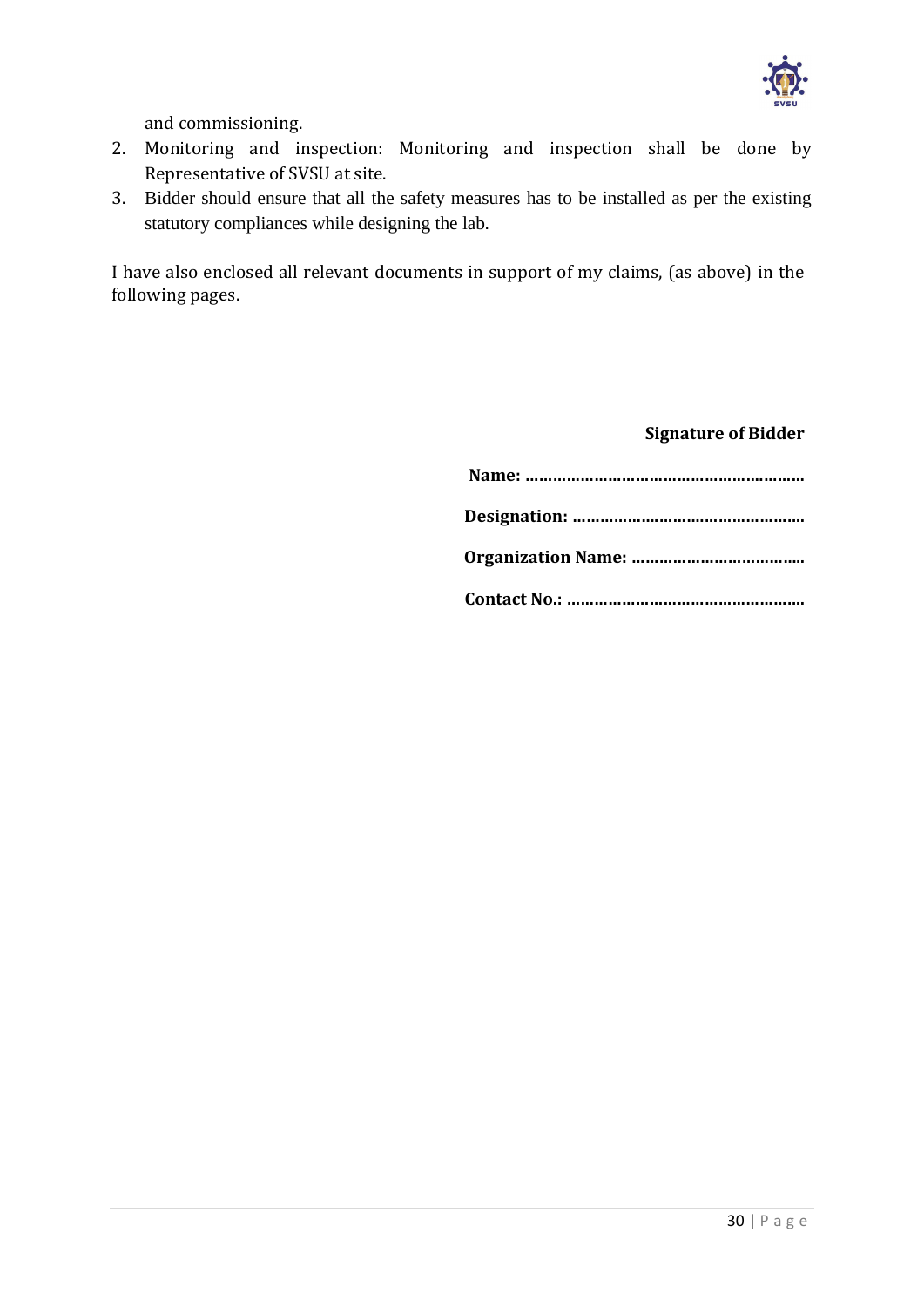

### **<< Organization Letter Head >> BID SUBMISSION**

#### **Online Bid Submission**:

Online system shall be followed, i.e.

- (i) Please note that in any case if price-bid/Financial Offer submitted manually then bid shall not be accepted.
- (ii) Only those proposals will be considered for opening, who have submitted their BID online by due date/time (as specified in Bid Data Sheet).

The Online bid complete in all respect. The following checklist is for the convenience of the bidders. Kindly check the following points before submitting the bids.

| Sr.<br>No. | <b>Content</b>                                                                                                                                                                                       | <b>Document</b><br><b>Submitted</b><br>(Yes/No) | Page Number as per<br>numbering given to<br>the<br>technical<br><b>bid</b><br>documents uploaded<br>the portal<br>on<br>(If<br>Applicable) |
|------------|------------------------------------------------------------------------------------------------------------------------------------------------------------------------------------------------------|-------------------------------------------------|--------------------------------------------------------------------------------------------------------------------------------------------|
| 1.         | All pages of the proposal have been properly<br>numbered and signed with seal of firm by<br>bidder/authorized signatory person only.<br>Unattested documents will not be entertained.                |                                                 |                                                                                                                                            |
| 2.         | Have submitted the Scanned copy (PDF format)<br>of the technical proposals on e-Procurement<br>Portal?                                                                                               |                                                 |                                                                                                                                            |
| 3.         | Have submitted EMD and TENDER+ E-Service<br>charges on e-Procurement Portal?                                                                                                                         |                                                 |                                                                                                                                            |
| 4.         | Have you checked the eligibility Criteria and<br>Submitted the relevant documents as proof on<br>e-Procurement Portal?                                                                               |                                                 |                                                                                                                                            |
| 5.         | Have submitted the Company PAN, GST,<br>Registration & associated Documents etc. on e-<br><b>Procurement Portal?</b>                                                                                 |                                                 |                                                                                                                                            |
| 6.         | Have submitted the authority letter for signing<br>the proposal on<br>behalf bidder<br>on<br>$e-$<br><b>Procurement Portal?</b>                                                                      |                                                 |                                                                                                                                            |
| 7.         | Have submitted the authority letter for use of<br>digital signature on e-Procurement Portal?                                                                                                         |                                                 |                                                                                                                                            |
| 8.         | Have submitted the audited Balance Sheet,<br>Profit and Loss statement, Turnover Sheet and<br>Income Tax Return Acknowledgement Copy<br>for last three financial years for financial<br>eligibility. |                                                 |                                                                                                                                            |
| 9.         | Have submitted the Terms and Condition as per<br>Annexure - I                                                                                                                                        |                                                 |                                                                                                                                            |
| 10.        | Have submitted the Technical Specification and<br>Compliance Sheet as per Annexure - II                                                                                                              |                                                 |                                                                                                                                            |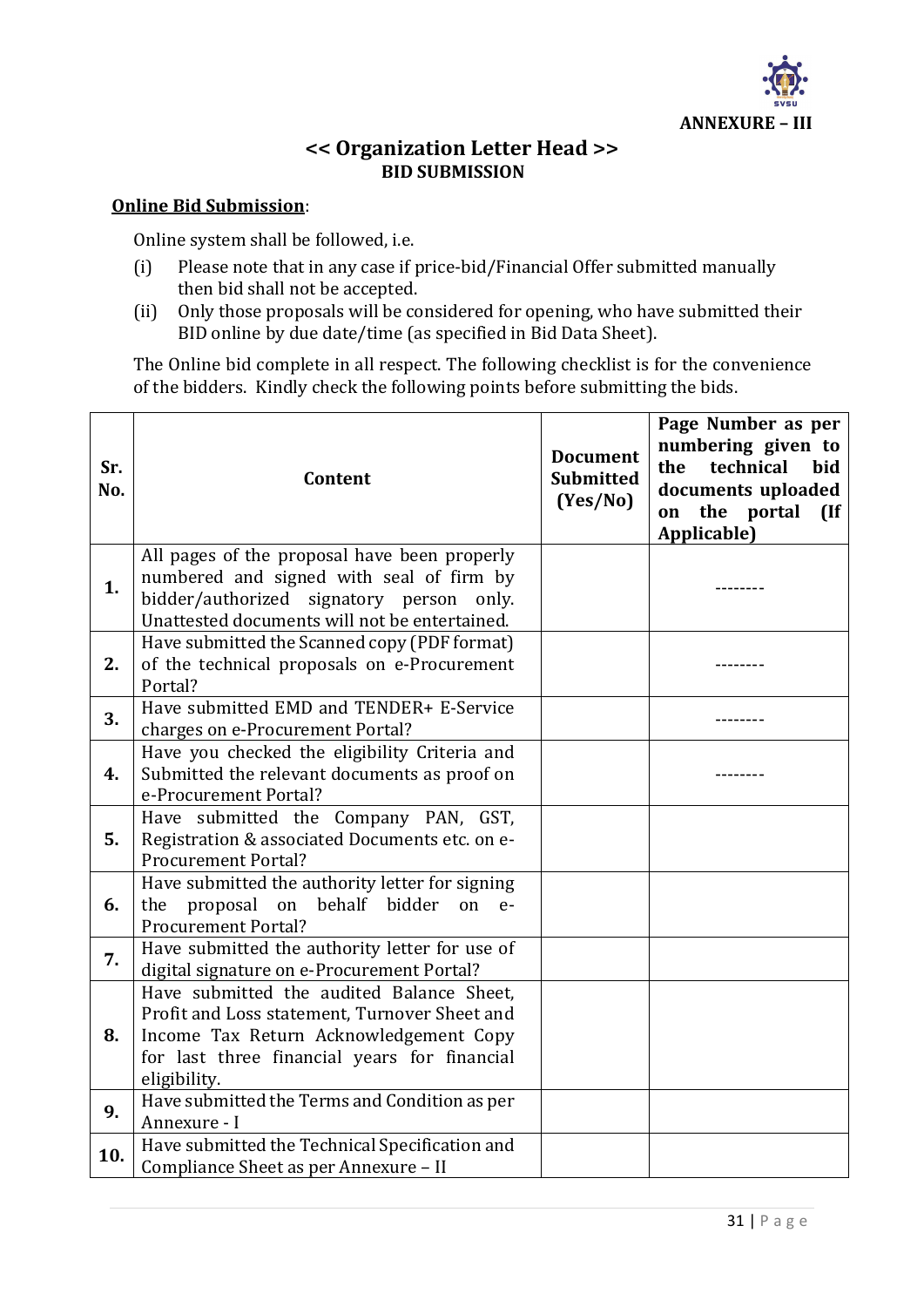

| Sr.<br>No. | Content                                                                                                                                                                                                                                                                                                                                                                                                          | <b>Document</b><br><b>Submitted</b><br>(Yes/No) | Page Number as per<br>numbering given to<br>the technical<br>bid<br>documents uploaded<br>on the portal<br>$\overline{\mathbf{H}}$<br>Applicable) |
|------------|------------------------------------------------------------------------------------------------------------------------------------------------------------------------------------------------------------------------------------------------------------------------------------------------------------------------------------------------------------------------------------------------------------------|-------------------------------------------------|---------------------------------------------------------------------------------------------------------------------------------------------------|
| 11.        | Have submitted the Details of Bid Submission<br>as per Annexure - III                                                                                                                                                                                                                                                                                                                                            |                                                 |                                                                                                                                                   |
| 12.        | Have submitted the Affidavit regarding<br>Authenticity<br>and<br><sub>of</sub><br>correctness<br>information/documents as per Annexure - X                                                                                                                                                                                                                                                                       |                                                 |                                                                                                                                                   |
| 13.        | Have submitted the Affidavit regarding<br>delisting/blacklisting, demobilization etc. as<br>per Annexure - XI                                                                                                                                                                                                                                                                                                    |                                                 |                                                                                                                                                   |
| 14.        | Have submitted the Affidavit regarding<br>completion of supply and installation &<br>commissioning of Machine/Lab Appliances etc.<br>in running condition within stipulated time<br>frame as per Annexure - XII                                                                                                                                                                                                  |                                                 |                                                                                                                                                   |
| 15.        | Have submitted the Affidavit and relevant<br>certificate/document (Annexure - A and B/C/<br>B&C<br>regarding<br>both)<br>seeking<br>benefits/concessions by Haryana based<br>manufacturing Micro, Small and Medium<br>Enterprises (MSEs) and<br>Startups/First<br>Generation Entrepreneurs as per Annexure -<br>XIII/XIV/XV                                                                                      |                                                 |                                                                                                                                                   |
| 16.        | Have submitted the Certificate for<br>Model<br>Clause for Land Border Sharing Countries with<br>India as per Annexure - XVI                                                                                                                                                                                                                                                                                      |                                                 |                                                                                                                                                   |
| 17.        | Have submitted the List of Government<br>organizations/ Department/PSU where the<br>same products have been supplied (in last<br>Three years)<br>along with their<br>contact<br>number(s) as per Annexure-V<br>Note: The bidder(s) are required to submit<br>proper proof (Purchase Order/Work Order and<br>Performance Report) duly self-attested by<br>bidder/authorized signatory in support of the<br>claim. |                                                 |                                                                                                                                                   |
| 18.        | Have<br>submitted<br>the<br>List<br><sub>of</sub><br>Private<br>Organizations where the same products have<br>been supplied (in last Three years) along with<br>their contact number(s) as per Annexure-V<br>Note: The bidder(s) are required to submit<br>proper proof (Purchase Order/Work Order and<br>Performance Report) duly self-attested by<br>bidder/authorized signatory in support of the<br>claim.   |                                                 |                                                                                                                                                   |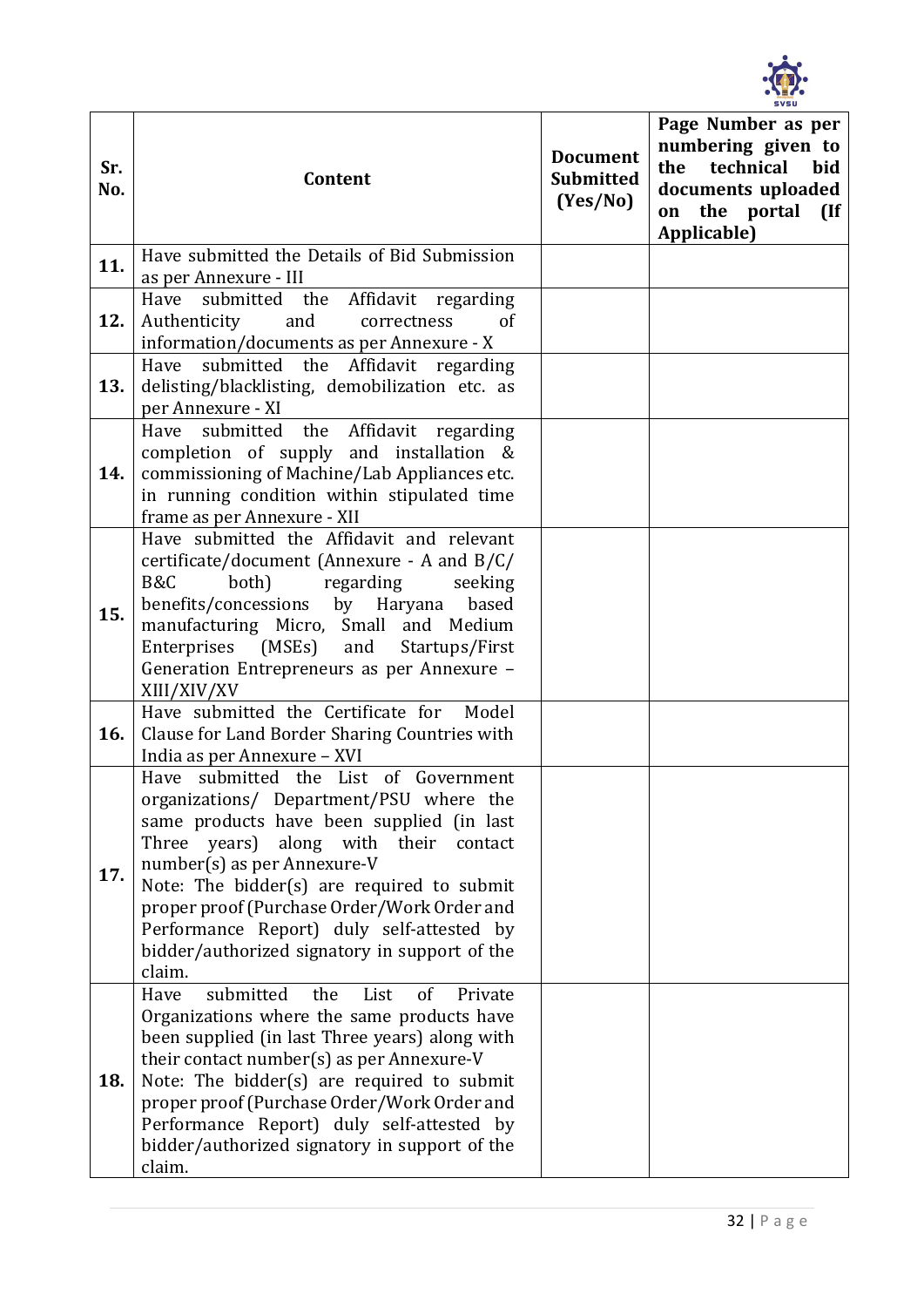

| Sr.<br>No. | Content                                                                                                                                                                                                                                                                                                                                                                    | <b>Document</b><br><b>Submitted</b><br>(Yes/No) | Page Number as per<br>numbering given to<br>the technical<br>bid<br>documents uploaded<br>on the portal<br>$($ If<br>Applicable) |
|------------|----------------------------------------------------------------------------------------------------------------------------------------------------------------------------------------------------------------------------------------------------------------------------------------------------------------------------------------------------------------------------|-------------------------------------------------|----------------------------------------------------------------------------------------------------------------------------------|
| 19.        | Have submitted the offered Model of OEM must<br>be working in India, without any Problems<br>during<br>last<br>Three<br>Years.<br>Minimum<br>2<br>performance reports (out of which one should<br>be from government organization) with<br>Purchase Order/Work Order duly self-attested<br>bidder/authorized<br>signatory<br>by<br>to<br>be<br>submitted as per Annexure-V |                                                 |                                                                                                                                  |
| 20.        | Have submitted the Organization Declaration<br>Sheet as per Annexure - IV                                                                                                                                                                                                                                                                                                  |                                                 |                                                                                                                                  |
| 21.        | Have submitted the List of application<br>specialist / Supporting / Service Engineer and<br>Nearest Address of service branch who have<br>the technical competency to handle and<br>support the quoted product during the<br>warranty period as per Annexure - VI.<br>Manufacturer's<br>submitted the<br>Have                                                              |                                                 |                                                                                                                                  |
| 22.        | <b>Authorization Form (Annexure-VIII)</b>                                                                                                                                                                                                                                                                                                                                  |                                                 |                                                                                                                                  |
| 23.        | Have submitted the Training Requirement<br>(Annexure -IX)                                                                                                                                                                                                                                                                                                                  |                                                 |                                                                                                                                  |
| 24.        | Have submitted the Technical supporting<br>documents (Detailed literature/catalogue of<br>the quoted instrument and accessories) in<br>support of all claims made at Annexure-IIand<br>Standard Size, Space requirement and lab<br>drawing/design layout                                                                                                                   |                                                 |                                                                                                                                  |
| 25.        | Have submitted the TENDER corrigendum (if<br>any) has been signed by bidder/authorized<br>signatory and submitted on e-Procurement<br>Portal?                                                                                                                                                                                                                              |                                                 |                                                                                                                                  |
| 26.        | Have submitted the Notice Inviting Tenders<br>and Instructions to Bidders with sign and seal<br>of bidder/authorized signatory?                                                                                                                                                                                                                                            |                                                 |                                                                                                                                  |
| 27.        | Have submitted the financial bid as per BOQ.                                                                                                                                                                                                                                                                                                                               |                                                 |                                                                                                                                  |

The bidders may submit their complete bids (with all the requisite documents) in multiple files with their respective file name as mentioned below however **each file size should be upto 20 MB**. Each document name should be written as **"Firm Name\_File Name".** 

**The documents submitted by the bidder should be in readable view otherwise unreadable documents will not be considered.**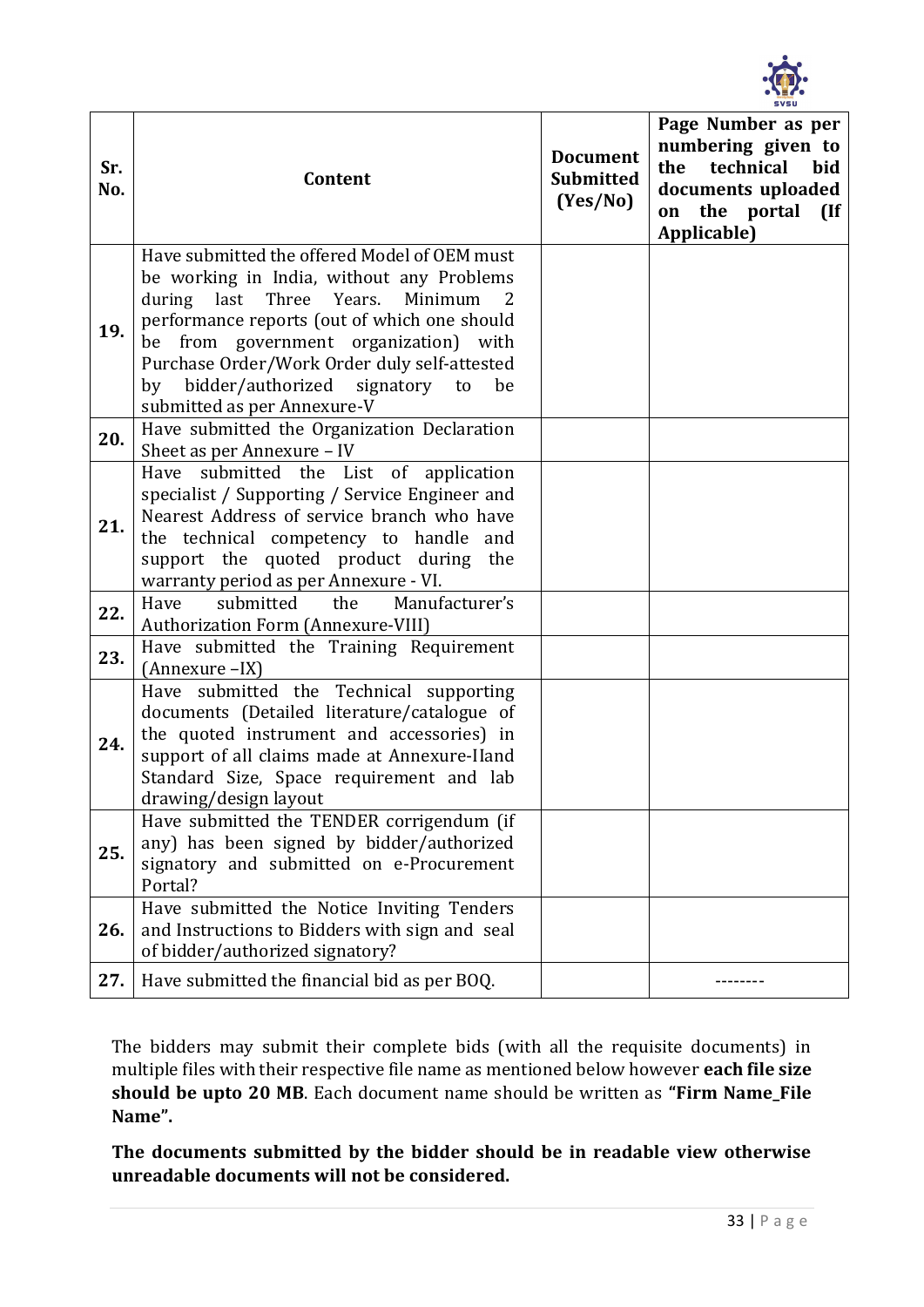

| Sr.<br>No. | Content                                                                                                              | <b>File Name</b>      | <b>Document</b><br><b>Uploaded</b><br>(Yes/No) |
|------------|----------------------------------------------------------------------------------------------------------------------|-----------------------|------------------------------------------------|
| 1.         | Company PAN, GST, TAN etc. Authority<br>letter for signing the proposal and use of<br>digital signature              | Firm Details          |                                                |
| 2.         | Audited Balance Sheet, Profit and Loss<br>statement, Turnover Sheet and<br><b>ITR</b><br><b>Acknowledgement Copy</b> | Financial Details     |                                                |
| 3.         | Documents as per Annexure - I and III                                                                                | Terms_and_Conditions  |                                                |
| 4.         | List of Organizations and minimum two<br>performance reports with proof as per<br>Annexure - V                       | Experience            |                                                |
| 5.         | Documents as per Annexure - II, IV, VI, VIII<br>and IX                                                               | Technical             |                                                |
| 6.         | Technical supporting documents as claims<br>at Annexure-II and lab design layout and<br>space required               | Technical_Details     |                                                |
| 7.         | Self-Attested corrigendum (if<br>any),<br>Affidavits, Land Border Sharing Certificate<br>and Other Documents         | Affidavits_and_Others |                                                |

# **Supply of Electronics and Electrical items for SVSU main campus, Dudhola, Palwal**

#### **(Signature with Seal of the Bidder)**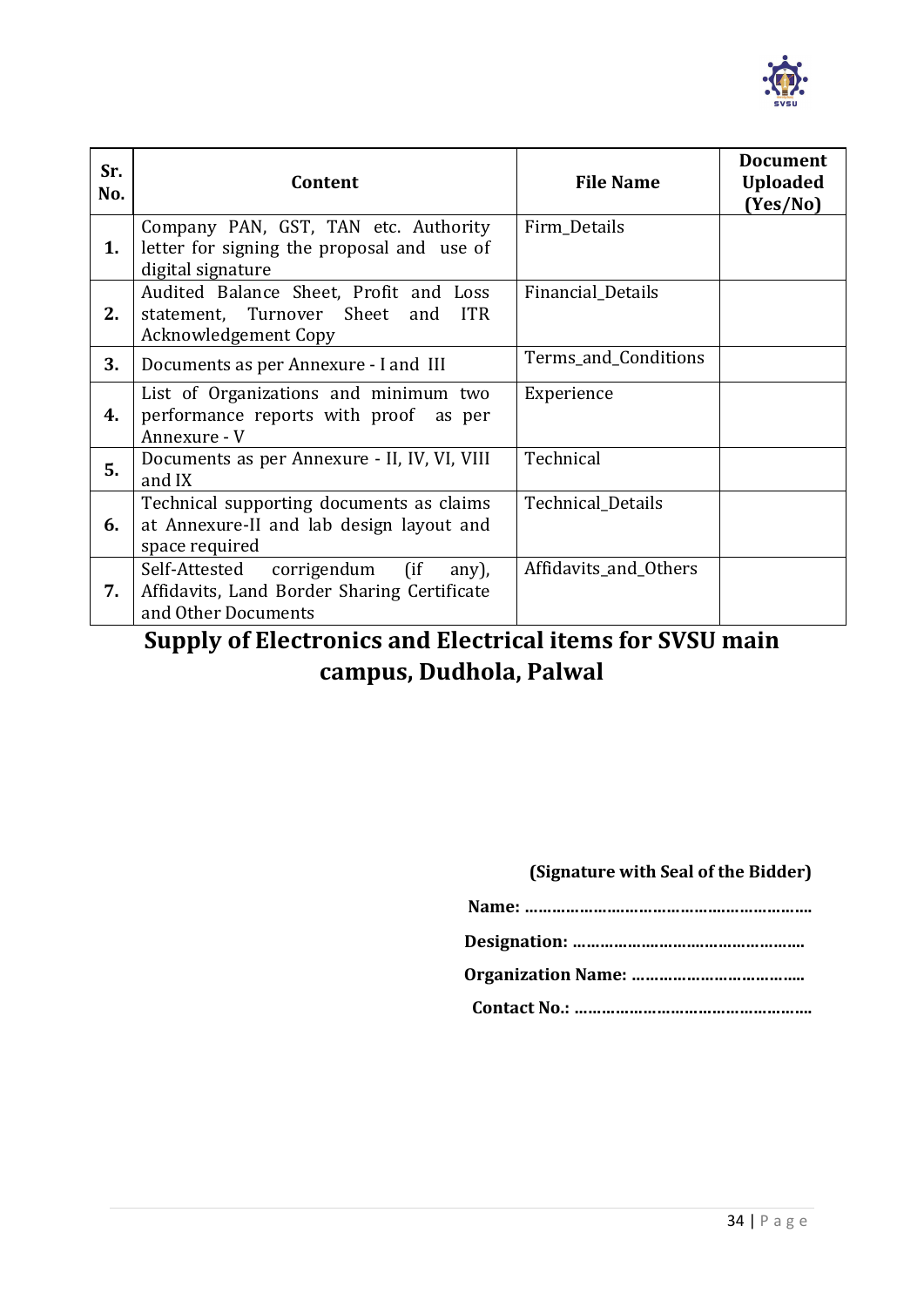

# **<<Organization Letter Head >> DECLARATION SHEET**

I/We, \_\_\_\_\_\_\_\_\_\_\_\_\_\_\_\_\_\_\_\_\_\_\_\_\_\_\_\_\_\_\_\_\_\_\_\_\_\_\_ hereby declare that all the information and statements made in this Proposal are true and accept that any misleading information contained in it may lead to our disqualification. I have gone through the specifications, conditions and stipulations in details and agree to comply with the requirements and intent of specification.

This is certified that our organization has been authorized (Copy attached) by the OEM to participate in Tender. We further certify that our organization meets all the conditions of eligibility criteria laid down in this tender document. Moreover, OEM has agreed to support on regular basis with technology / product updates and extend support for the warranty.

I/We, further specifically certify that our organization has not been Black Listed/De Listed or put to any Holiday by any Institutional Agency/ Govt. Department/ Public Sector Undertaking in the last three years.

| Name & Address of the Bidder        |  |
|-------------------------------------|--|
| <b>Bidder Category:</b>             |  |
| Manufacturer/authorized             |  |
| dealer/distributors/agent           |  |
| Phone                               |  |
| E-mail ID                           |  |
| <b>Contact Person Name</b>          |  |
| <b>Contact Person Mobile Number</b> |  |
| Contact PersonE-mail ID             |  |
| <b>GST Number</b>                   |  |
| <b>PAN Number</b>                   |  |

#### **(Signature with Seal of the Bidder)**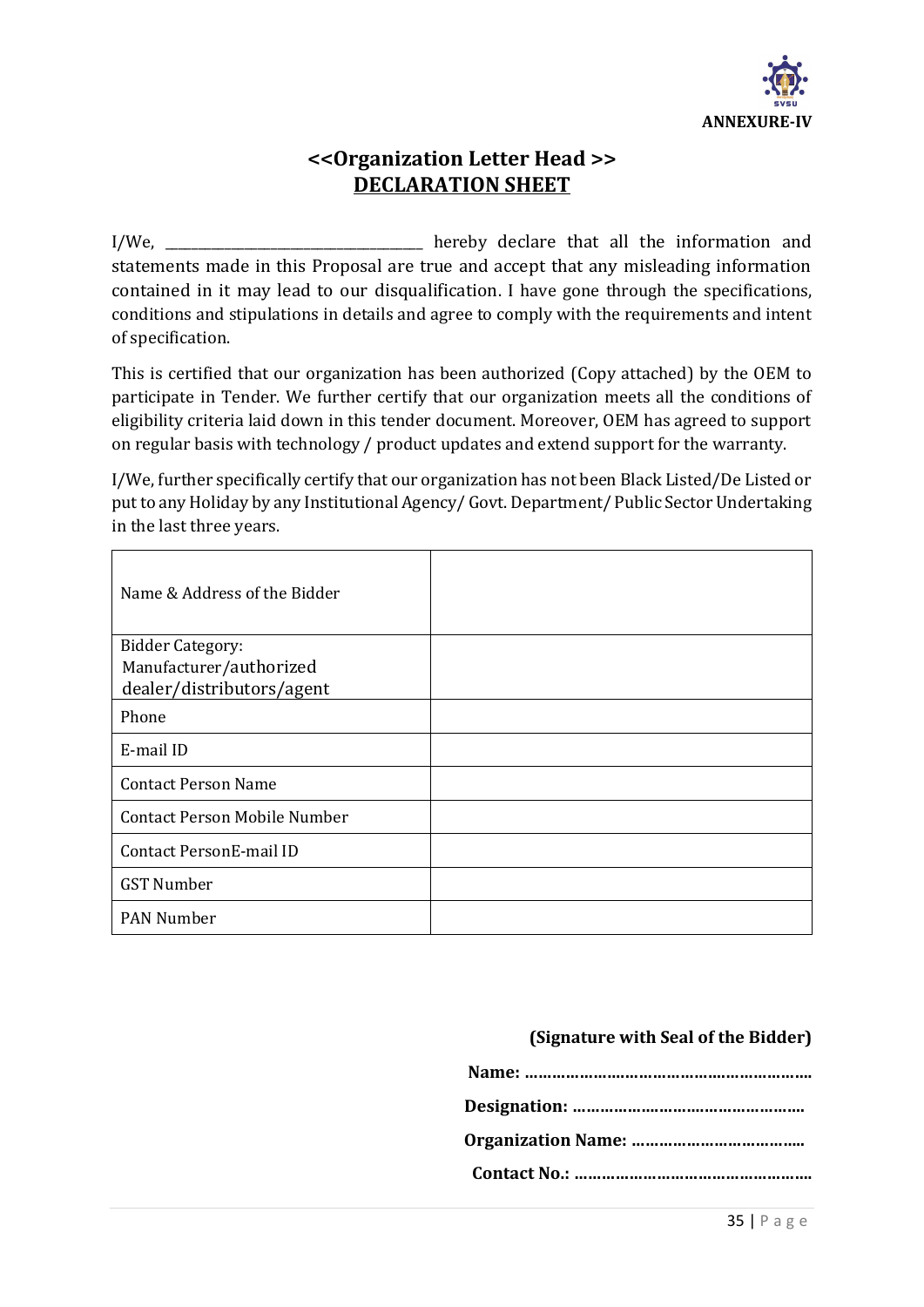

### **<< Organization Letter Head >> LIST OF GOVERNMENT ORGANIZATION/DEPARTMENT/PSU**

**List of Government Organizations/Department/PSU for whom the Bidder has undertaken such work during last Three years (must be supported with work orders)**

**Note: The bidder(s) are required to submit proper proof (Purchase Order/Work Order) duly self-attested by bidder/authorized signatory in support of the claim. Without Purchase Order/Work Order, experience shall not be considered.**

| Sr. | Name of the organization | <b>Name of Contact</b> | <b>Contact No.</b> |
|-----|--------------------------|------------------------|--------------------|
| No. |                          | Person                 |                    |
|     |                          |                        |                    |
|     |                          |                        |                    |
|     |                          |                        |                    |
|     |                          |                        |                    |
|     |                          |                        |                    |
|     |                          |                        |                    |
|     |                          |                        |                    |
|     |                          |                        |                    |
|     |                          |                        |                    |
|     |                          |                        |                    |
|     |                          |                        |                    |
|     |                          |                        |                    |

**Note**: Experience documents not mentioned in the above table, shall not be considered for bid evaluation purposes.

#### **Signature of Bidder**

**Name: …………………………………………….……… Designation: ……………….……….…………………. Organization Name: ………………………………..**

**Contact No.: …………………………………………….**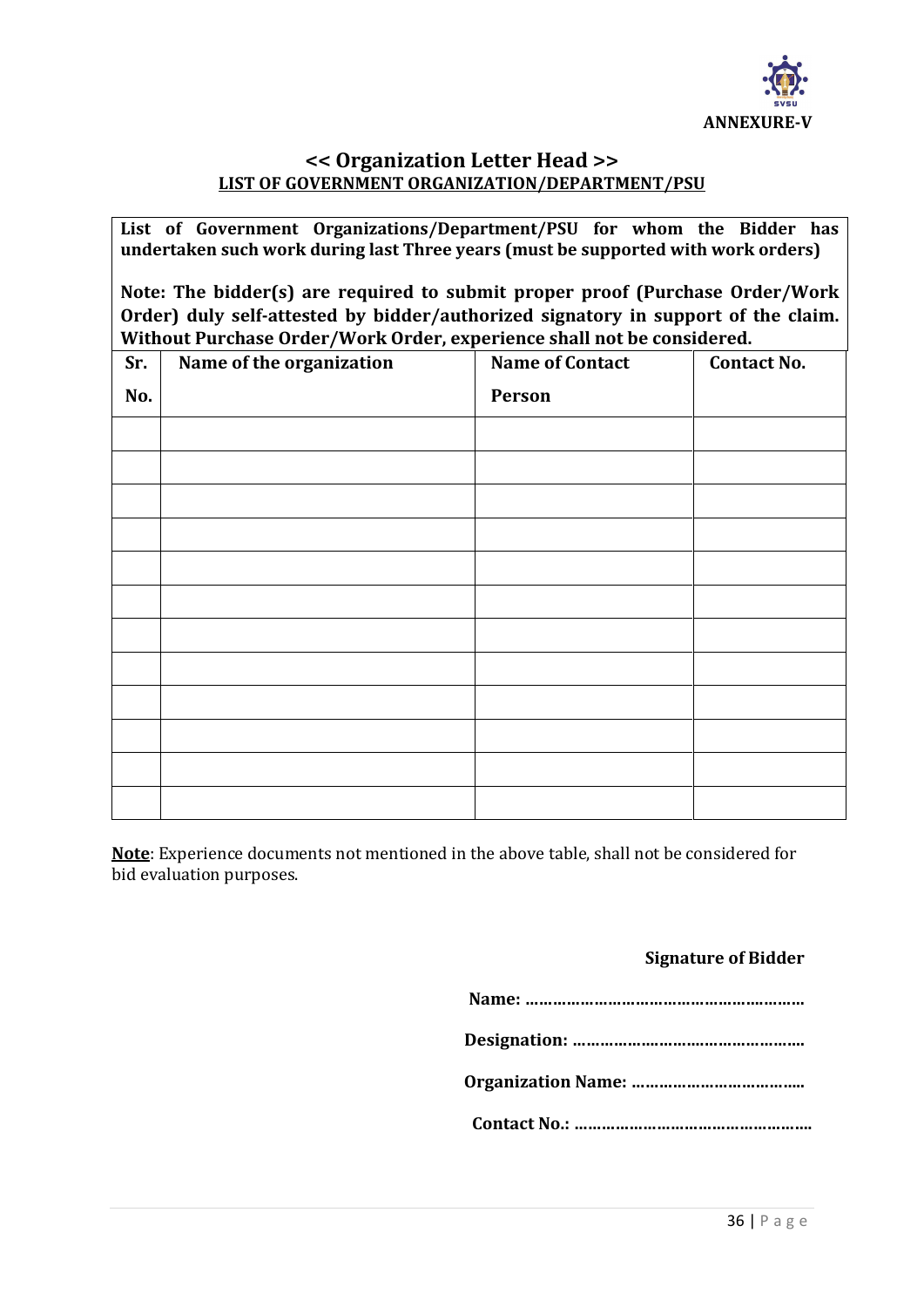

#### **<< Organization Letter Head >> LIST OF PRIVATE ORGANIZATION**

**List of Private Organizations for whom the Bidder has undertaken such work during last Three years (must be supported with work orders)**

**Note: The bidder(s) are required to submit proper proof (Purchase Order/Work Order) duly self-attested by bidder/authorized signatory in support of the claim. Without Purchase Order/Work Order, experience shall not be considered.**

| Sr. | Name of the organization | <b>Name of Contact</b> | <b>Contact No.</b> |
|-----|--------------------------|------------------------|--------------------|
| No. |                          | Person                 |                    |
|     |                          |                        |                    |
|     |                          |                        |                    |
|     |                          |                        |                    |
|     |                          |                        |                    |
|     |                          |                        |                    |
|     |                          |                        |                    |
|     |                          |                        |                    |
|     |                          |                        |                    |
|     |                          |                        |                    |
|     |                          |                        |                    |
|     |                          |                        |                    |
|     |                          |                        |                    |

**Note**: Experience documents not mentioned in the above table, shall not be considered for bid evaluation purposes.

#### **Signature of Bidder**

**Name: …………………………………………….………**

**Designation: ……………….……….………………….**

**Organization Name: ………………………………..**

**Contact No.: …………………………………………….**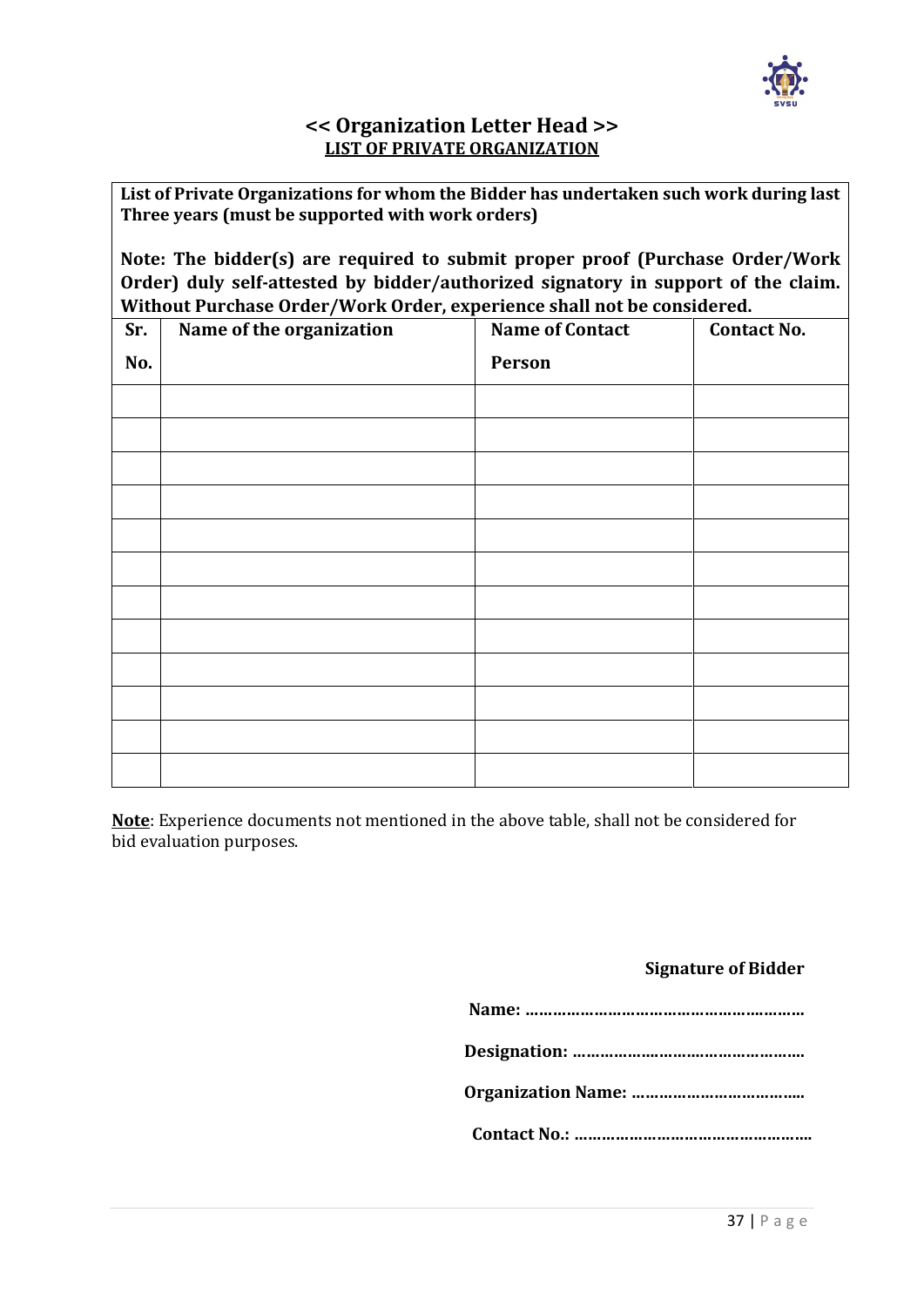

#### **<< Organization Letter Head >> LIST OF PERFORMANCE REPORT**

**List of Performance Report for whom the Bidder has under-taken such work in India, without any Problems during last Three Years (must be supported with work orders)**

**Note: The bidder(s) are required to submit proper proof (Purchase Order/Work Order) duly self-attested by bidder/authorized signatory in support of the claim. Without Purchase Order/Work Order, performance report shall not be considered.**

| Sr. | Name of the organization | <b>Name of Contact</b> | <b>Contact No.</b> |
|-----|--------------------------|------------------------|--------------------|
| No. |                          | Person                 |                    |
|     |                          |                        |                    |
|     |                          |                        |                    |
|     |                          |                        |                    |
|     |                          |                        |                    |
|     |                          |                        |                    |
|     |                          |                        |                    |
|     |                          |                        |                    |
|     |                          |                        |                    |
|     |                          |                        |                    |
|     |                          |                        |                    |
|     |                          |                        |                    |
|     |                          |                        |                    |

**Note**: Experience documents not mentioned in the above table, shall not be considered for bid evaluation purposes.

#### **Signature of Bidder**

**Name: …………………………………………….………**

**Designation: ……………….……….………………….**

**Organization Name: ………………………………..**

**Contact No.: …………………………………………….**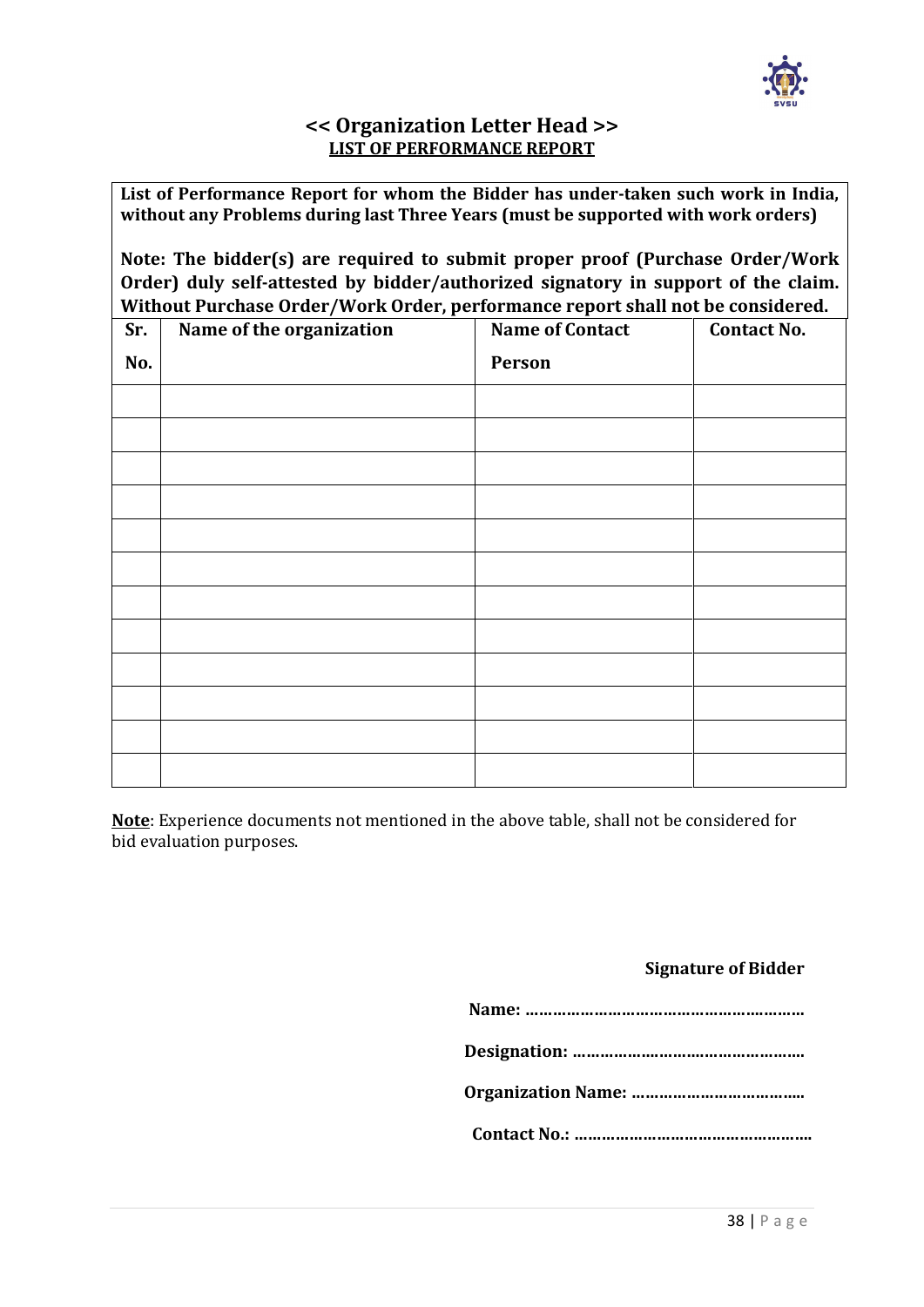

### **<< Organization Letter Head >> LIST of application specialist / supporting / Service Engineer**

| Name of application specialist / Service Engineer who have the technical competency<br>to handle and support the quoted product during the warranty period. |                                         |                    |
|-------------------------------------------------------------------------------------------------------------------------------------------------------------|-----------------------------------------|--------------------|
| Name and Address of the organization                                                                                                                        | <b>Name of Contact</b><br><b>Person</b> | <b>Contact No.</b> |
|                                                                                                                                                             |                                         |                    |
|                                                                                                                                                             |                                         |                    |
|                                                                                                                                                             |                                         |                    |
|                                                                                                                                                             |                                         |                    |
|                                                                                                                                                             |                                         |                    |
|                                                                                                                                                             |                                         |                    |
|                                                                                                                                                             |                                         |                    |
|                                                                                                                                                             |                                         |                    |

| S. No. | <b>Nearest Address of service branch</b> | <b>Nearest Address of spares branch</b> |
|--------|------------------------------------------|-----------------------------------------|
|        |                                          |                                         |
|        |                                          |                                         |
|        |                                          |                                         |
|        |                                          |                                         |
|        |                                          |                                         |

# **Signature of Bidder**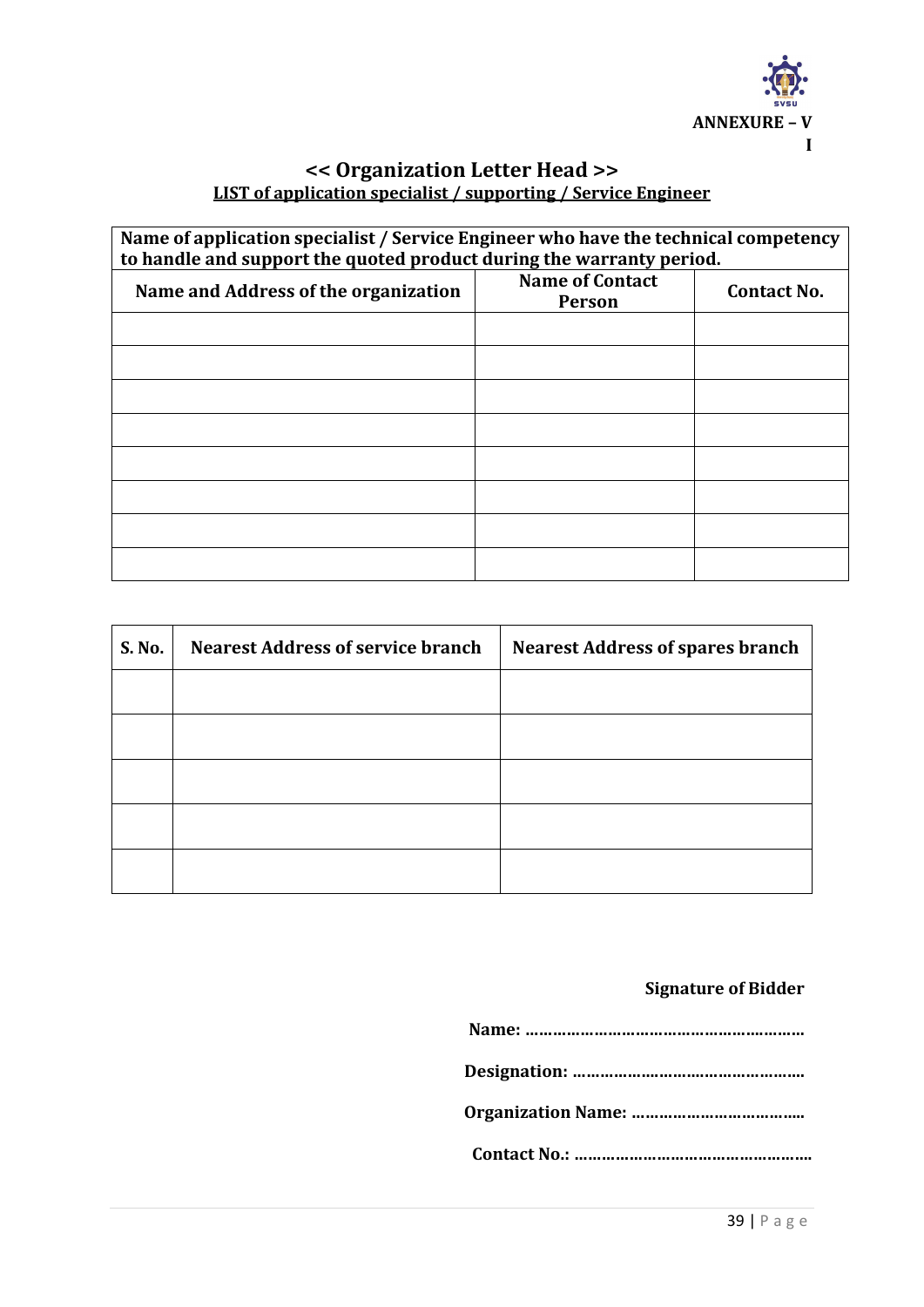

### **FORMAT FOR PERFORMANCE BANK GUARANTEE**

**(To be typed on Non-judicial stamp paper of the value of Indian Rupees of One Hundred)** (TO BE ESTABLISHEDTHROUGH ANY OF THE NATIONAL BANKS (WHETHER SITUATED AT GURUGRAM OR OUTSTATION) WITH A CLAUSE TO ENFORCE THE SAME ON THEIR LOCAL BRANCH AT GURUGRAM OR ANY SCHEDULED BANK (OTHER THAN NATIONALISED BANK) SITUATED AT GURUGRAM. BONDS ISSUED BY CO-OPERATIVE BANKS ARE NOT AC-CEPTED.)

To, The Registrar, Shri Vishwakarma Skill University, Haryana, Transit office: Plot No. 147, Sector 44, Gurugram (Haryana), India

#### *LETTER OF GUARANTEE*

WHEREAS Shri Vishwakarma Skill University, Gurugram (Buyer) have invited Tenders vide

Tender No.: ……………………………….………………………………….…………. dated: ………………………

For purchase of ......................................................................................................................................................

and whereas the said tender document requires that any eligible successful Bidder (seller) wishing to supply the Appliances /machinery etc. in response thereto shall establish an irrevocable Performance Guarantee Bond in favour of **"Shri Vishwakarma Skill University"**  in the form of Bank

Guarantee for Rupees .................................................................................................................................................

and valid till **……………………………………….** from the date of issue of Performance Bank Guarantee that may be submitted within 21 (Twenty-One) days from the date of acceptance as a successful Bidder.

NOW THIS BANK HEREBY GUARANTEES that in the event of the said Bidder (seller) failing to abide by any of the conditions referred in tender document / purchase order / performance of the Appliances / machinery, etc. this bank shall pay to Shri Vishwakarma Skill University, Gurugram on demand and without protest or demur Rupees ............................................

This bank further agrees that the decision of Shri Vishwakarma Skill University (Buyer) as to whether the said Bidder (Seller) has committed a breach of any of the conditions referred in tender document / purchase order shall be final and binding.

We, ............................................................................ (name of the bank & branch) hereby further agree that the guarantee herein contained shall not be affected by any change in the constitution of the Bidder (Seller) and/ or Shri Vishwakarma Skill University (Buyer).

#### **Notwithstanding anything contained herein:**

**1.** Our liability under this Bank Guarantee shall not exceed Rupees. .............................. (Indian Rupees only).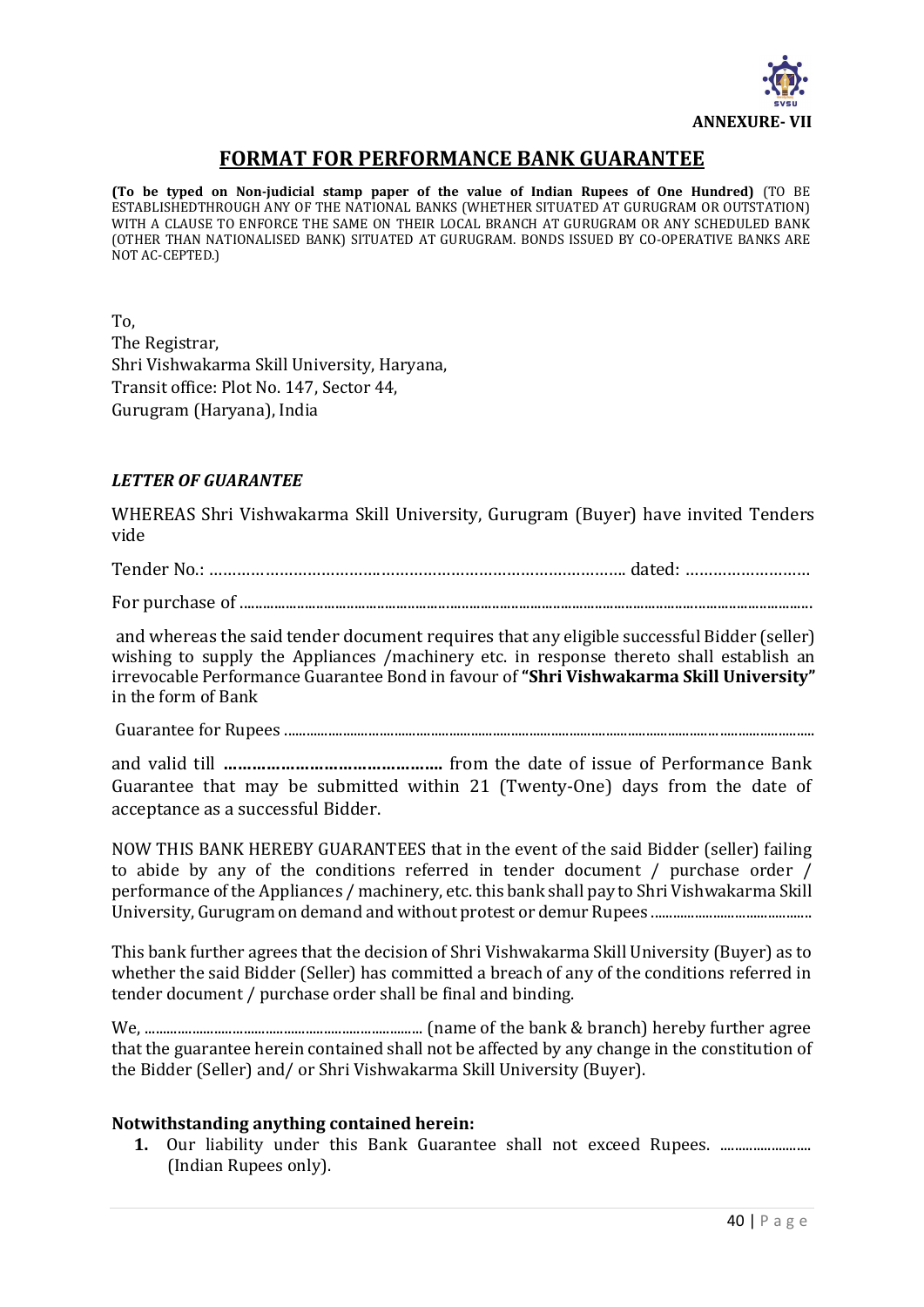

- 2. This Bank Guarantee shall be valid up to .............................................. (date).
- 3. We are liable to pay the guaranteed amount or any part thereof under this bank guarantee only and only if Institute serve upon us a written claim or demand on or before ...................................(date).

This Bank further agrees that the claims if any, against this Bank Guarantee shall be enforceable at our branch office at ................................................................................... situated at .............................. (Address of local branch).

Yours truly,

Signature and seal of the guarantor:

Name of Bank:

Address:

Date:

**Instruction to Bank**: Bank should note that on expiry of Guarantee Period, the Original Guarantee will not be returned to the Bank. Bank is requested to take appropriate necessary action on or after expiry of bond period.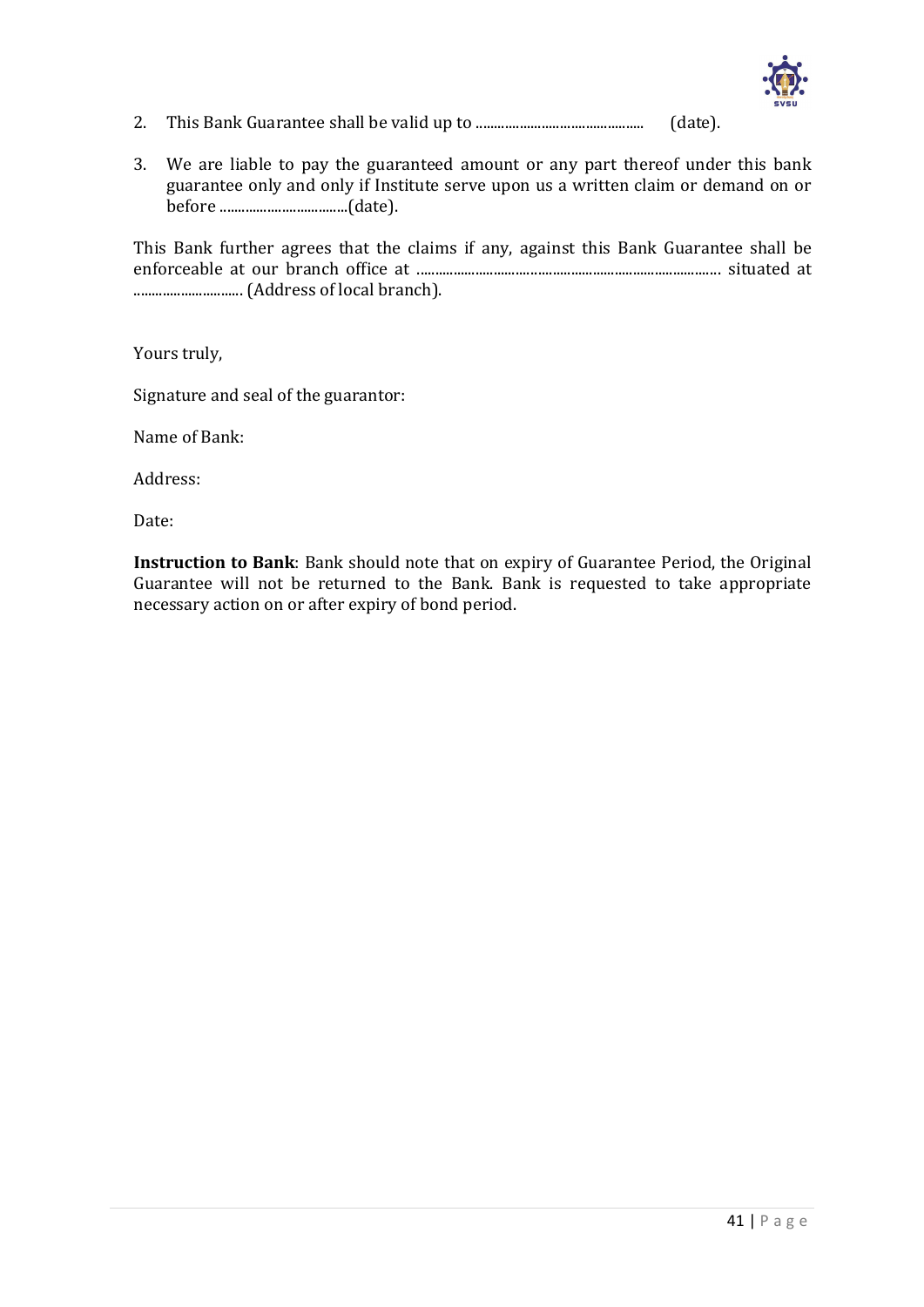

#### **<< Manufacturer Letter Head >> MANUFACTURERS' AUTHORIZATION FORM**

[The Bidder shall require the Manufacturer to fill in this Form in accordance with the instructions indicated. This letter of authorization should be on the letterhead of the Manufacturer and should be signed by a person with the proper authority to sign documents that are binding on the Manufacturer.]

Date: [insert date (as day, month and year) of Bid Submission]

Tender No.: [insert number from Invitation for Bids]

To, The Registrar, Shri Vishwakarma Skill University, Haryana, Transit office: Plot No. 147, Sector 44, Gurugram (Haryana), India

#### WHEREAS

We [insert complete name and address of Manufacturer], who are official manufacturers of [insert type of goods manufactured], having factories at [insert full address of Manufacturer's factories], do hereby authorize [insert complete name and address of Bidder] to submit a bid the purpose of which is to provide the following Goods, manufactured by us [insert name and or brief description of the Goods], and to subsequently negotiate and sign the Contract.

We hereby extend our full guarantee and warranty in accordance with the Terms and Conditions, with respect to the Goods offered by the above firm.

Signed: [insert signature(s) of authorized representative(s) of the Manufacturer]

Name: [insert complete name(s), contact number and email-id of authorized representative(s) of the Manufacturer]

Title: [insert title]

Duly authorized to sign this Authorization on behalf of: [insert complete name of Bidder]

Dated on ……………………………………………… day of ……………………………………………………… [insert date of signing]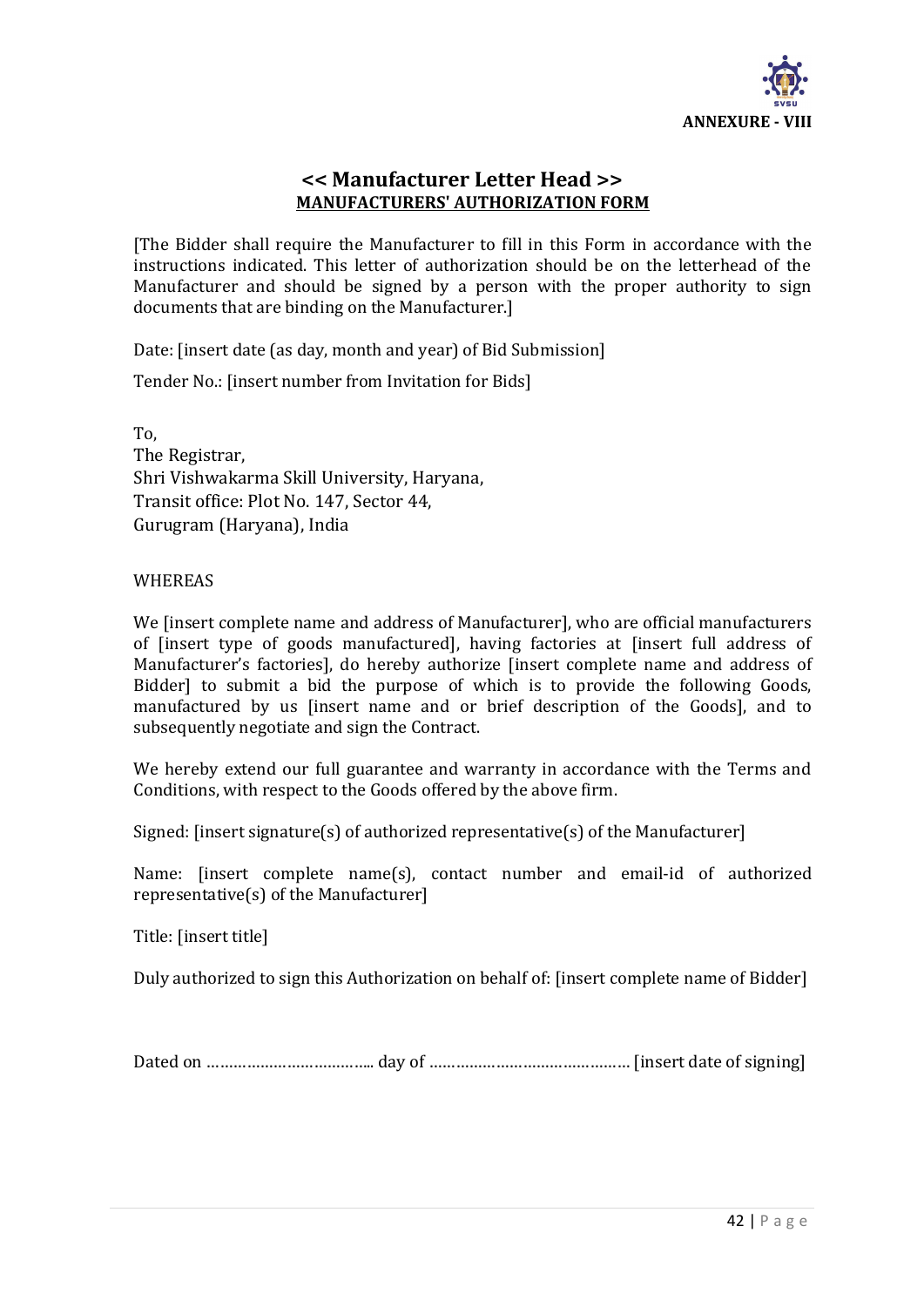

### **<< Organization Letter Head >> Training Requirement**

|     | <b>Product Description</b> | (Tender Name)                                    |
|-----|----------------------------|--------------------------------------------------|
|     | No. of Attendees           | University staff and students                    |
|     | No. of Days                | 1 Week or as per the requirement                 |
| -4. | Type of Training           | Operational Training and Maintenance<br>Training |

Proper Training of 1 weeks (full day) or as per the requirement has to be given by the qualified engineer of the firm to the university staff and students without any additional cost.

#### **Signature of Bidder**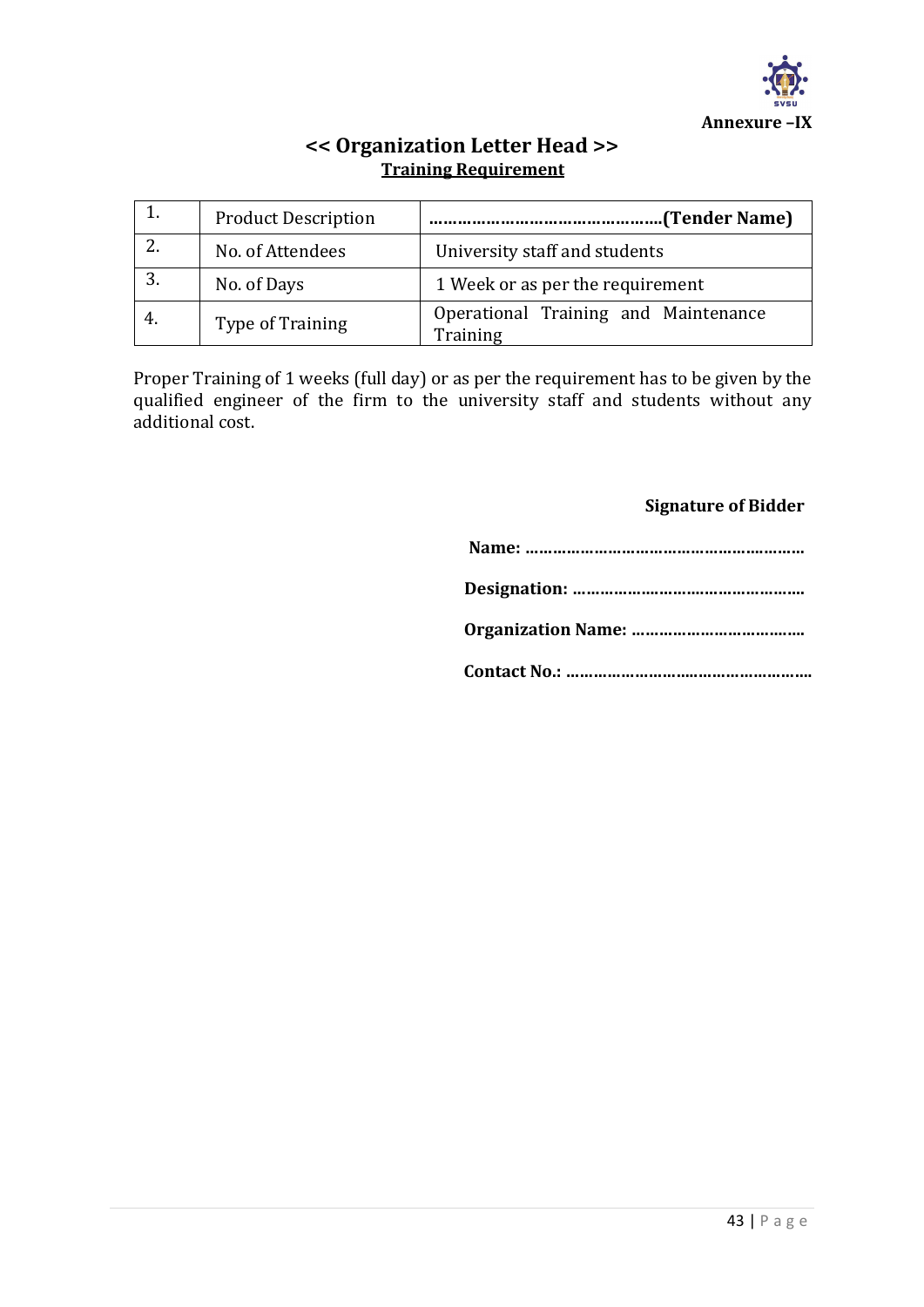

#### **Annexure – X**

# **Affidavit regarding Authenticity and correctness of information/documents**

#### **||SPECIMEN AFFIDAVIT||**

(On Non Judicial Stamp of Rs. 10/-)

ln response to the Tender No. ………….…………………… for …………………………………………. (Name of the Tender) dated……………………… for quoting against the Tender as an owner/Director/Proprietor of M/s…………………………………….

I/we …………………………………. who is/are ………………………………. (status in the firm/company) and competent for submissions of the affidavit on behalf of M/S …………………………………………………… (Organization/Manufacturer/authorized dealer/distributors/agent) do hereby solemnly affirm an oath and state that:

I/we am/are fully satisfied for the correctness of the certificates/records submitted in support of the following information in bid documents which are being submitted in response to notice inviting e-tender No. ………………………………….

We also agreed to buyer for Integrity Pact terms and conditions as applicable from time to time as per government rules.

I/we am/are fully responsible for the correctness of following self-certified Information/ documents and certificates:

- **1.** That the self-certified information given in the bid document is fully true and authentic.
- **2.** That:
	- **1.** Information regarding financial qualification and annual turnover is correct.
	- **2.** Information regarding various technical qualifications is correct.
	- **3.** Information regarding various relevant documents is correct and authentic.

#### **Dated Signature with Seal of the Deponent (Bidder)**

I/we, \_\_\_\_\_\_\_\_\_\_\_\_\_\_\_\_\_\_\_\_\_\_\_\_\_\_\_\_\_\_\_\_\_\_ above deponent do hereby certify that the facts mentioned in above are correct to the best of my knowledge and belief, nothing has been concealed there in.

#### **Dated Signature with Seal of the Deponent (Bidder)**

*Note:Affidavit duly notarized in original shall submit in the Office of Shri Vishwakarma Skill University, Haryana, Transit office: Plot No. 147, Sector 44, Gurugram (Haryana) on Technical Presentation day/date.*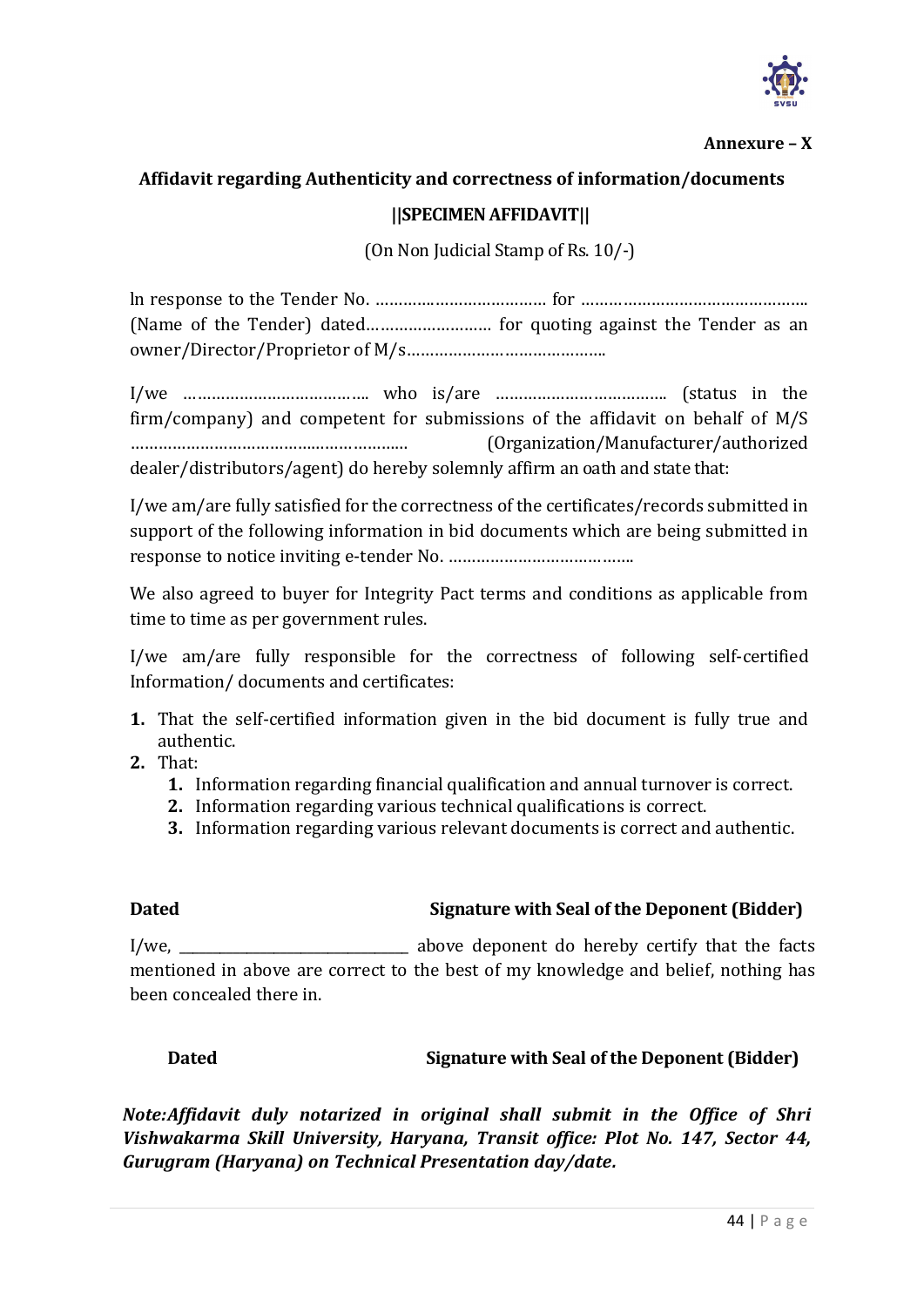

#### **Affidavit regarding delisting/blacklisting, demobilization etc.**

#### **||SPECIMEN AFFIDAVIT||**

(On Non Judicial Stamp of Rs. 10/-)

ln response to the Tender No. ………….…………………… for …………………………………………. (Name of the Tender) dated……………………… for quoting against the Tender as an owner/Director/Proprietor of M/s…………………………………….

I/we who is/are (status in the firm/company) and competent for submissions of the affidavit on behalf of M/S\_\_\_\_\_\_\_\_\_\_\_\_\_\_\_\_\_\_\_\_\_\_\_\_\_\_\_\_\_\_\_\_ (Organization/Manufacturer/authorized dealer/distributors/agent) do hereby solemnly affirm an oath and state that:

The firm/agency should not be black-listed/de-listed/debarred/demobilized for poor or unsatisfactory performance from any project by Govt. of India/Any other State Govt./Haryana Govt. or its Departments/agencies etc.

#### **Dated Signature with Seal of the Deponent (Bidder)**

I/we, \_\_\_\_\_\_\_\_\_\_\_\_\_\_\_\_\_\_\_\_\_\_\_\_\_\_\_\_\_\_\_\_\_\_ above deponent do hereby certify that the facts mentioned in above are correct to the best of my knowledge and belief, nothing has been concealed there in.

#### **Dated Signature with Seal of the Deponent (Bidder)**

*Note: Affidavit duly notarized in original shall submit in the Office of Shri Vishwakarma Skill University, Haryana, Transit office: Plot No. 147, Sector 44, Gurugram (Haryana) on Technical Presentation day/date.*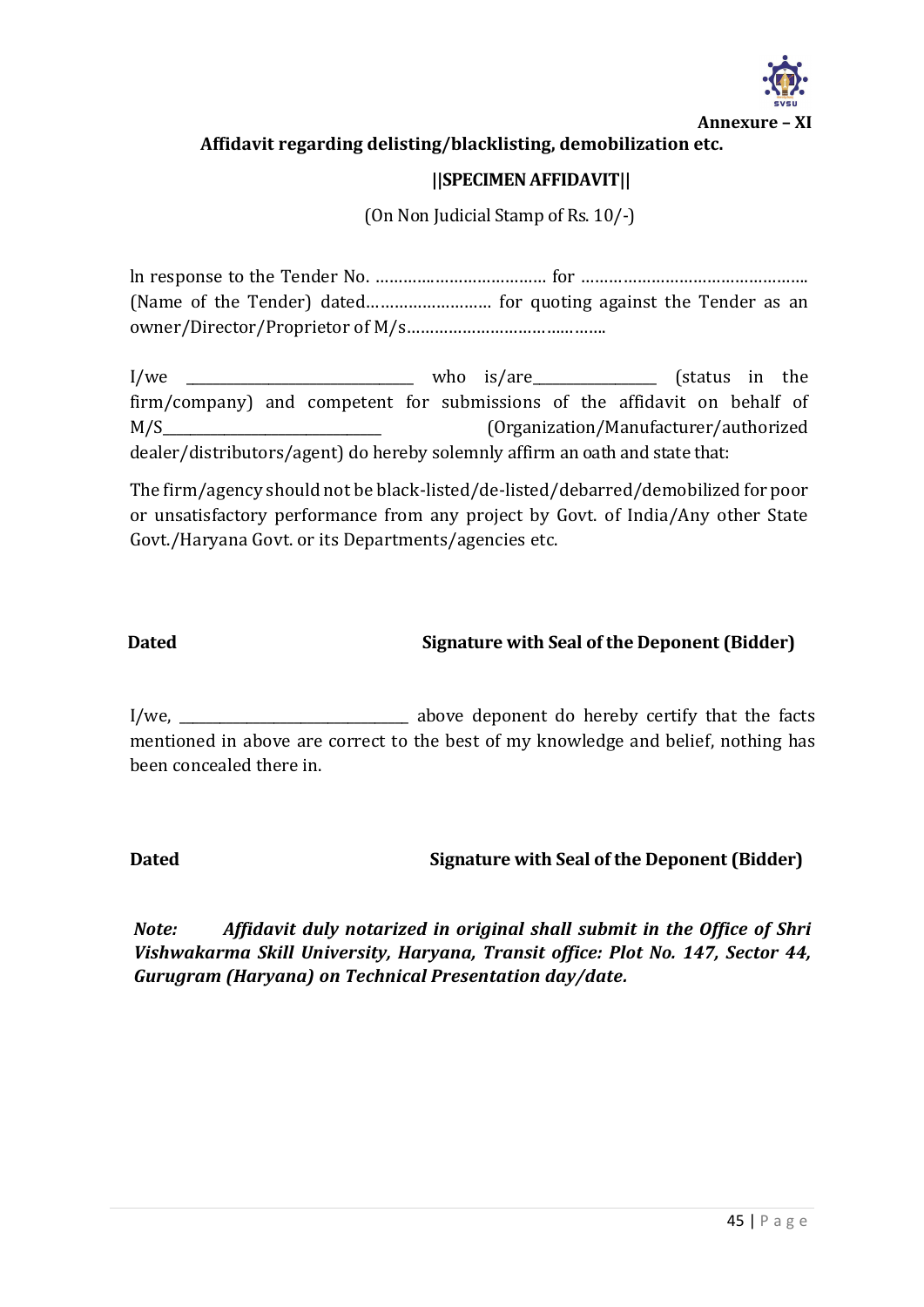

**Annexure – XII**

### **Affidavit regarding Terms and Conditions completion of supply and installation & commissioning of Machine/Lab Appliances etc. in running condition within stipulated time frame**

#### **||SPECIMEN AFFIDAVIT||**

(On Non Judicial Stamp of Rs. 10/-)

ln response to the Tender No. ………….…………………… for …………………………………………. (Name of the Tender) dated……………………… for quoting against the Tender as an owner/Director/Proprietor of M/s…………………………………….

I/we \_\_\_\_\_\_\_\_\_\_\_\_\_\_\_\_\_\_\_\_\_\_\_\_\_\_\_\_\_\_\_\_\_ who is/are\_\_\_\_\_\_\_\_\_\_\_\_\_\_\_\_\_\_ (status in the firm/company) and competent for submissions of the affidavit on behalf of M/S\_\_\_\_\_\_\_\_\_\_\_\_\_\_\_\_\_\_\_\_\_\_\_\_\_\_\_\_\_\_\_\_ (Organization/Manufacturer/authorized dealer/distributors/agent) do hereby solemnly affirm an oath and state that:

We further certify that our organization meets all the conditions of eligibility criteria laid down in this tender document. Moreover, OEM has agreed to support on regular basis with technology / product updates and extend support for the warranty.

We hereby declare that our firm will abide to all the terms & conditions as enumerated in the Tender document and supply the Machine/Lab Appliances/items etc. as per Technical Specification and installation & commissioning of the Machine/Lab Appliances in respective lab(s) in working condition within the time frame as enumerated in the tender document.

I/we further declare that if any delay is found in delivery/installation, not fulfil the terms and conditions, not supply the Appliances/items as per technical specifications and the offer is not accepted partially or fully by our firm(s) the performance security or EMD furnished as per the tender document is liable to be forfeited unconditionally and no objection of being blacklisted in these circumstances.

# **Dated Signature with Seal of the Deponent (Bidder)**

I/we, \_\_\_\_\_\_\_\_\_\_\_\_\_\_\_\_\_\_\_\_\_\_\_\_\_\_\_\_\_\_\_\_\_\_ above deponent do hereby certify that the facts mentioned in above are correct to the best of my knowledge and belief, nothing has been concealed there in.

**Dated Signature with Seal of the Deponent (Bidder)** *Note: Affidavit duly notarized in original shall submit in the Office of Shri Vishwakarma Skill University, Haryana, Transit office: Plot No. 147, Sector 44, Gurugram (Haryana) on Technical Presentation day/date.*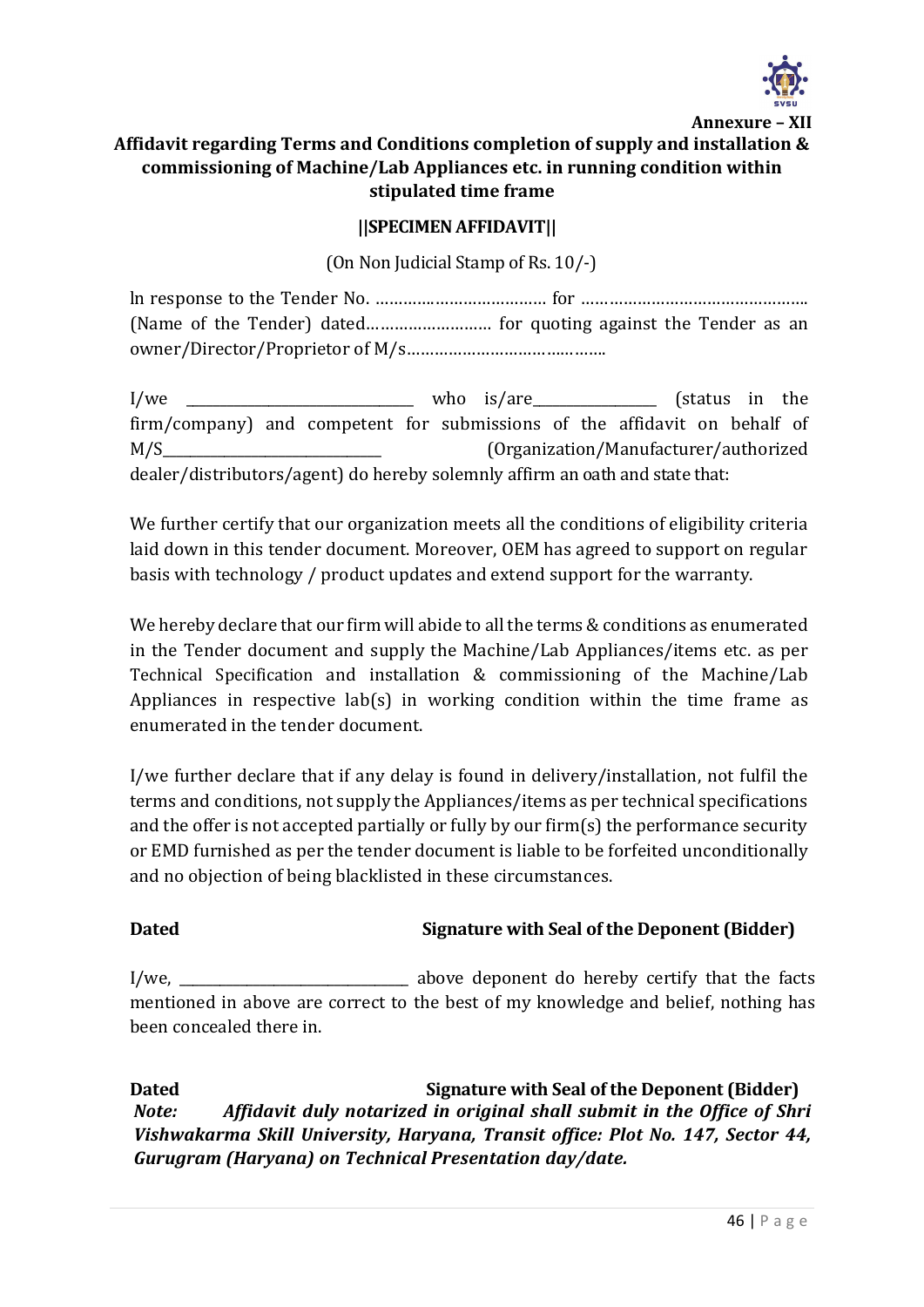

### **Affidavit regarding Seeking benefits/concessions in Past Performance & Experience and Purchase Preference by Haryana based manufacturing Micro & Small Enterprises (MSEs)**

#### **||SPECIMEN AFFIDAVIT||**

(On Non Judicial Stamp of Rs. 10/-)

ln response to the Tender No. ………….…………………… for ………………………………………….. (Name of the Tender) dated ……………………… for quoting against the Tender as an owner/Director/Proprietor of M/s …………………………………….

I ……………………………………. S/o…………………………………………aged …………… residing at ………………………………………………. Proprietor/Partner/Director of M/s………………………… do hereby solemnly affirm and declare that: -

- 1. My/our above noted enterprise M/s …………………….………………. (Name & Address) has been issue Manufacturing Entrepreneurs Memorandum in Haryana by the District Industries Centre ……………………… under acknowledgement No. ………………. of dated…………………………. (Self-certified copy of the same is attached as **Annexure 'A'** with this affidavit) and has been issued for manufacture of the following items in **Category Micro/Small Enterprise** (Please tick the either) as under: -
	- I. ………………………….. II. ………………………….. III. …………………………… IV. ……………………………
- 2. That the quoted item(s) in the tender ……………………….is all of the quoted items for which my/our above noted enterprise has been issues Manufacturing Entrepreneurs Memorandum by the Industry Department Haryana as per details at para 1 above.
- 3. That my/our above-mentioned manufacturing Micro/ Small Enterprises fulfils meet all the remaining terms & conditions of the tender except turnover, past Performance & past Experience and fulfils either or both of the below mentioned eligibility criteria:
	- I. That my/our above-mentioned enterprise has been issued quality certification of ISI Mark/ISO/Ag. Mark/any other quality mark **………………………………….…… (Please tick either of the option)** by ……………………………………. (name of GOI/ State Govt. Agency/institution authorized by GOI/ State Govt.) on ………………………… and the same is valid from……………. to ……………….in respect of item/good (give name of item/good) ……………………. mentioned in the tender (Self Certified copy of the relevant certificate is attached as **Annexure 'B'** with this affidavit)

#### **OR/AND**

II. That my/our above-mentioned enterprises has been registered with DGS&D, GOI/ NSIC/ Govt. of India Department/ State Govt. Department/Govt. of India Public Sector Undertaking (PSUs) or State Government Public Sector Undertakings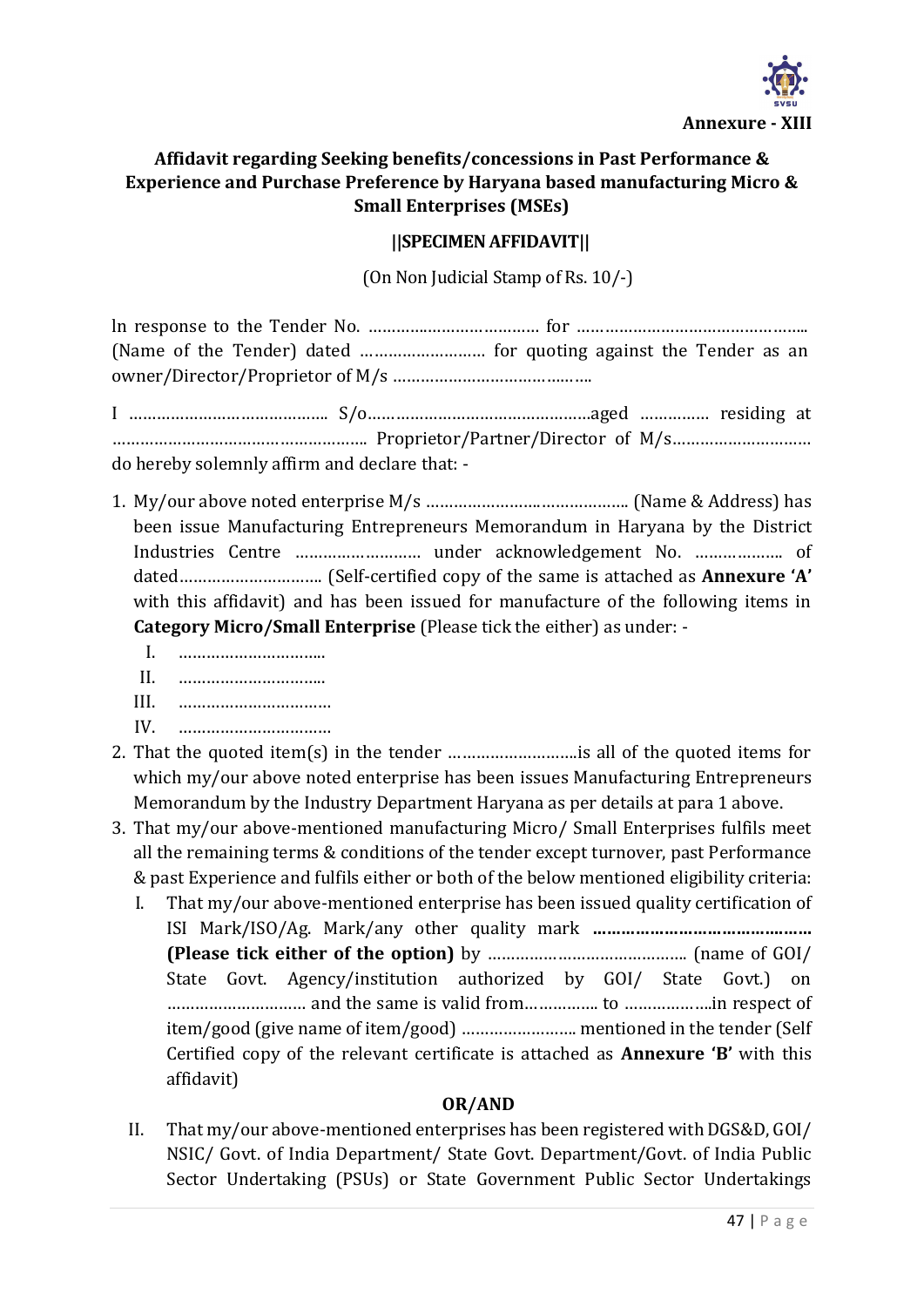

(PSUs**) (Please tick one of the option as above)** in respect of Name of Item/goods/work/Services ………………………………… (Name) as mentioned in the tender of the corresponding period of time of this tender. A self-certified copy of the same attached as **Annexure 'C'** with this affidavit.

4. That in case the purchase Order of the quoted item is issued to me/us, it will not be outsourced or subcontracted to any other firm and the entire manufacturing of the order items shall be done in house by our Enterprise based in Haryana (address mentioned as at Sr. No. 1) Further, the billing will be done from Haryana.

#### **Dated Signature with Seal of the Deponent (Bidder)**

I/we, \_\_\_\_\_\_\_\_\_\_\_\_\_\_\_\_\_\_\_\_\_\_\_\_\_\_\_\_\_\_\_\_\_\_ above deponent do hereby certify that the facts mentioned in above are correct to the best of my knowledge and belief, nothing has been concealed there in.

### **Dated Signature with Seal of the Deponent (Bidder)**

*Note: Affidavit duly notarized in original shall submit in the Office of Shri Vishwakarma Skill University, Haryana, Transit office: Plot No. 147, Sector 44, Gurugram (Haryana) on Technical Presentation day/date.*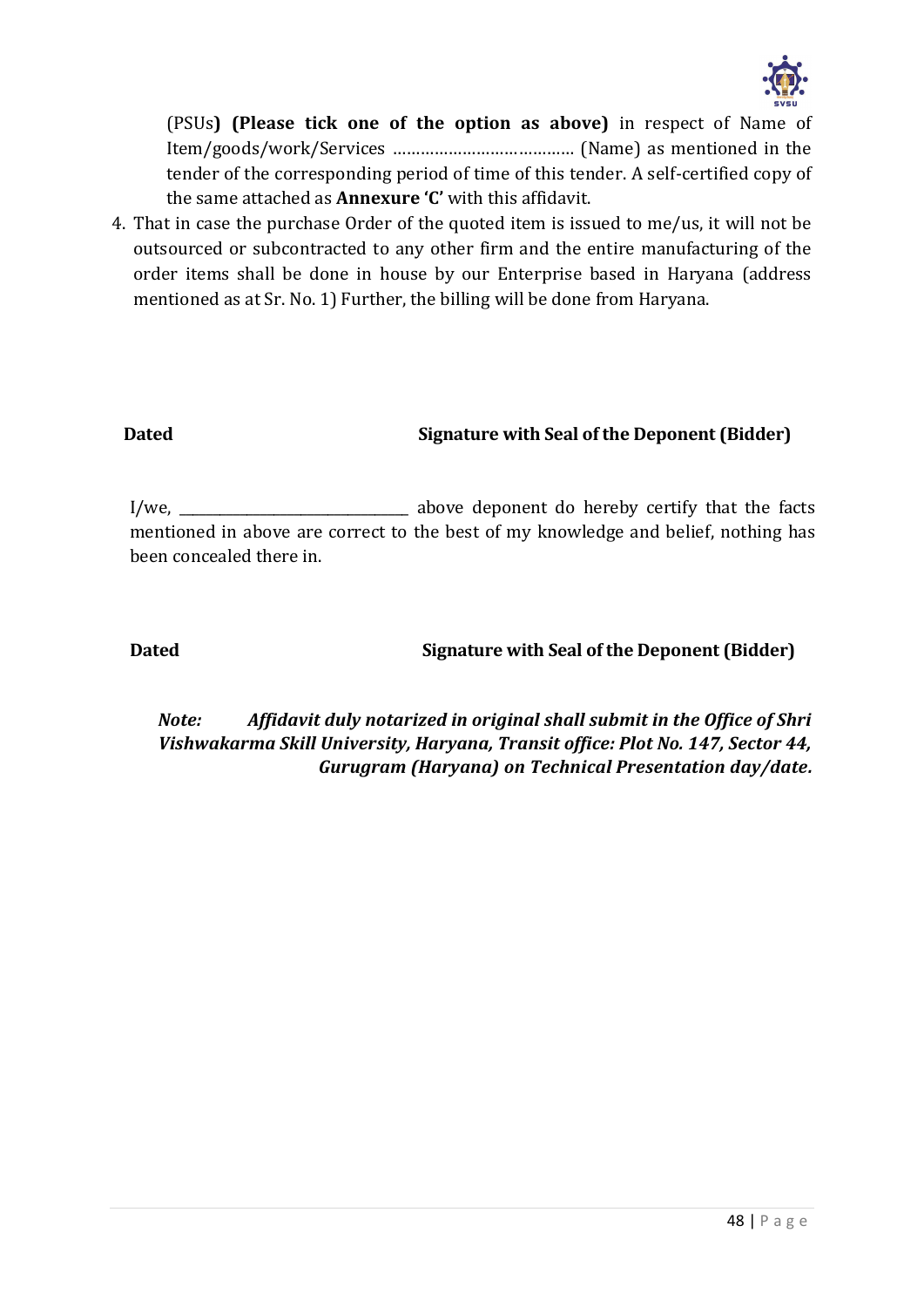

# **Affidavit regarding Seeking benefits/ concessions in past performance & Experience and Purchase Preference by Haryana based manufacturing Medium Enterprises**

#### **||SPECIMEN AFFIDAVIT||**

(On Non Judicial Stamp of Rs. 10/-)

ln response to the Tender No. ………….…………………… for ……………………………………. (Name of the Tender) dated ……………………… for quoting against the Tender as an owner/Director/Proprietor of M/s …………………………………….

I ……………………………………. S/o…………………………………………aged …………… residing at ………………………………………………. Proprietor/Partner/Director of M/s………………………… do hereby solemnly affirm and declare that: -

- 1. My/our above noted enterprise M/s …………………….………………. (Name & Address) has been issue Manufacturing Entrepreneurs Memorandum in Haryana by the District Industries Centre ……………………… under acknowledgement No. ………………. of dated…………………………. (Self-certified copy of the same is attached as **Annexure 'A'** with this affidavit) and has been issued for manufacture of the following items in **Category Medium Enterprise** as under: -
	- I. …………………………..  $II \qquad \qquad$ III. …………………………… V. ……………………………
- 2. That the quoted item(s) in the tender ……………………….is all of the quoted items for which my/our above noted enterprise has been issues Manufacturing Entrepreneurs Memorandum by the Industry Department Haryana as per details at para 1 above.
- 3. That my/our above-mentioned manufacturing Medium Enterprise meet all the remaining terms & conditions of the tender except past Performance & Past Experience.
- 4. That my first purchase order under this benefit/concession was issued by State Government Department/State Government Agency (name of Dept./Agency) ……………………………. vide P.O. No. ……………………………of dated ………………………… for the supply of …………………………………………………. (name of the items/ good/ work/ services) was successfully complied by above mentioned Enterprises. A Self certified copy of the same is attached **Annexure 'B'** with this affidavit.
- 5. That in case the purchase Order of the quoted item is issued to me/us, it will not be outsourced or subcontracted to any other firm and the entire manufacturing of the order item sell be done in house by our Enterprise based in Haryana (address mentioned as at Sr. No. 1). Further, the billing will be done from Haryana.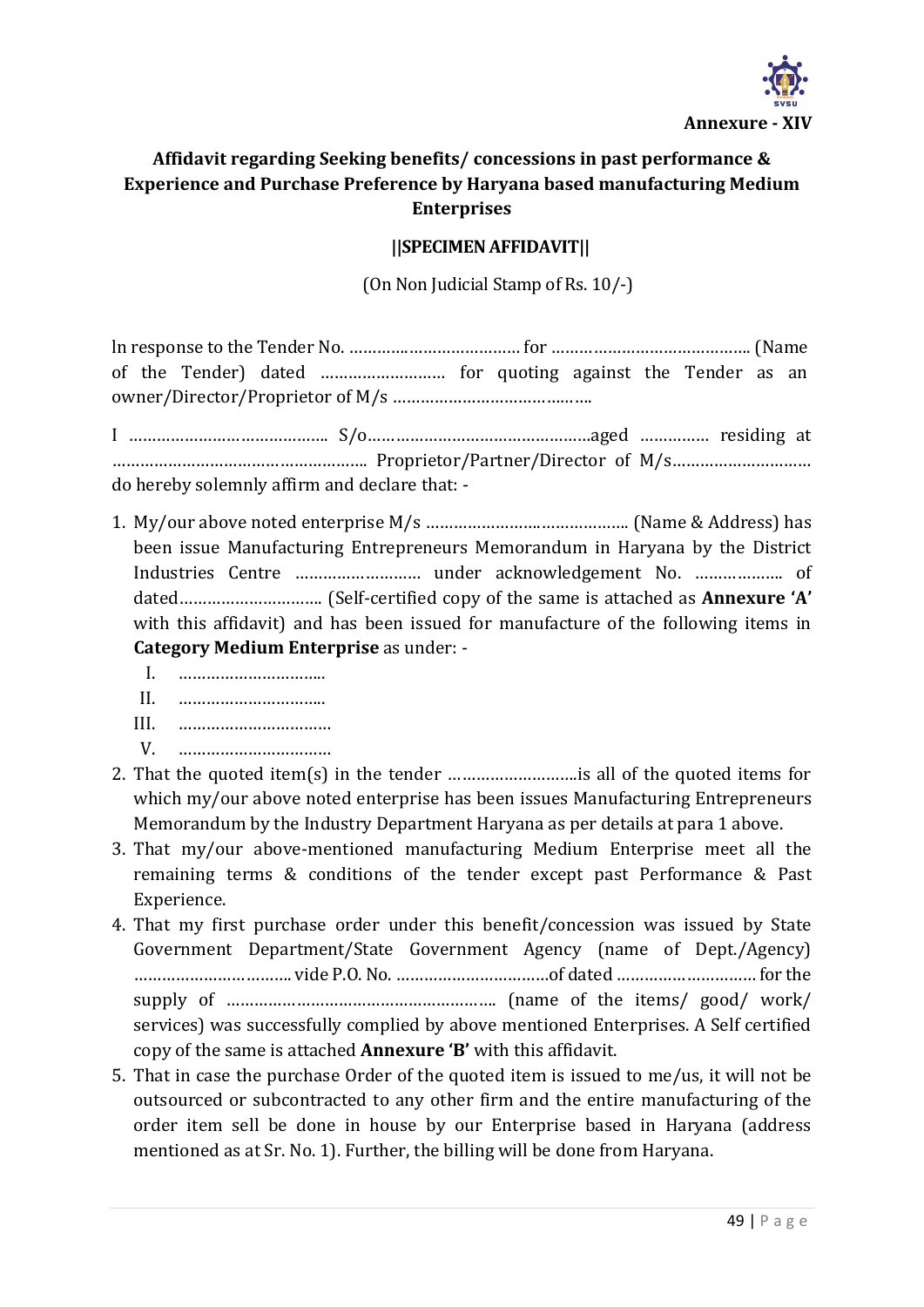

6. That we agree to the condition that this benefit/ concession to the Medium Enterprises is Valid for one year from the date of getting the first supply order under State Public Procurement.

#### **Dated Signature with Seal of the Deponent (Bidder)**

I/we, \_\_\_\_\_\_\_\_\_\_\_\_\_\_\_\_\_\_\_\_\_\_\_\_\_\_\_\_\_\_\_\_\_\_ above deponent do hereby certify that the facts mentioned in above are correct to the best of my knowledge and belief, nothing has been concealed there in.

**Dated Signature with Seal of the Deponent (Bidder)**

*Note: Affidavit duly notarized in original shall submit in the Office of Shri Vishwakarma Skill University, Haryana, Transit office: Plot No. 147, Sector 44, Gurugram (Haryana) on Technical Presentation day/date.*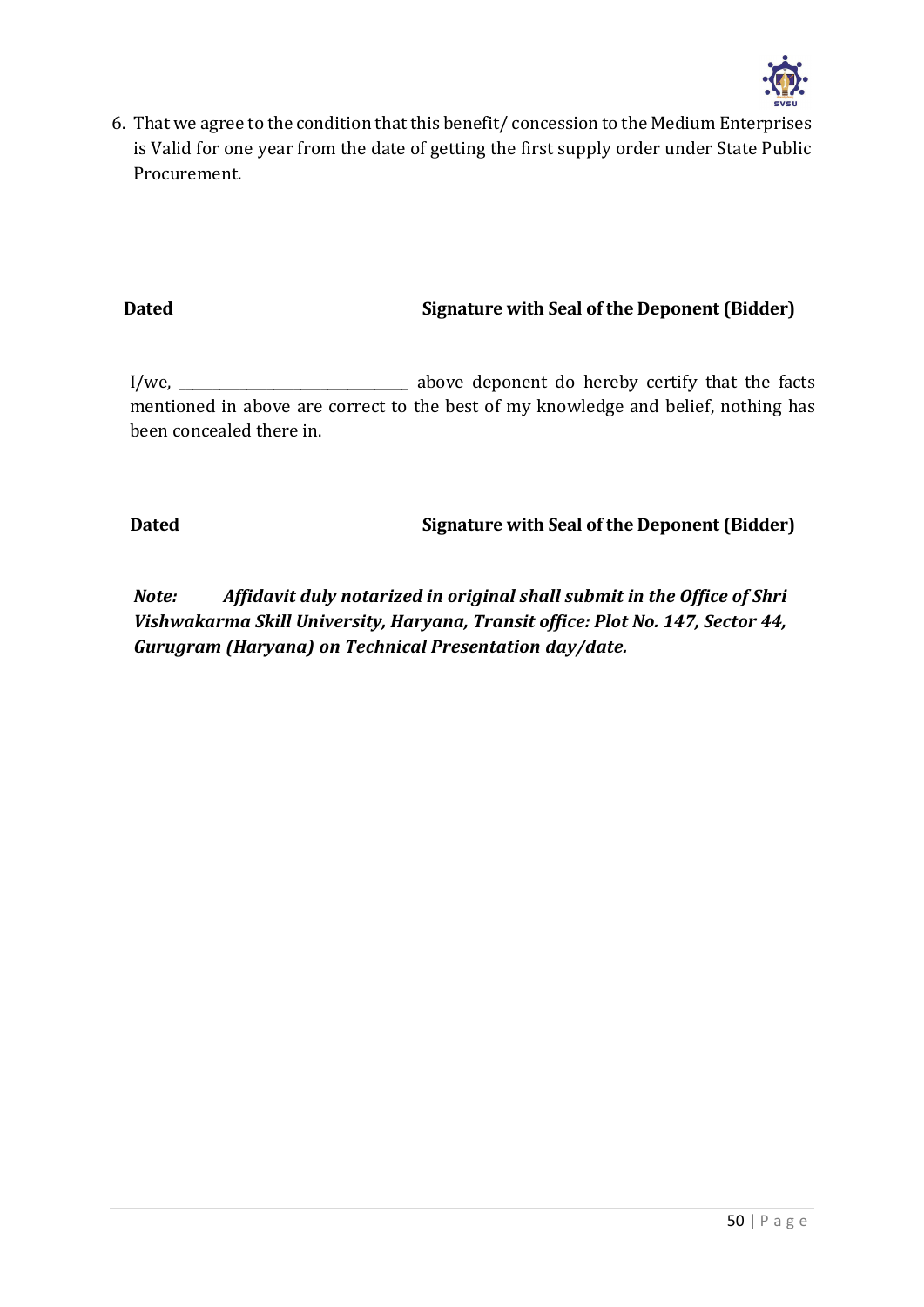

# **Affidavit regarding Seeking benefits/ concessions in past performance & Experience and Purchase Preference by Haryana based manufacturing/works/services Startups/First Generation Entrepreneurs**

#### **||SPECIMEN AFFIDAVIT||**

(On Non Judicial Stamp of Rs. 10/-)

ln response to the Tender No. ………….…………………… for ………………………………………….. (Name of the Tender) dated ……………………… for quoting against the Tender as an owner/Director/Proprietor of M/s …………………………………….

I ……………………………………. S/o…………………………………………aged …………… residing at ………………………………………………. Proprietor/Partner/Director of M/s………………………… do hereby solemnly affirm and declare that: -

- 1. My/our above noted enterprise M/s …………………….………………. (Name & Address) has been issue Manufacturing Entrepreneurs Memorandum/Udyog Aadhaar Memorandum in Haryana by the District Industries Centre ……………………… under acknowledgement No. ………………. of dated…………………………. (Self-certified copy of the same is attached as **Annexure 'A'** with this affidavit) and has been issued for manufacture of the following items in **Category Startups/First Generation Entrepreneurs** (Please tick the either) as under: -
	- I. …………………………..  $II$ .  $\blacksquare$ III. …………………………… IV. ……………………………
- 2. That the quoted item(s) in the tender ……………………….is all of the quoted items for which my/our above noted enterprise has been issues Manufacturing Entrepreneurs Memorandum/ Udyog Aadhaar Memorandum by the Industry Department Haryana as per details at para 1 above.
- 3. That my/our above-mentioned manufacturing Startups/First Generation Entrepreneurs Enterprises fulfils meet all the remaining terms & conditions of the tender except turnover, past Performance & past Experience and fulfils either or both of the below mentioned eligibility criteria:
	- I. That my/our above-mentioned enterprise has been issued quality certification of ISI Mark/ISO/Ag. Mark/any other quality mark **………………………………….…… (Please tick either of the option)** by ……………………………………. (name of GOI/ State Govt. Agency/institution authorized by GOI/ State Govt.) on ………………………… and the same is valid from……………. to ……………….in respect of item/good (give name of item/good) ……………………. mentioned in the tender (Self Certified copy of the relevant certificate is attached as **Annexure 'B'** with this affidavit)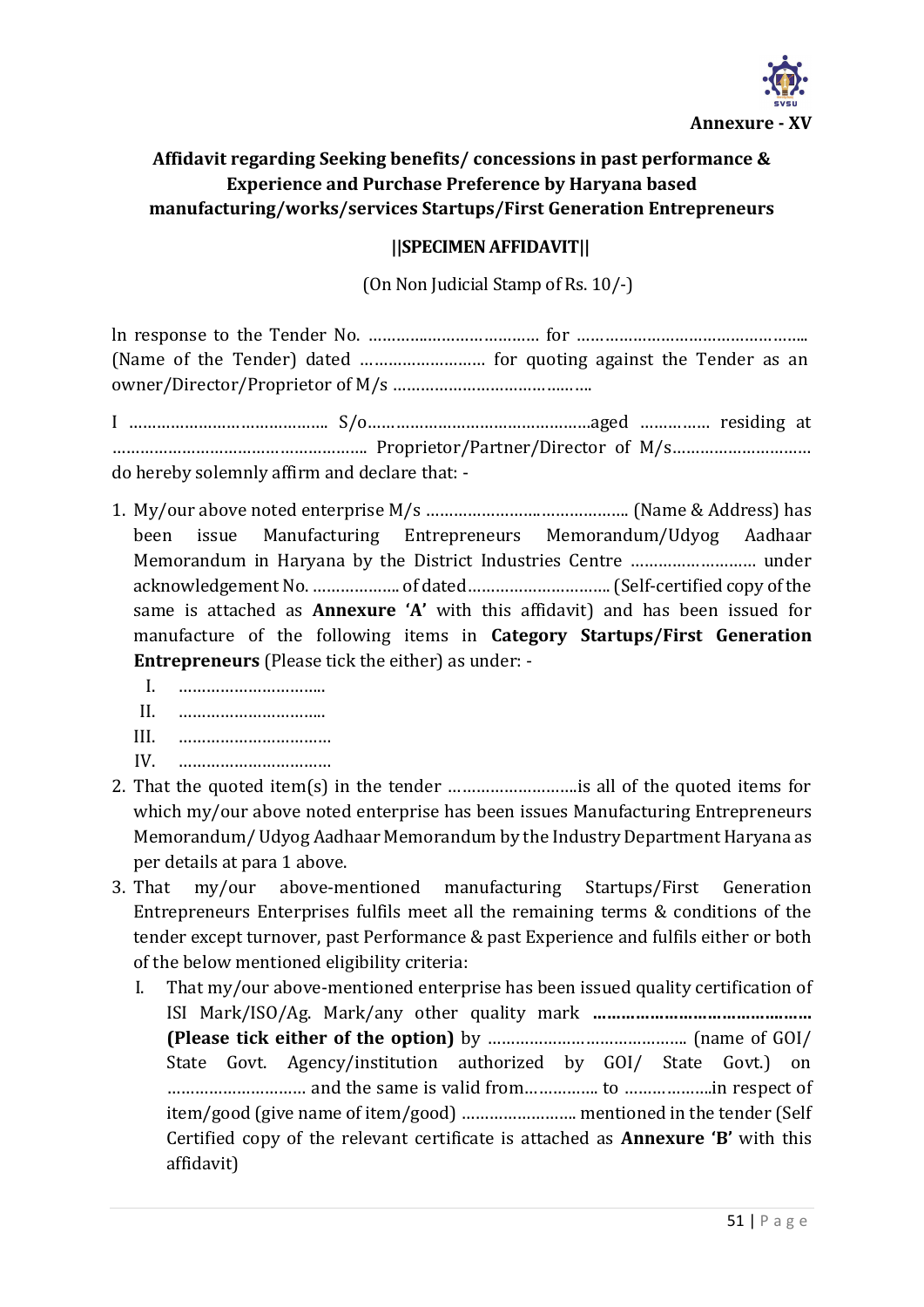

#### **OR/AND**

- II. That my/our above-mentioned enterprises has been registered with DGS&D, GOI/ NSIC/ Govt. of India Department/ State Govt. Department/Govt. of India Public Sector Undertaking (PSUs) or State Government Public Sector Undertakings (PSUs**) (Please tick one of the option as above)** in respect of Name of Item/goods/work/Services ………………………………… (Name) as mentioned in the tender of the corresponding period of time of this tender. A self-certified copy of the same attached as **Annexure 'C'** with this affidavit.
- 4. That in case the purchase Order of the quoted item is issued to me/us, it will not be outsourced or subcontracted to any other firm and the entire manufacturing of the order items shall be done in house by our Enterprise based in Haryana (address mentioned as at Sr. No. 1) Further, the billing will be done from Haryana.

### **Dated Signature with Seal of the Deponent (Bidder)**

I/we, \_\_\_\_\_\_\_\_\_\_\_\_\_\_\_\_\_\_\_\_\_\_\_\_\_\_\_\_\_\_\_\_\_\_ above deponent do hereby certify that the facts mentioned in above are correct to the best of my knowledge and belief, nothing has been concealed there in.

#### **Dated Signature with Seal of the Deponent (Bidder)**

*Note: Affidavit duly notarized in original shall submit in the Office of Shri Vishwakarma Skill University, Haryana, Transit office: Plot No. 147, Sector 44, Gurugram (Haryana) on Technical Presentation day/date.*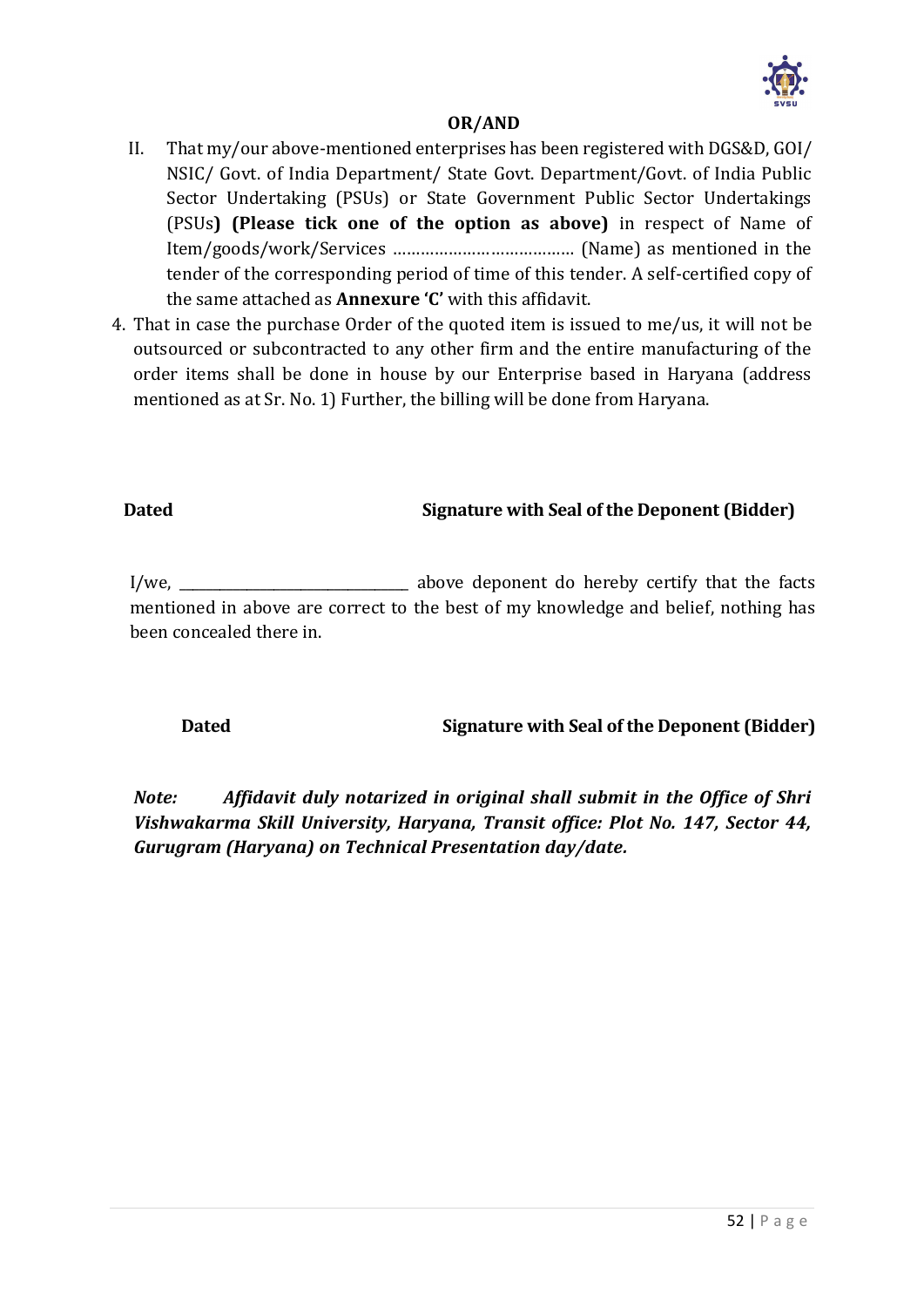

#### **MODEL CLAUSE AND CERTIFICATE**

#### **Model Clauses for Tenders**

- I. Any bidder from a country which shares a land border with India will be eligible to bid in this tender only if the bidder is registered with the Competent Authority.
- II. "Bidder" (including the term 'tenderer', 'consultant', 'Vendor', 'Supplier' or 'service provider' in certain contexts) means any person or firm or company, including any member of a consortium or joint venture (that is an association of several persons, or firms or companies), every artificial juridical person not falling in any of the descriptions of bidders stated hereinbefore, including any agency branch or office controlled by such person, participating in a procurement process.
- III. "Bidder from a country which shares a land border with India" for the purpose of this order means:
	- a. An entity incorporated, established or registered in such a country; or
	- b. A subsidiary of an entity incorporated, established or registered in such a country; or
	- c. An entity substantially controlled through entities incorporated, established or registered in such a country; or
	- d. An entity whose beneficial owner is situated in such a country; or
	- e. An Indian (or other) agent of such an entity; or
	- f. A natural person who is a citizen of such a county; or
	- g. A consortium or joint venture where any member of the consortium or joint venture falls under any of the above
- IV. The beneficial owner for the purpose of (iii) above will be as under:
	- 1. In case of a company or Limited Liability Partnership, the beneficial owner is the natural person(s), who, whether acting alone or together, or through one or more juridical person, has a controlling ownership interest or who exercises control through other means.

Explanation-

- a. "Controlling ownership interest" means ownership of or entitlement to more than twenty-five percent of shares or capital or profits of the company;
- b. "Control" shall include the right to appoint majority of the directors or to control the management or policy decisions including by virtue of their shareholding or management rights or shareholders agreements or voting agreements;
- 2. In case of a partnership firm, the beneficial owner is the natural persons(s) who, whether acting alone or together, or through one or more juridical person, has ownership of entitlement to more than fifteen percent of capital or profits of the partnership;
- 3. In case of an unincorporated association or body of individuals, the beneficial owner is the natural person(s), who, whether acting alone or together, or through one or more juridical person, has ownership of or entitlement to more than fifteen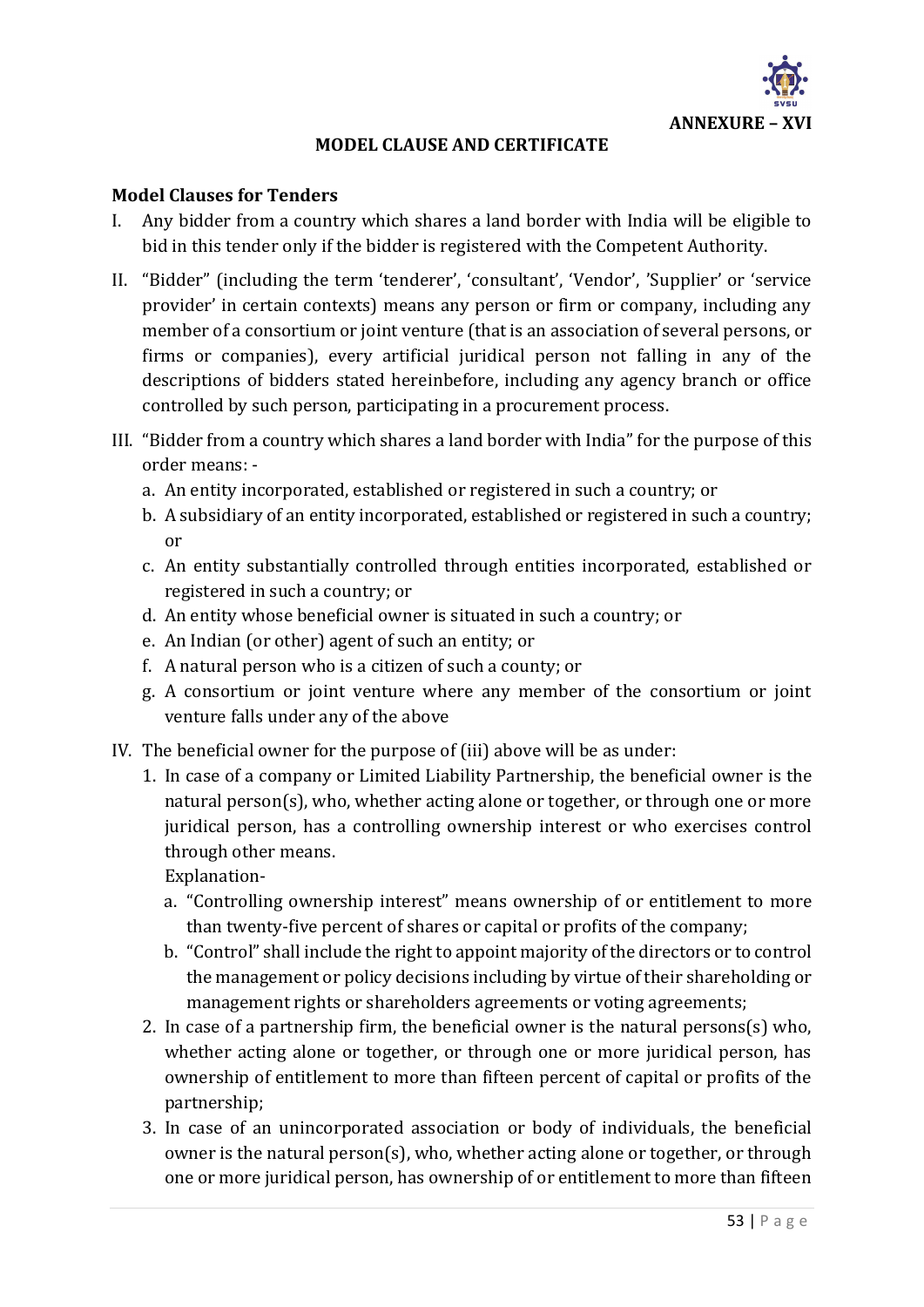

percent of the property or capital or profits of such association or body of individual;

- 4. Where no natural person is identified under (1) or (2) or (3) above, the beneficial owner is the relevant natural person who holds the position of senior managing official;
- 5. In case of a trust, the identification of beneficial owner(s) shall include identification of the author of the trust, the trustee, the beneficiaries with fifteen percent or more interest in the trust and any other natural person exercising ultimate effective control over the trust through a chain of control or ownership.
- V. An Agent is a person employed to do any act for another, or to represent another in dealings with third person.
- VI. The successful bidder shall not be allowed to sub-contract works to any contractor or product origin from a country which shares a land border with India unless such contractor/manufacturer is registered with the Competent Authority.

#### **Validity Registration:**

In respect of tenders, registration should be valid at the time of submission of bids and at the time of acceptance of bids. In respect of supply otherwise than by tender, registration should be valid at the time of placement of order. If the bidder was validly registered at the time of acceptance of order, registration shall not be relevant consideration during contract execution.

#### **Model Certificate for Tenders**

"I have read the clause regarding restrictions on procurement from a bidder of a country which shares a land border with India; I certify that this bidder is not from such a country or, if from such a country, has been registered with the Competent Authority. I hereby certify that this bidder fulfills all requirements in this regard and is eligible to be considered. [ Where applicable, evidence of valid registration by the Competent Authority shall be attached.]''

#### **Model Certificate for Tenders for Works involving possibility of Sub-contracting**

"I have read the clause regarding restrictions on procurement from a bidder of a country which shares a land border with India and on sub-contracting to contractors from such countries; I certify that this bidder is not from such a country or, if from such a country, has been registered with the Competent Authority and will not sub-contract any work to a contractor from such countries unless such contractor is registered with the Competent Authority. I hereby certify that this bidder fulfills all requirements in this regard and is eligible to be considered. [Where applicable, evidence of valid registration by the Competent Authority shall be attached.]"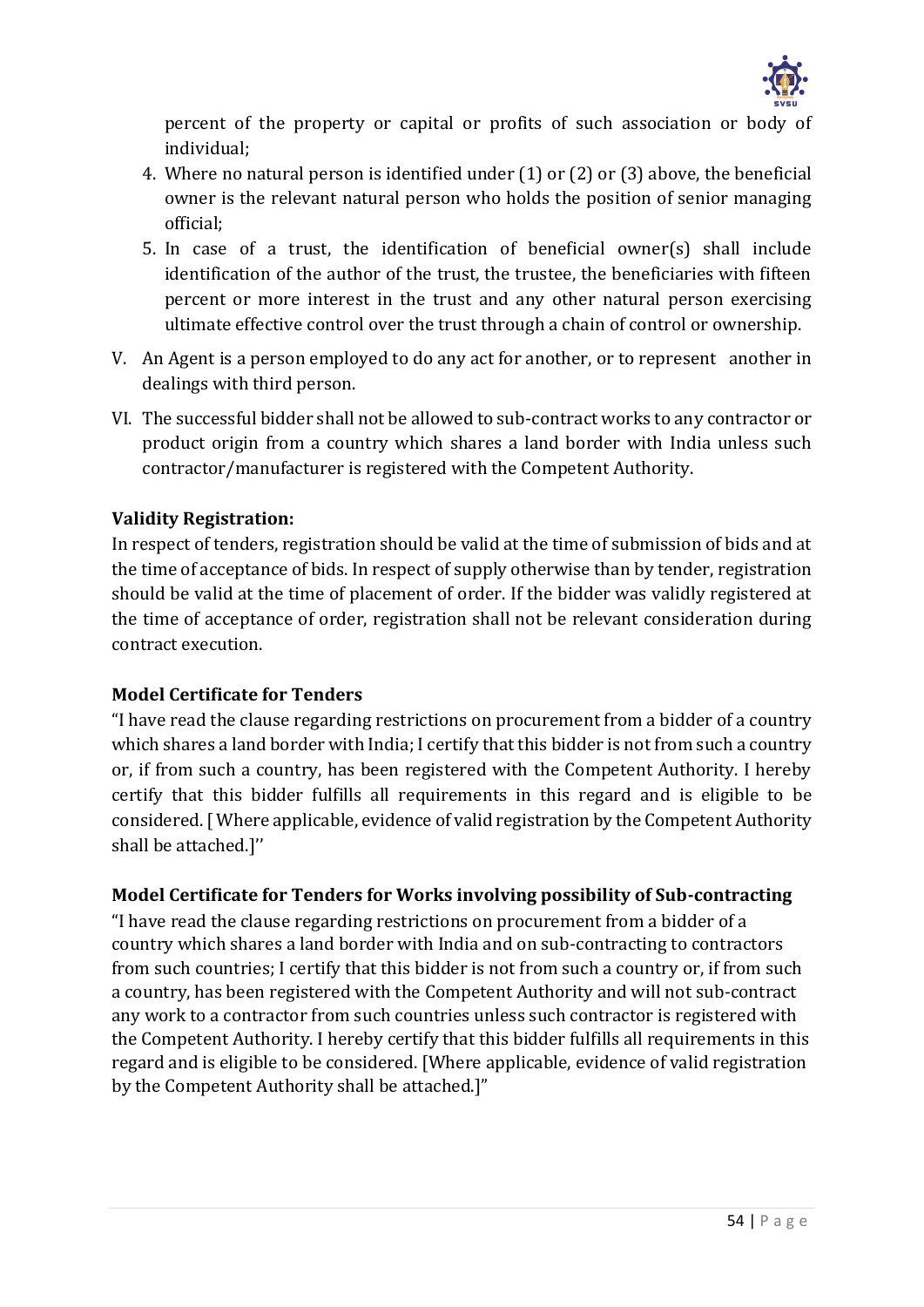

#### **ANNEXURE – XVII (AN AGREEMENT BETWEEN SHRI VISHWAKARMA SKILL UNIVERSITY AND THE SUPPLIER) \***

Shri Vishwakarma Skill University (SVSU), Enacted under Government of Haryana Act No.25 of 2016 having its transit office at Plot No-147, Sector-44, Gurugram, Haryana represented through its authorized signatory **…………………………………………. (Name of Officer)**, **…………………………………………. (Designation of Officer)** (which expression shall unless repugnant to the context or meaning there off includes its successors and assigns) here in after referred to as **SVSU** or Owner or the **First Party**.

And

Firm Name………………………. having its office at ………………………………………, through its authorized signatory **……………………………………… (Name &**Post), (which expression shall unless repugnant to the context or meaning there off includes its successors and assigns) here in after referred to as execution Manufacturers/Authorized Dealers/ Distributors/Agent or the **Second Party.**

Firm Name………………………………………………. (execution **Agency**) is hereby agreed to take the Tender No. ………….…………………… for …………………………………………... (Name of the Tender) at the quoted negotiation rates, terms and conditions contained the TENDER, Work Order/Purchase Order and duly communications of the above said work.

Now, therefore, in consideration of the mutual covenants herein contained, it is hereby agreed between the parties as follows: -

The agreement shall come into force immediately after signing of this agreement by both the parties and shall remain valid until the final completion of the job inclusive of warranty period or cancelled earlier by the Shri Vishwakarma Skill University, Haryana as per the time schedule prescribed in the tender document.

| All the terms and conditions and Technical specifications contained in the Tender No. |  |  |
|---------------------------------------------------------------------------------------|--|--|
|                                                                                       |  |  |
|                                                                                       |  |  |